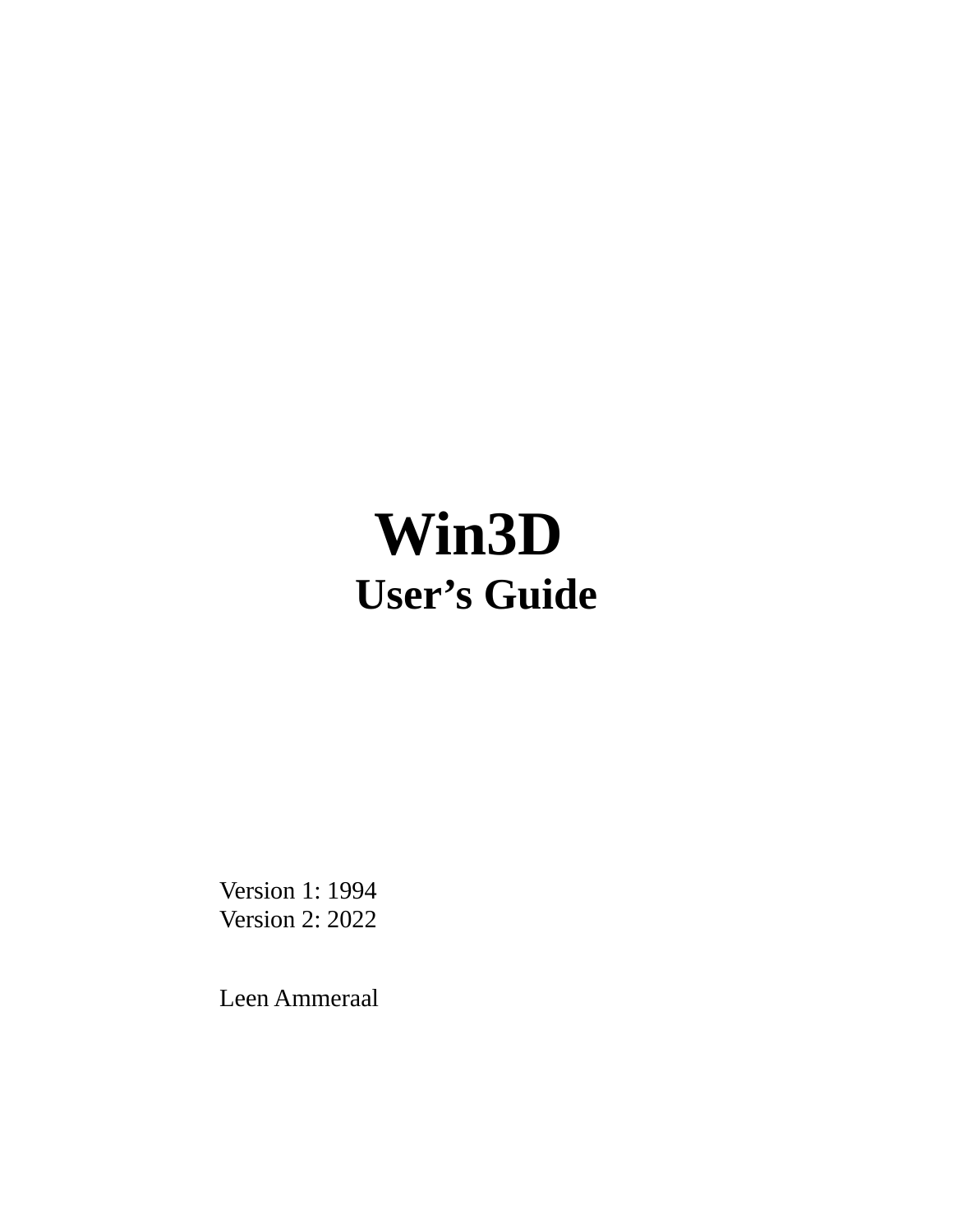# 1

### Introduction

#### Axes and coordinates

We will use a right-handed coordinate system, with *x*-, *y*- and *z*-axes, as shown in Figure 1.



*Figure 1. Axes and point P(2.5, 3, 3.6)*

Our *xy-*plane (that is, the plane through the *x*- and *y*-axes) will be horizontal, with the positive *x*-axis pointing toward us, the positive *y*-axis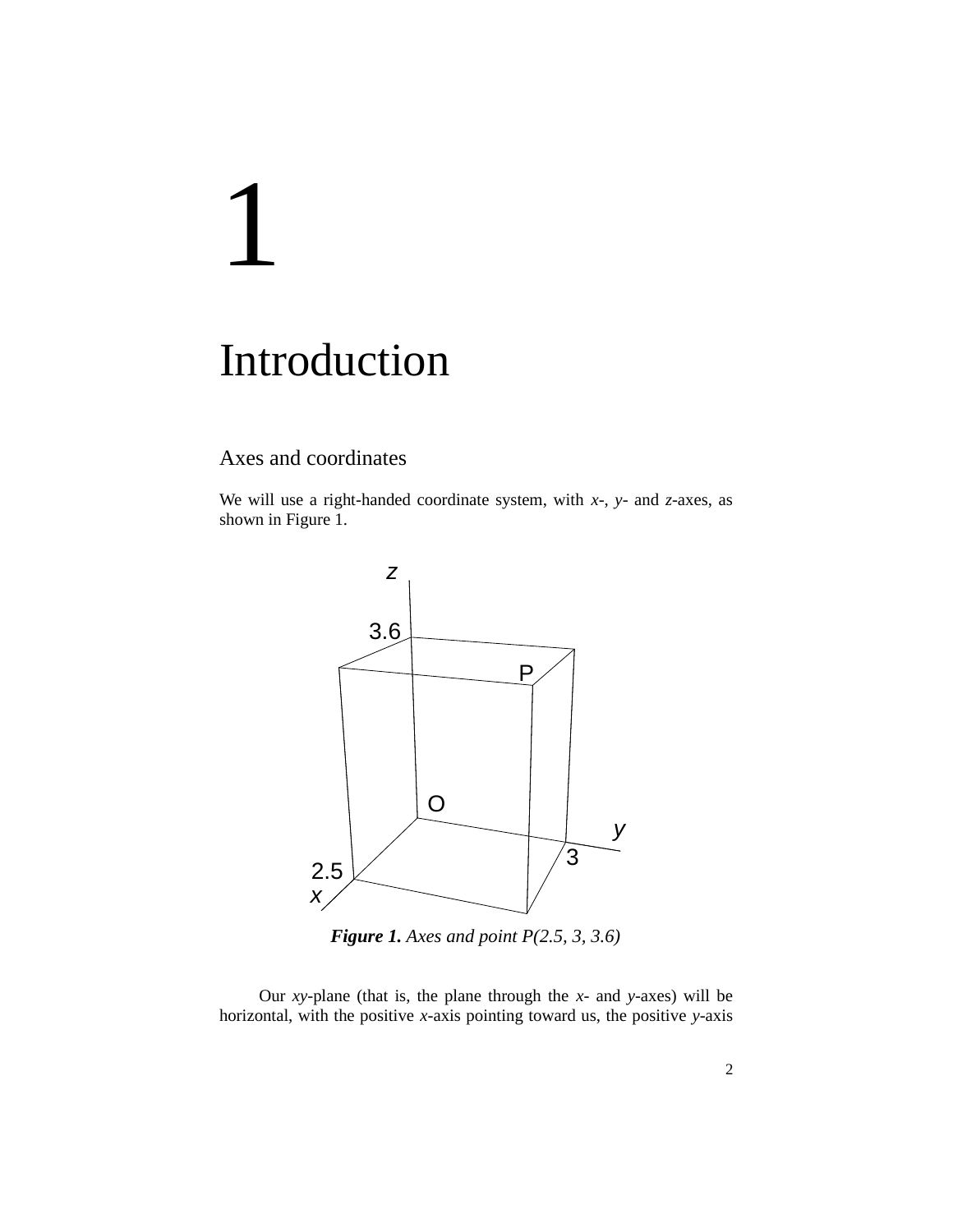pointing to the right and the *z*-axis upward. We can denote every point in three-dimensional space by its three coordinates. For example, we write

P(2.5, 3, 3.6)

to denote the point P, shown in Figure 1, with coordinates  $x_P = 2.5$ ,  $y_P = 3$ and  $z_P$  = 3.6. This point lies at a distance 2.5 in front of the *yz*-plane, at a distance 3 to the right of the *xz*-plane and at a distance 3.6 above the *xy*plane. The point through which all three axes pass is called the *origin* O, for which we can also write  $O(0, 0, 0)$ .

Special points, such as those at the eight corners of a cube, are called *vertices* (which is the plural form of *vertex*). Each vertex that we will be using is also assigned a unique number, which is a positive integer. We will frequently use sequences of vertices to define boundary faces of solid objects.

#### Win3D: What can you use it for?

Win3D is especially useful if you want to view three-dimensional objects in perspective, both on the screen and as high-quality line drawings, which you can import into text documents. This user's guide gives many examples of the kinds of object suitable for Win3D and the way they can be represented. Since this guide is printed in black and white, it shows most results in line drawings, but on the screen you can also use the `hidden faces' mode, with faces in various shades of yellow against a blue background. The cart shown in Figure 2 is an example of a line drawing, with hidden lines automatically removed.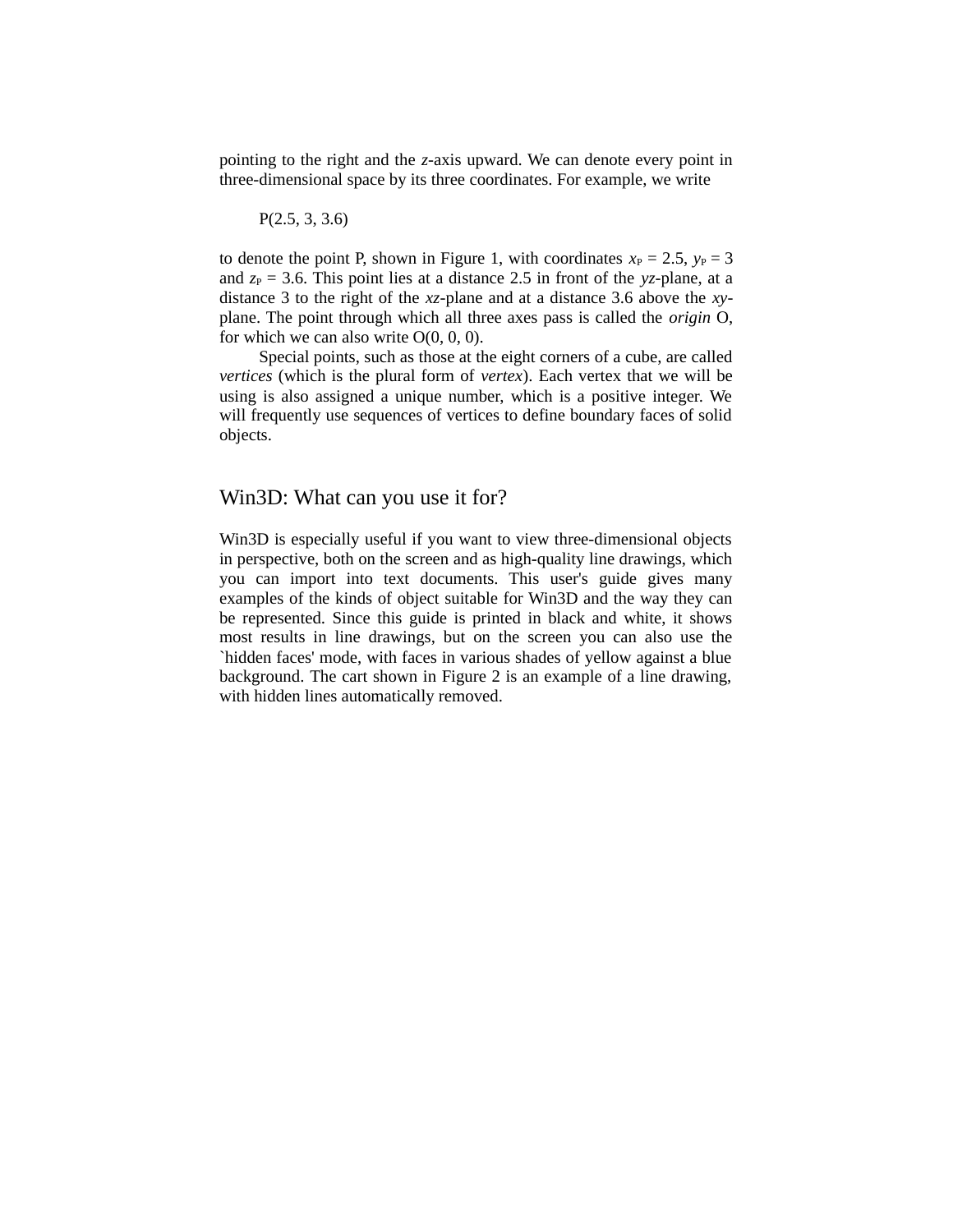

*Figure 2. Cart*

Building this object yourself on your computer might take you several hours, but you can also obtain it very quickly by opening the file CART.DAT. In either way, you can easily produce several views of it by changing your viewpoint. Figures 2 and 3 are examples of such views.



*Figure 3. Cart viewed from below*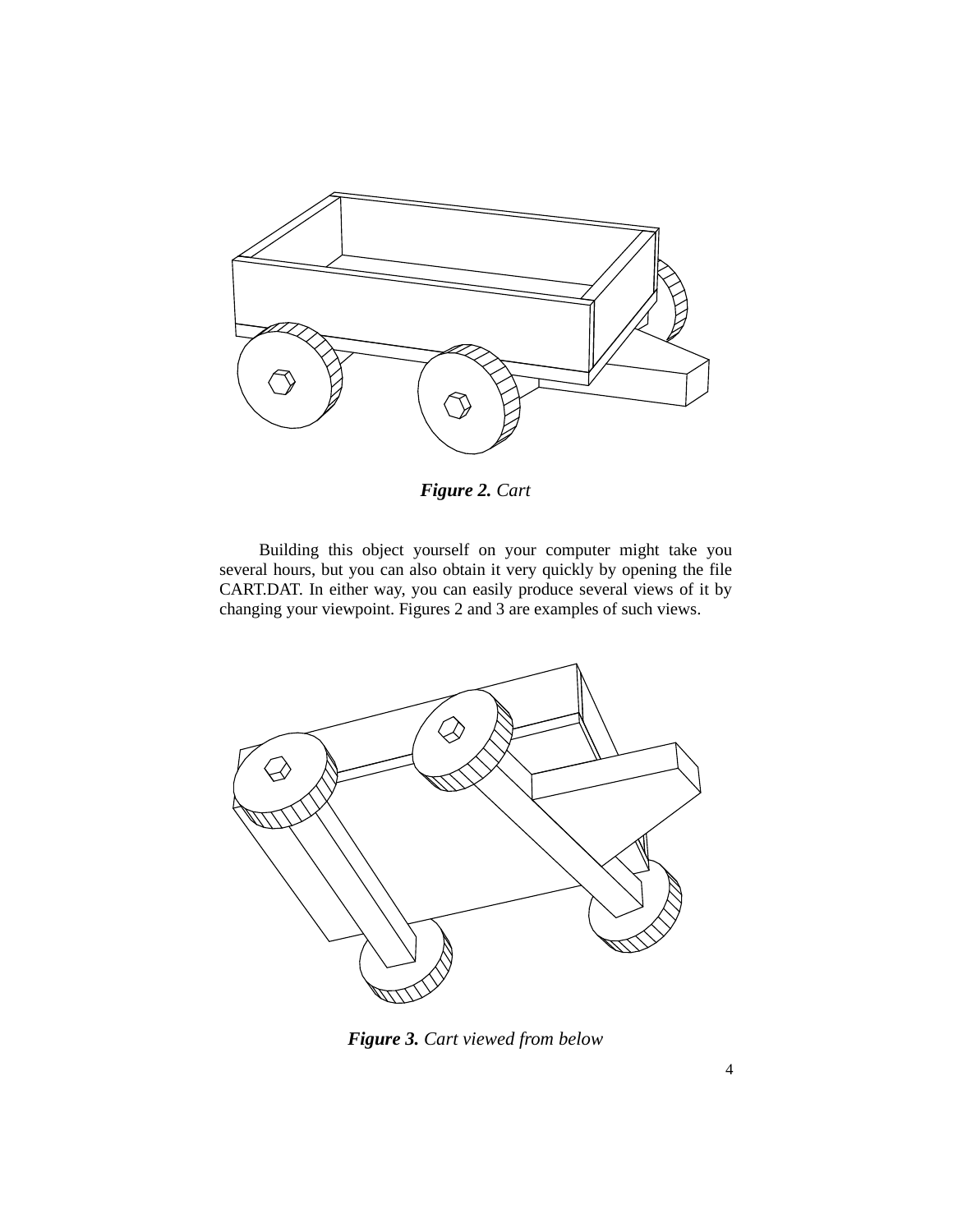You can also modify the object very easily because complicated objects can be divided into *groups*. The cart of Figures 2 and 3 consists of 16 parts, each forming a group. Groups can easily be moved, copied, rotated, and so on. Figure 4 was obtained by separating these groups.



*Figuur 4. Parts separated*

Another object is shown in Figure 5. It is a solid of revolution, or rather, three quarters of one.



*Figure 5. Wheel for V belt*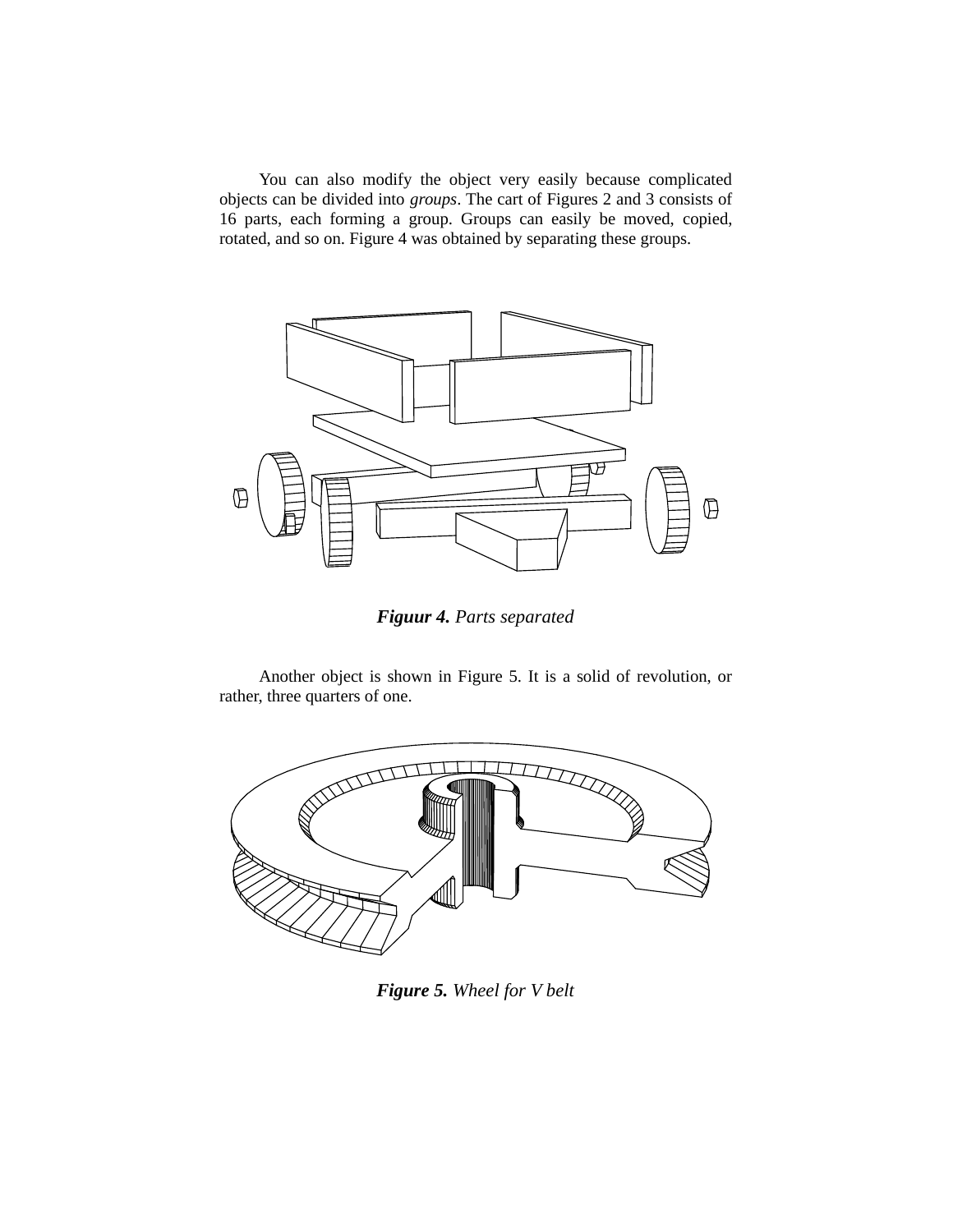Actually, this wheel is simpler than the cart we have just seen. It is generated in a single rotate/sweep transformation, with a rotation angle of 270°. This example can be viewed by applying the *Open* command to the file VWHEEL.DAT.

A rotation of 270° is as simple as one of 360°, applied to construct the lower part of the chess piece shown in Figure 6.



*Figure 6. King*

This object consists of two parts, placed one on top of the other. These two parts can separately be constructed and saved in data files.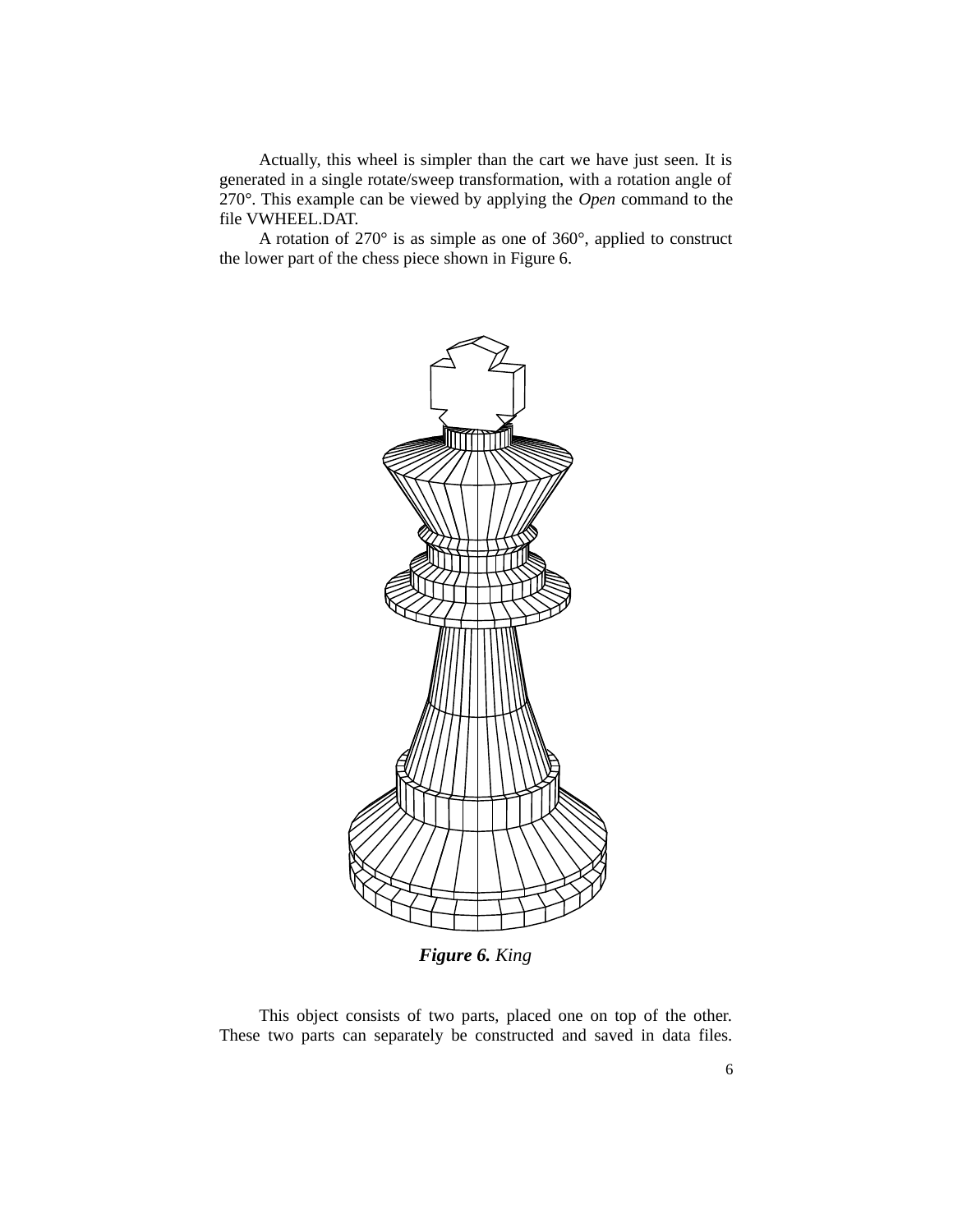Since the upper part, a cross, is symmetrical, we can use the *mirror* transformation to build it, as we will see in Chapter 6. You can view this example by opening the file CHESKING.DAT.

All capital and lower-case letters as well as the ten decimal digits are also supplied as 3D object files. These files are in the FONT subdirectory; their names are CAPA.DAT, ..., CAPZ.DAT for the capital letters, LCA.DAT, ..., LCZ.DAT for the lower-case letters, and DIG0.DAT, ..., DIG9.DAT for the digits. After having opened one such a file for the first character, we can import some other files one by one, each time moving the new character to its correct position. Figure 7 shows an example of a name constructed in this way.

#### Viewing modes

When working with Win3D on your computer, you can use these three viewing modes:

- wire-frame mode, with all lines drawn (see Figure 8);
- hidden-line mode, with hidden lines removed (see Figure 6);

hidden-face mode, with a blue background and shades of yellow used for the visible faces of the object (see Figure 7 for a black and white surrogate).



*Figure 7. Name displayed in hidden-face mode*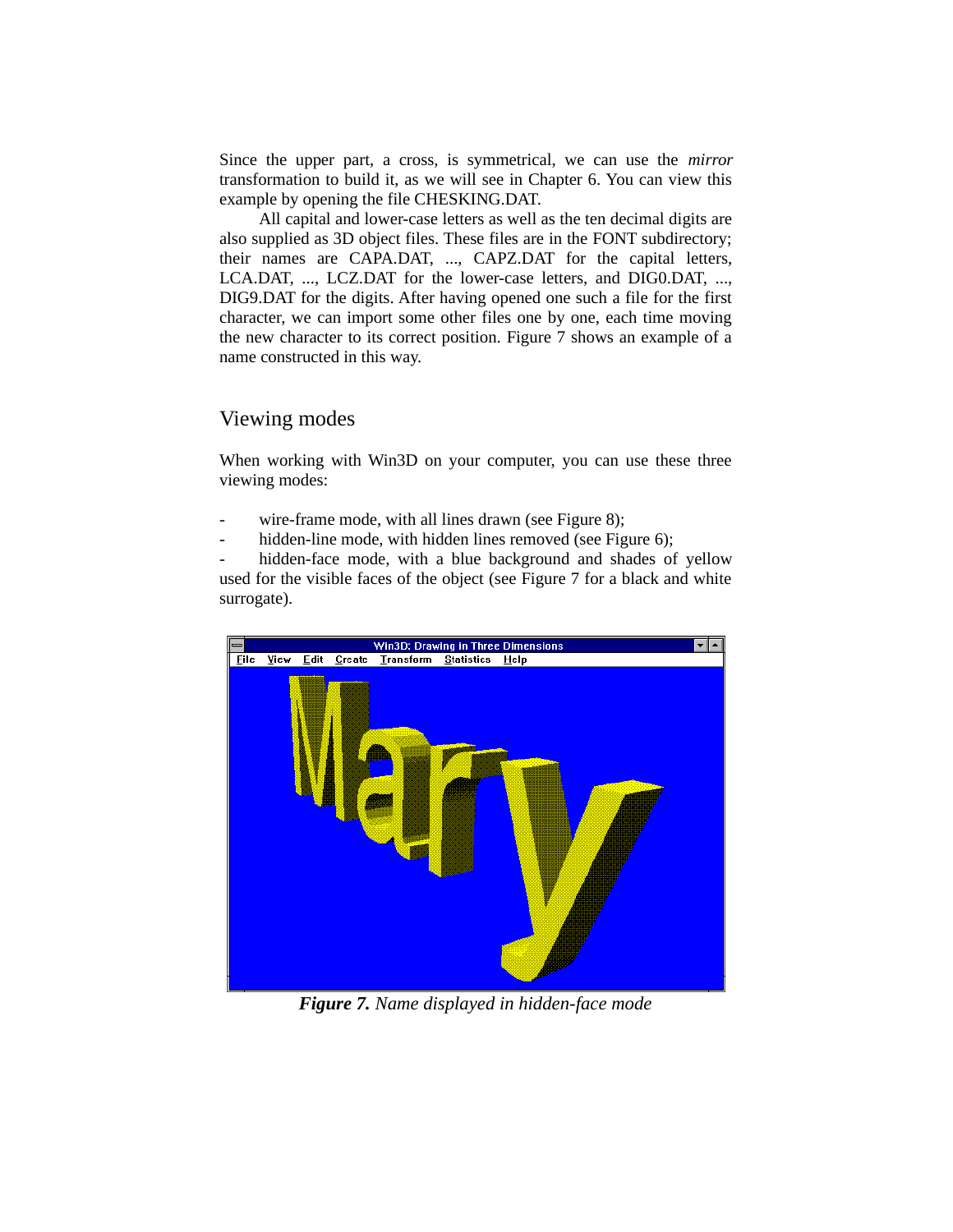#### HPGL files

Win3D can export HPGL files, which you can import into text documents with most DTP packages. HPGL files generated by Win3D have successfully been imported by CorelDRAW, DrawPerfect, WordPerfect Presentations, WordPerfect, Word for Windows, Ventura Publisher and PageMaker. Vector-oriented drawing packages are useful to enhance the figures before we import them into our text documents. For example, Figure 1 was obtained in this way: in the first draft, all lines were drawn by Win3D; then, with CorelDRAW, some of these drawn lines were replaced with dashed lines and some text was added.

#### DXF files (for AutoCAD)

If you are an AutoCAD user, you can produce DXF files, which will be accepted by AutoCAD. The DXF files generated by Win3D describe the complete 3D objects, so in AutoCAD you can use different viewpoints for the object, in the same way as this can be done in Win3D. These DXF files are therefore not accepted by CorelDRAW or DTP packages, which expect only 2D input data. As discussed above, we use HPGL files for this purpose.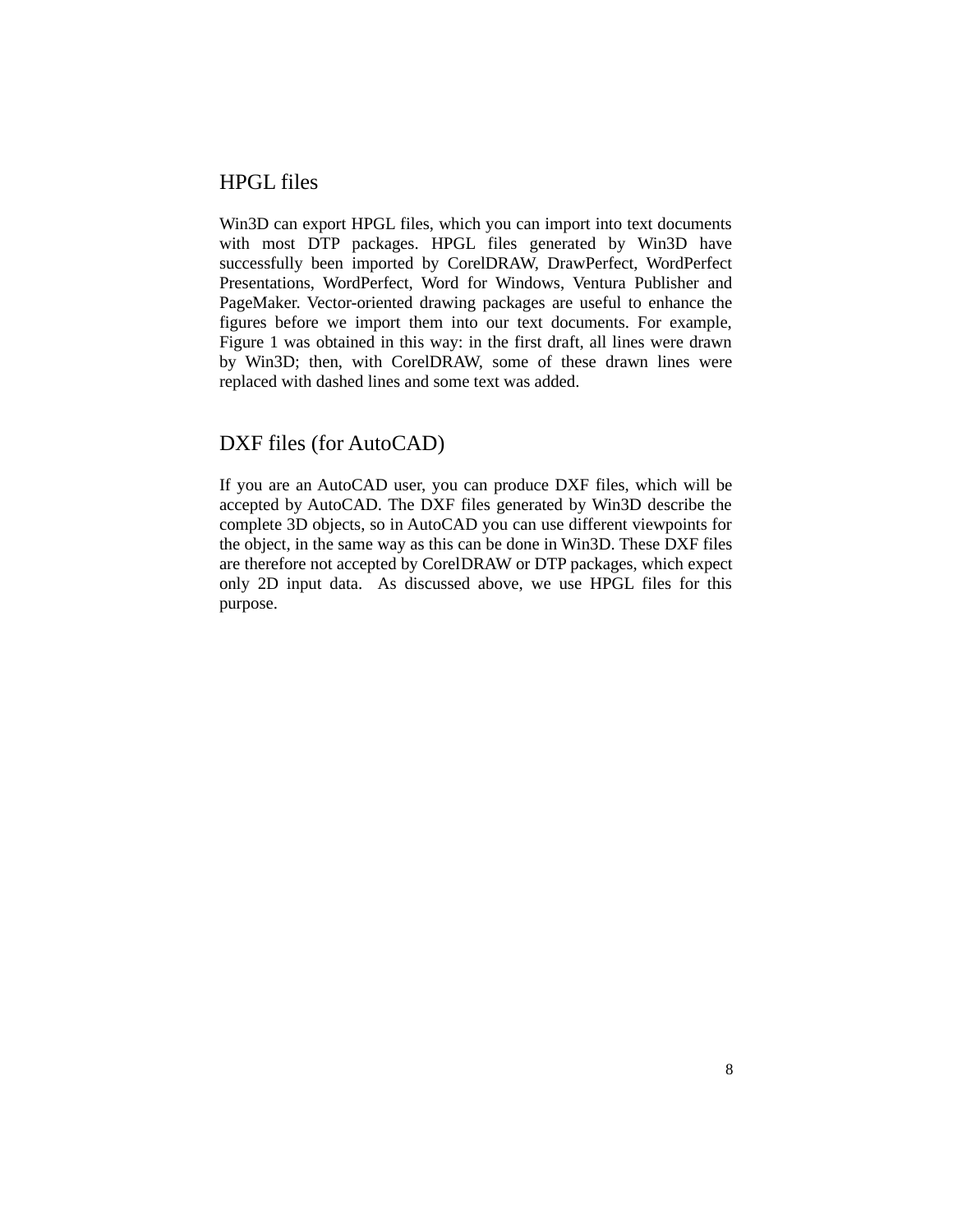## 2

## Menus: A Quick Tour

After starting Win3D, we obtain a start window, which displays some general information and disappears as soon as we press a key. Then, below the title bar, we find the *main menu*, showing the names of the *submenus* (or *menus*, for short): *File*, *View*, *Create*, *Transform*, *Statistics* and *Help*. Each of these menus contains a number of *menu items*, or *commands*.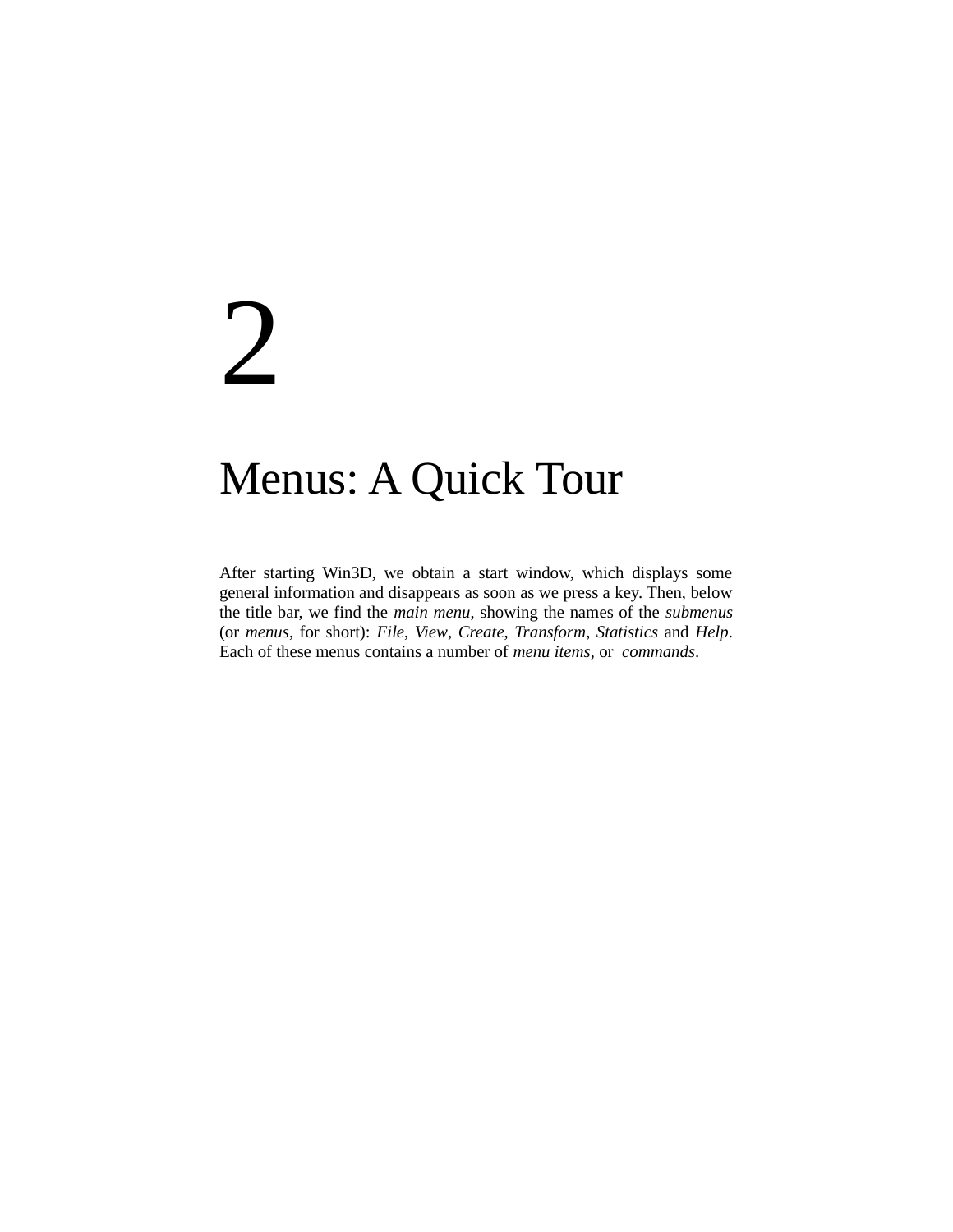

*Figure 8. Create menu*

In this chapter, we will examine each of the seven menus and demonstrate some of their commands. Let us begin with the *Create* menu, which, together with the title bar and the main menu, is shown in Figure 8. We select this menu either by clicking its name, *Create*, with the mouse, or by typing the first (underlined) letter, *C*, of this name. This menu enables us to create some standard three-dimensional objects (also called *stock objects*): a single point, a cube, a regular prism, a pyramid and a sphere. After selecting *Cube*, a cube appears, also shown in Figure 8. (The menu then disappears, so actually the *Create* menu was selected twice to produce this illustration.)

Immediately after creating a cube in this way, its corners (or *vertices*) are surrounded by red circles, which means that these eight points are currently *selected*. We can use selected points in several ways. Here we will have a look at their vertex numbers, and their coordinate values. We do this by using the *View* menu, in which we find the commands *Show nr*, *Show x*, *Show y* and *Show z*.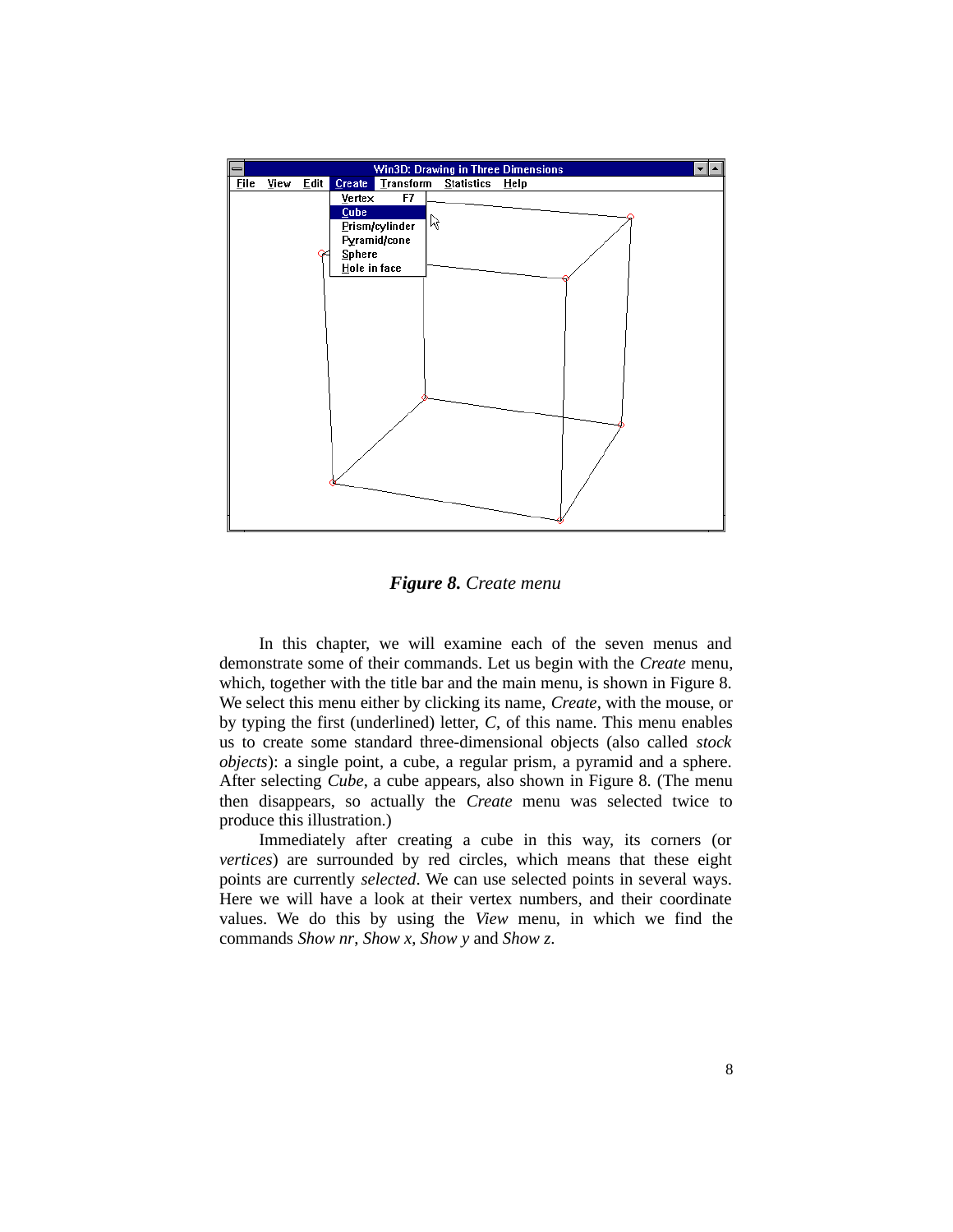

*Figure 9. View menu*

Since all eight points are currently selected, all eight vertex numbers are displayed as a result of the *Show nr* command. Figure 9 shows only seven because *View* was selected once again to display the *View* menu as well. Coordinates are displayed analogously by using the other three commands just mentioned. With more complex objects, point numbers or coordinate values would frequently overlap if we tried to display them all at the same time in this way, so that they would not all be readable.

#### Selecting (or deselecting) a single point

Fortunately, we can select any subset of the set of vertices of the object we are dealing with, and we can also *deselect* any selected points. For a very limited number of vertices, the quickest way to select or deselect them is by clicking them, using the *right* mouse button.

#### Selecting (or deselecting) a set of points

Alternatively, we can press the *left* mouse button to define a corner of a rectangle; we then move the mouse while holding the mouse button down.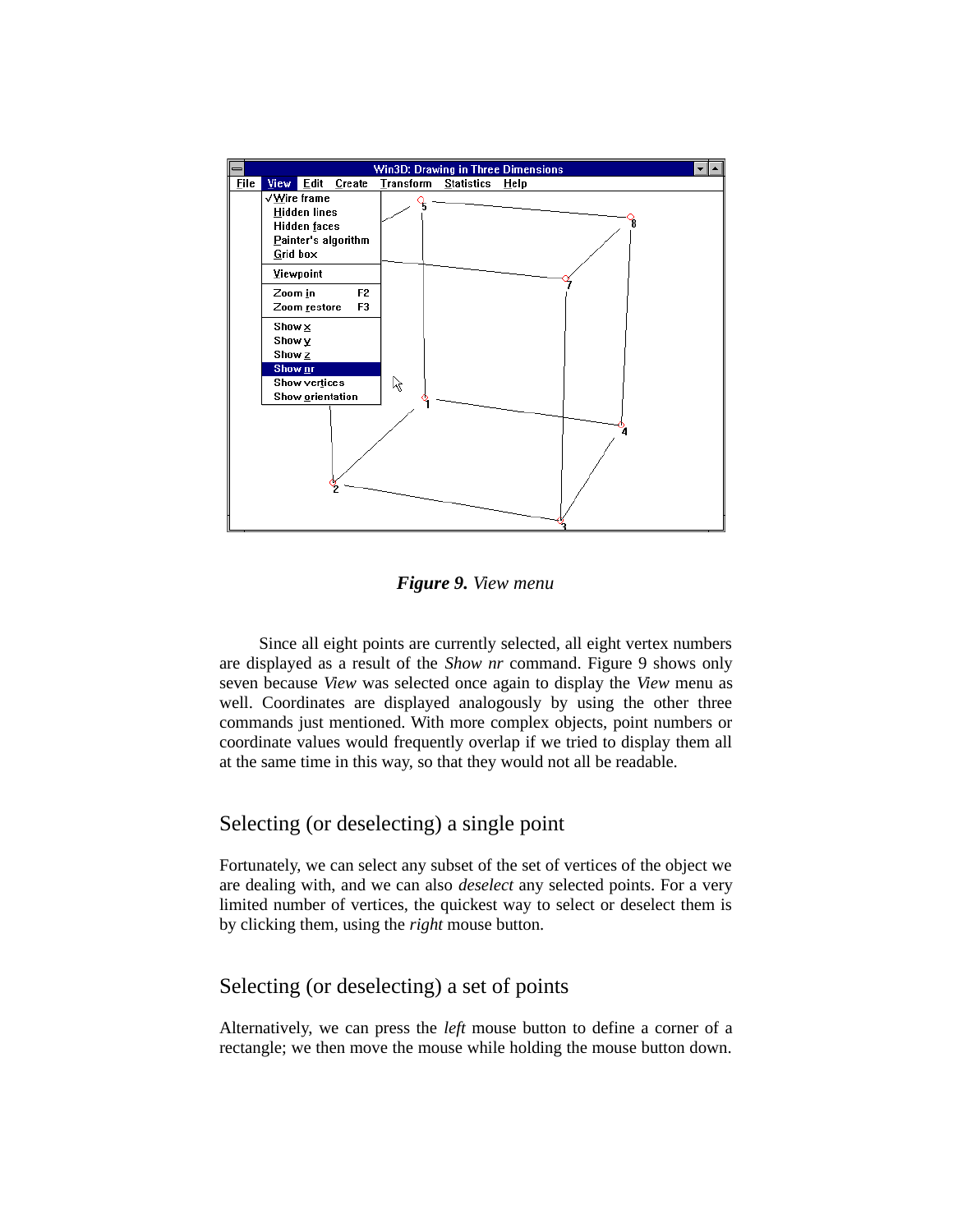The position where we release the mouse button defines the opposite corner of the rectangle just mentioned. Any vertex lying inside this rectangle will now be selected if was not previously selected; conversely, it will be deselected if it was selected. (When we are in the *grid-box* mode, to be discussed next, we must choose *Box select* from the *Edit* menu to select points in this way.)



*Figure 10. Dialog box generated by View | Grid box*

#### The grid-box mode

Figure 9 does not show the coordinate system we are using. We can make this visible by using the *Grid box* command, which can also be found in the *View* menu. A *grid box* is a box that surrounds the object that we are dealing with. It shows grid lines in the (horizontal) *xy*-plane. There is also a grid (although invisible) in the *z*-direction. We can define how far the grid points should lie apart, along with the minimum and maximum *x*-, *y*and *z*-coordinates of the grid box. This is accomplished by means of a dialog box, which appears before the grid box is displayed, as shown in Figure 10.

By default, the minimum and maximum values of the grid box are equal to those of the current object. In this case the default grid box will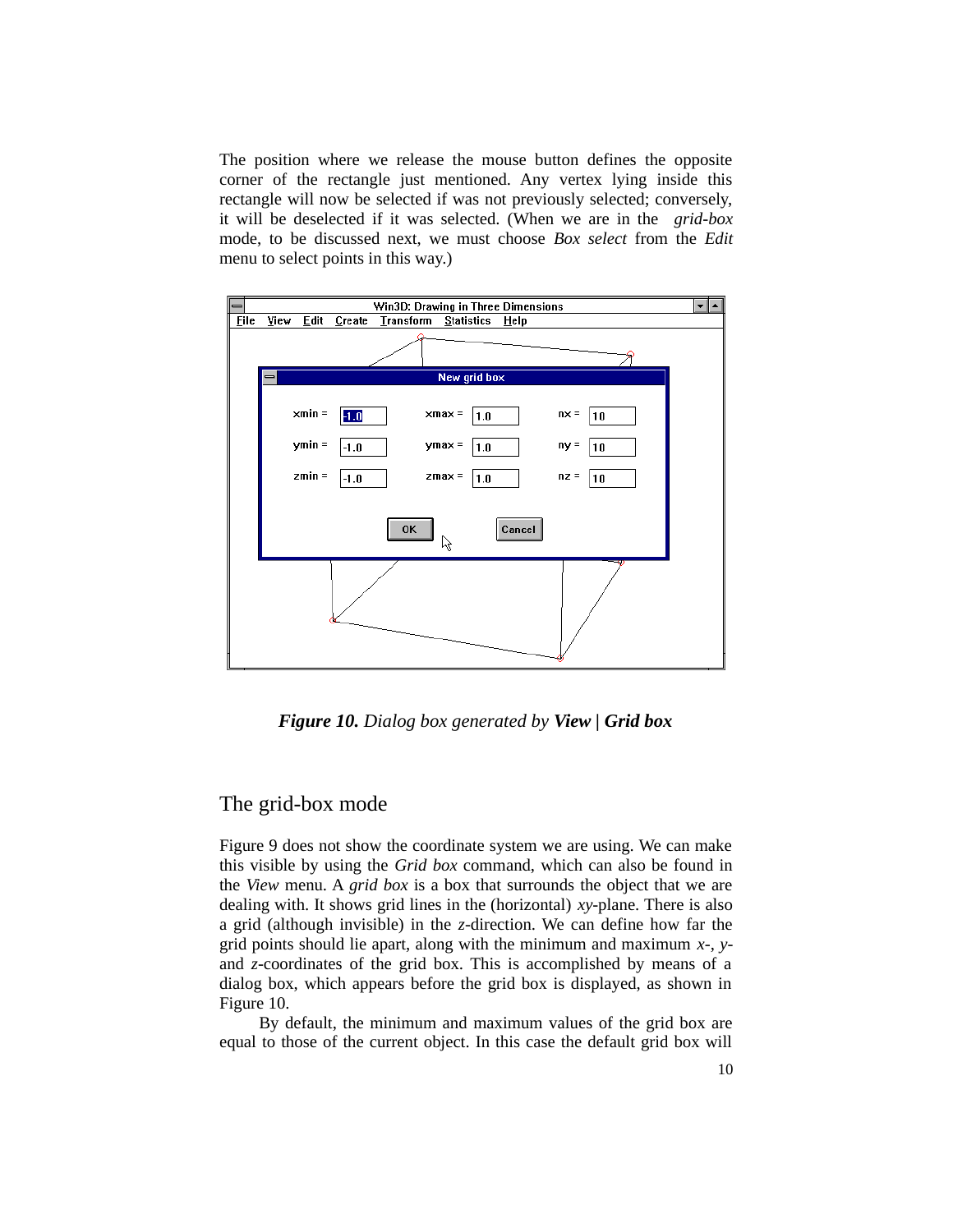have −1 and +1 as its minimum and maximum coordinate values, for each of the three coordinates *x*, *y* and *z*. As you can see in the above dialog box, the resulting *x*-range is by default divided into 10 intervals or *steps* of equal length; the same applies to the *y*- and *z*-ranges. If we do not change these nine default values (shown in Figure 10) the grid box of Figure 11 appears when we click the OK button.



*Figure 11. Cube in grid box*

A grid box enables us to introduce new points very easily. All we have to do is to click a grid point (of intersecting grid lines) in the *xy*-plane and *drag* this point upward or downward. The latter means that we hold the left mouse button down as we move the mouse button. At the point where we release the mouse button, a new point appears. Chapter 4 will show why this can be useful. We will now show some more views of our cube. As we have seen in Figure 9, there are also the commands *Wire frame*, *Hidden lines*, *Hidden faces* and *Painter's algorithm* in the *View* menu. These commands (and the *Grid box* command just discussed) are used to change the *view mode*.

Line drawings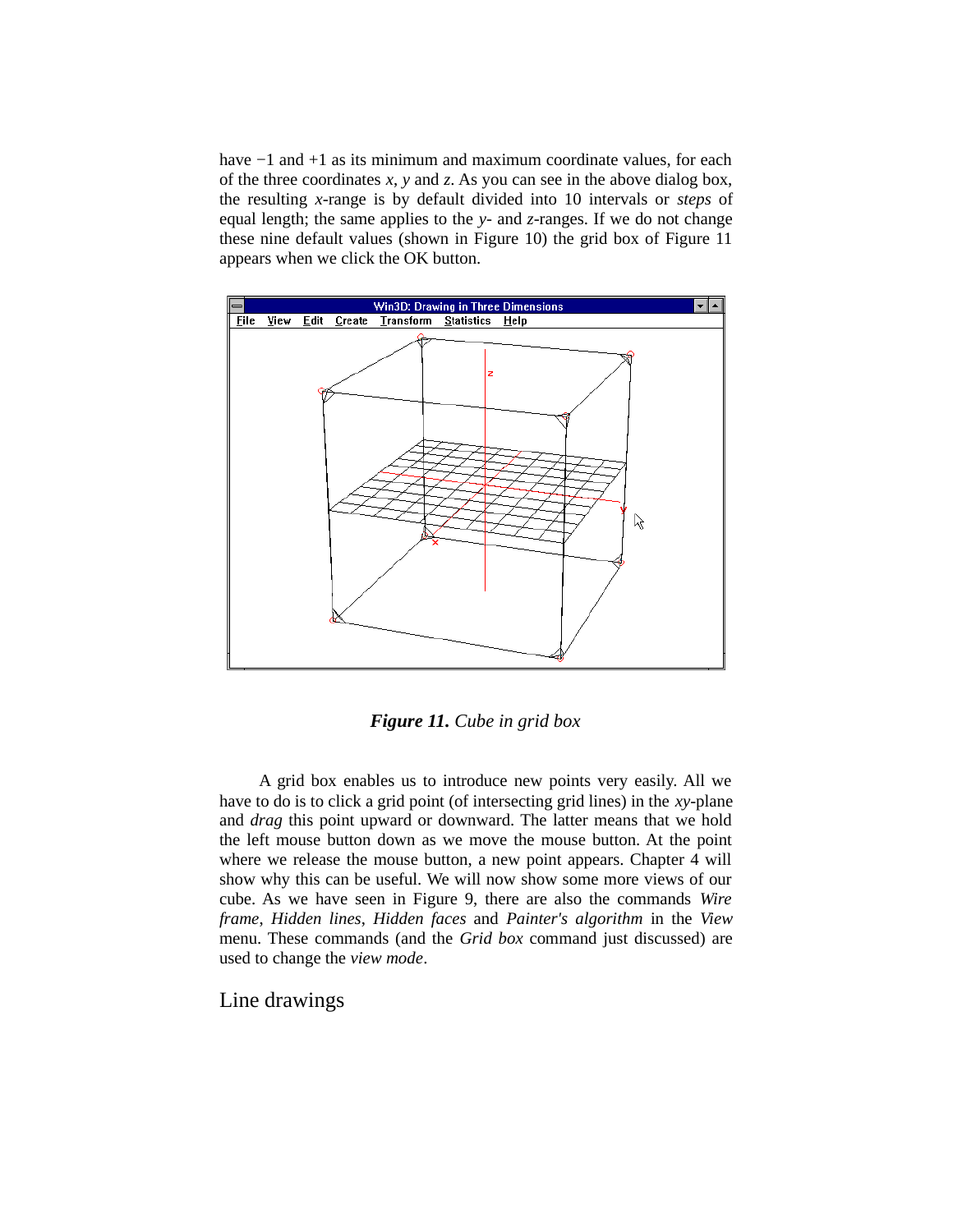Our initial cube, shown in Figure 9, was in the *wire-frame* view mode: it shows all twelve edges of the cube. In reality, these edges are visible only if the cube is a wire-frame model. If it is a solid (and opaque) object, three of its edges are invisible: they are obscured or hidden by the object itself. The *Hidden line* command of the *View* menu prevents such hidden lines from being drawn, as shown in Figure 12. (This figure also shows the *Statistics* menu, to which we will refer shortly.)



*Figure 12. a. Hidden lines removed; b. Statistics menu*

#### Filled faces

Instead of line drawings, we can represent the faces of our object as filled areas. The following two commands to achieve this can be found in the *View* menu (see Figure 9):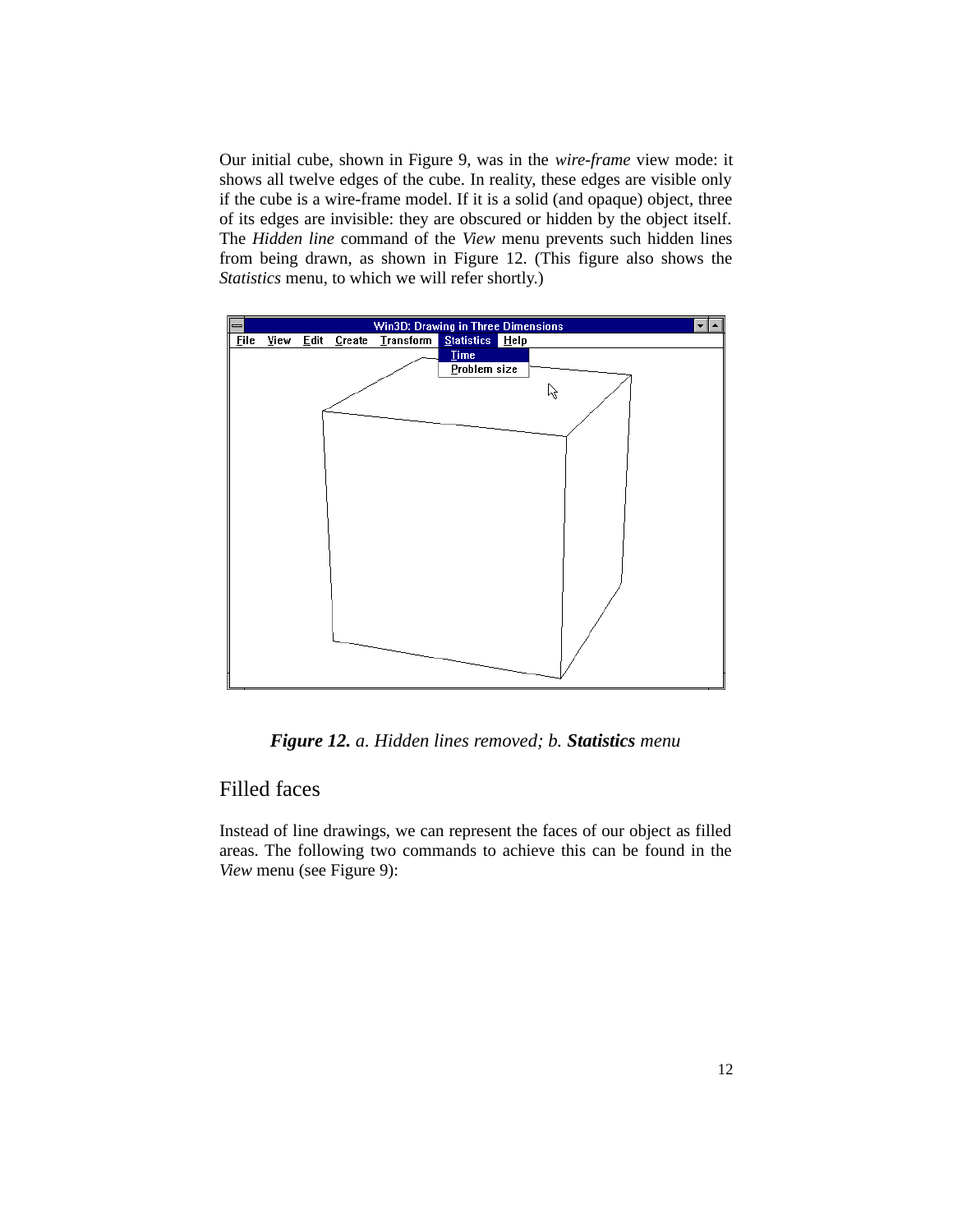| Hidden faces:                                                          | the safer way |  |  |  |
|------------------------------------------------------------------------|---------------|--|--|--|
| <i>Painter's algorithm:</i> the faster way on relatively slow machines |               |  |  |  |
| (but it may give incorrect results)                                    |               |  |  |  |

These two commands are intended to give identical results; in most cases the Painter's algorithm gives correct results. If it does not, use *Hidden faces* instead. Incidentally, if you have a 486 DX machine, the latter command will probably work fast enough, so in that case you there is no need for you to use the *Painter's algorithm*. With both commands, the faces of the object are painted in shades of yellow and the background is blue. Since this User's Guide is only in black and white, the actual result on the screen looks much better than Figure 13. It was produced by both the *Painter's algorithm* and the *Hidden faces* commands, with the same result. Figure 13 also displays a message box, generated by using the *Computing time* item in the *Statistics* menu (shown in Figure 12) and displaying the amount of computation time required for the four viewing modes we have been discussing.



*Figure 13. Hidden-face representation and computing times*

These figures were obtained on a 486 DX computer (66 MHz), and the object shown here is very simple. Obviously, computing-time figures will be considerably higher if your computer is slower or if you are dealing with more complicated objects.

#### Changing the viewpoint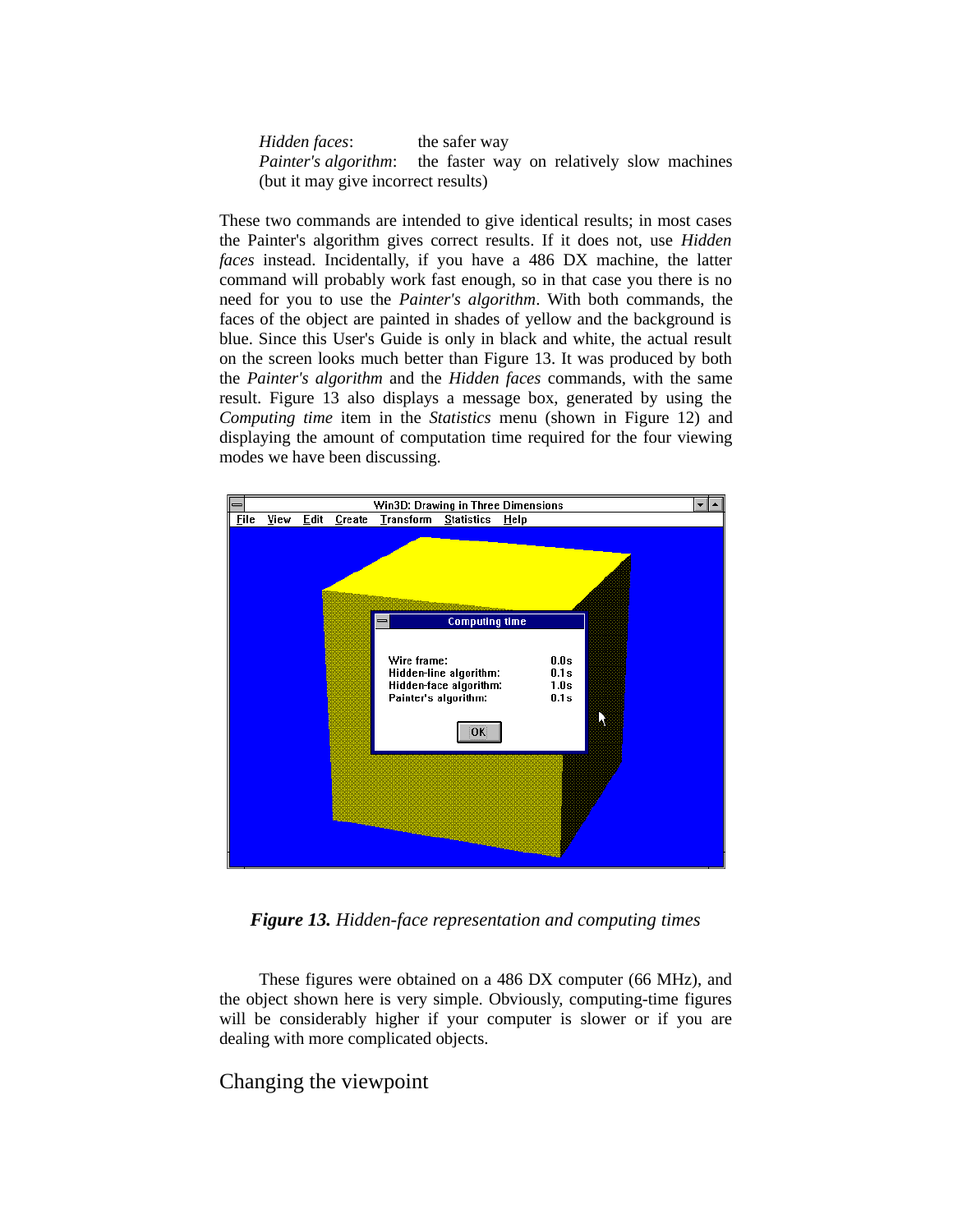One of the most interesting commands in the *View* menu is *Viewpoint*. We use it to define the position from where we view the object; in other words, it is the position of an eye that looks at the object, or of a camera that takes a picture of it. The image produced in this way is similar to that produced by Win3D. This eye or camera is directed to the center of the object. Let us write E for the viewpoint (or Eye) and O for the center of the object. (In our example, O is also the origin of the coordinate system, but this need not be the case; if this origin does not coincide with the center of the object, we still denote this center by O.) Then EO is also known as the *line of sight*. This line of sight is the axis of a pyramid with apex E, as shown in Figure 14.



*Figure 14. Viewing pyramid*

We consider a plane, the *projection screen*, perpendicular to EO and intersecting line EO somewhere between E and O. For every point P of the object, the line that connects P with point E intersects the projection screen in point  $\hat{P}$ , the image of P. Since all projection lines, such as PE, pass through the same point E, this type of projection is known as *central projection*. It is required to obtain truly perspective images. By contrast, parallel projection, with parallel projection lines, is more common in traditional technical drawing practice because it is easier for manual drawing. If central projection is used with a very large distance between E and O (compared with the size of the object), the resulting images are almost the same as those obtained with parallel projection.

So far we have used the default position of viewpoint E. Win3D enables us to change this position very easily, so we can produce many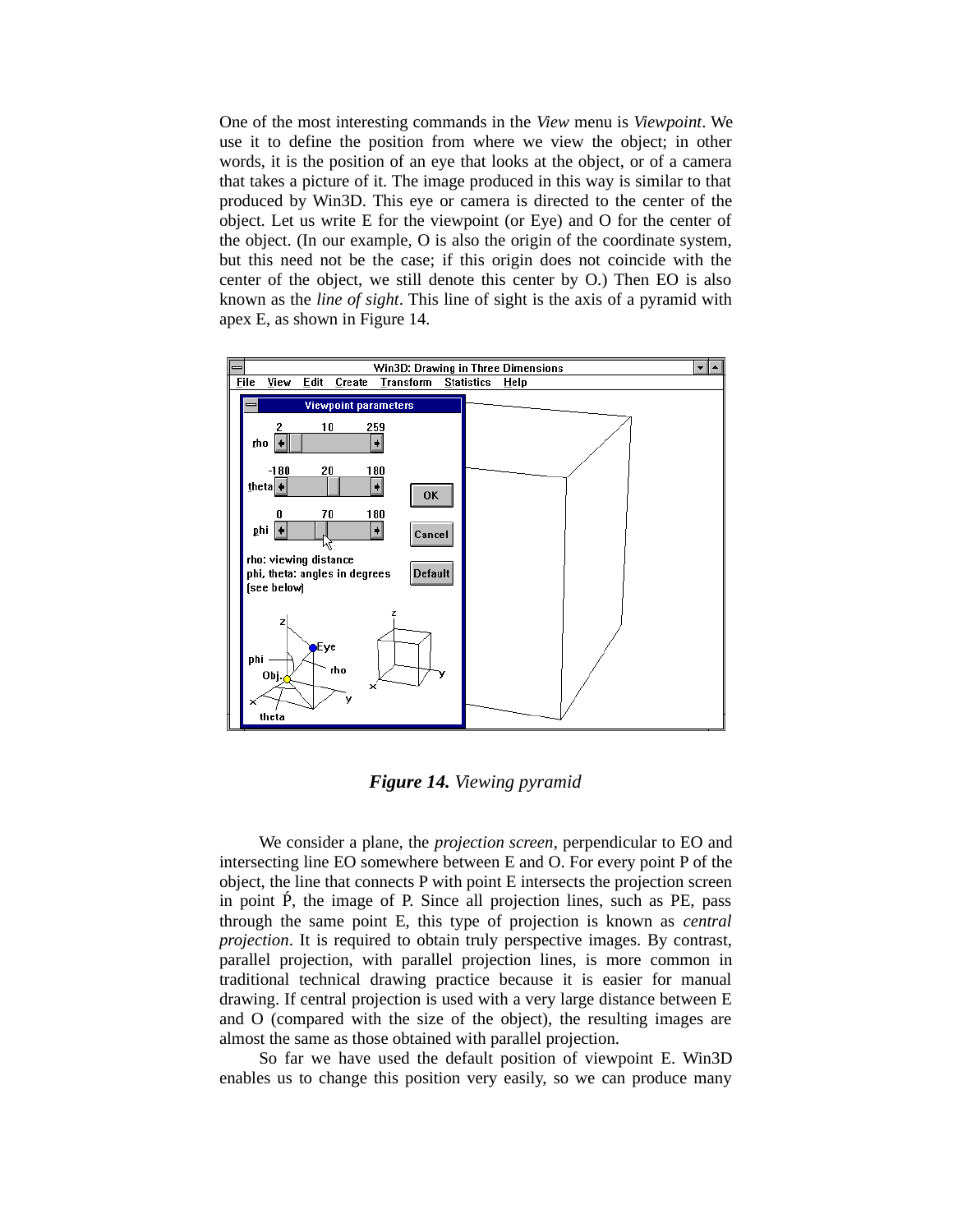different views of the same object. After selecting *Viewpoint* in the *View* menu, a dialog box appears as Figure 15 shows.

Instead of using Cartesian coordinates *x*, *y* and *z*, we denote the position of viewpoint E by its spherical coordinates  $ρ$  (= *rho*),  $θ$  (= *theta*) and  $φ$  (= *phi*). As the above dialog box shows,  $ρ$  is the length of EO,  $θ$  is an angle measured in the *xy*-plane and  $\varphi$  is an angle measured in a vertical plane. More specifically, φ is the angle between the positive *z*-axis and OE. As for θ, this is the angle between the positive *x*-axis and line OE′, where E' is the projection of E onto the *xy*-plane. The angles  $θ$  and  $φ$  are expressed in degrees. The above dialog box shows a scroll bar for each of the spherical coordinates  $ρ$ ,  $θ$  and  $φ$ . We can change each of these three values in many ways:

- 1. by dragging the slider of the associated scroll bar;
- 2. by clicking the buttons at the end of this scroll bar;

3. by clicking the areas of the scroll bar between the slider and the buttons just mentioned;

- 4. by pressing the PgUp and PgDn keys;
- 5. by pressing the arrow keys;
- 6. by pressing the Home and End keys.

You are strongly advised to experiment a little with each of these six methods. The picture at the bottom right of the dialog box then changes correspondingly, so we can see the effect. For example, suppose we want to place the viewpoint higher, to view the object more from above than is the case now. This means that we must reduce the angle φ. Using the above method 3, we can click the third scroll bar between its slider and its left button several times. Each time,  $\varphi$  is reduced by 10 $^{\circ}$ , and the effect is shown by the axes and the small cube in the dialog box. After doing this four times we have reduced φ from 70° to 30°, as shown below: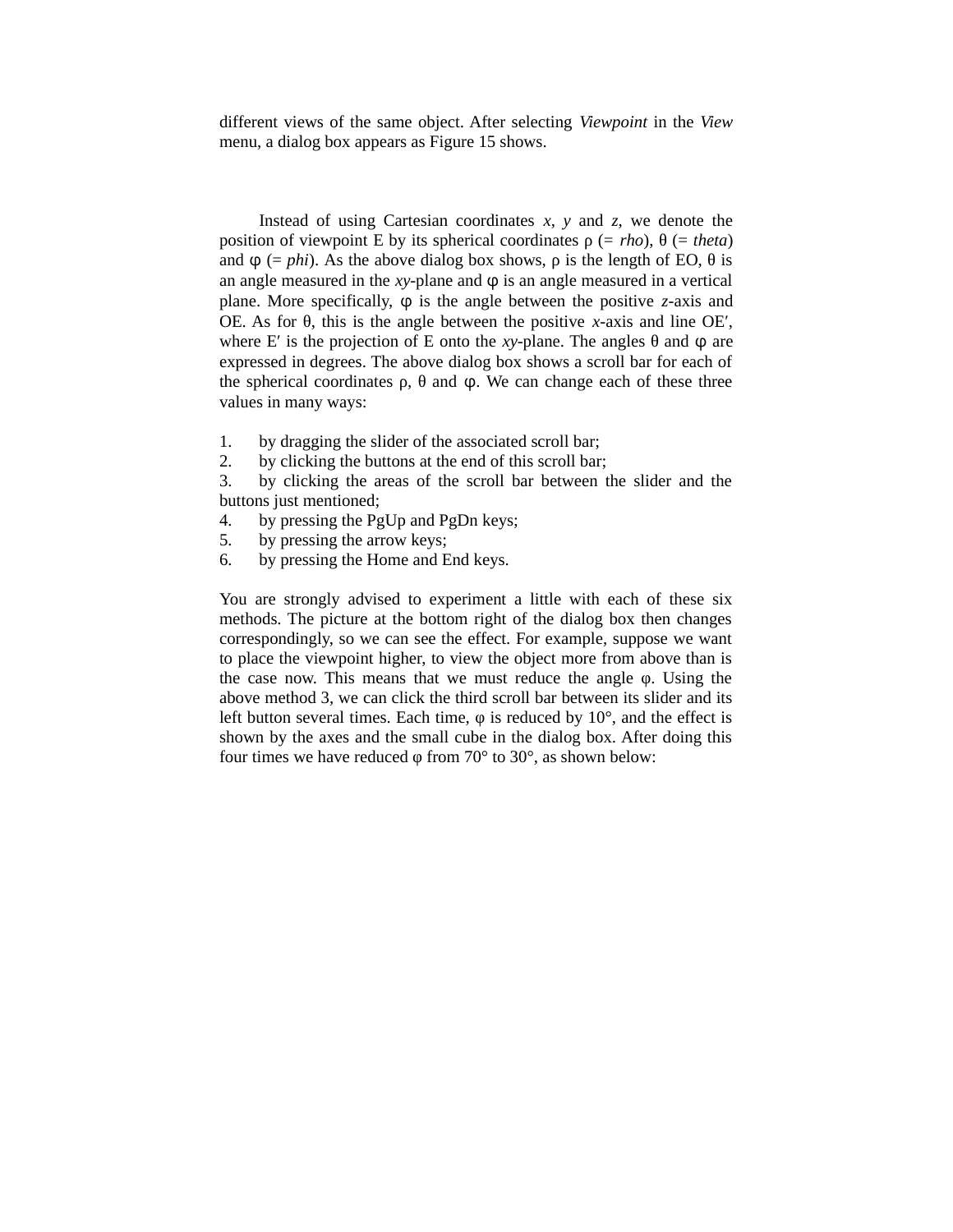

*Figure 16. Angle φ reduced*

The image outside the dialog box is not immediately updated. It is, however, as soon as we click the OK button, that is, if at least one of the spherical coordinates has changed. Their default values are  $θ = 20°$ ,  $φ =$ 70°, while the default value of ρ depends on the dimensions of the object.

#### Deformation by moving some vertices

We can transform a cube into other objects by moving some of its vertices. The cube dealt with so far has the points  $(1, 1, 1)$  and  $(-1, -1, -1)$  as two opposite vertices. We can see this by selecting all vertices of the cube by using *Edit* | *Select all* (that is, by using *Select all* of the *Edit* menu) or by pressing F8, followed by *View* | *Show x* to find the *x*-coordinates; the *y*and *z*-coordinates can be found analogously. Let us now move the two vertices right at the top a distance 1 downward. To do this, we begin by deselecting all points, using *Edit* | *Deselect all* or pressing F9. The *Edit* menu is shown in Figure 17.

Some frequently used commands have shortcuts, as indicated in the menus. As we see in the above *Edit* menu, we can use the *Select all* and *Deselect all* commands very quickly by pressing the functions keys F8 and F9, respectively. After deselecting all vertices, we select the two at the top by clicking them using the *right* mouse button. Alternatively, we can draw a dotted rectangle surrounding these two rectangles by moving the mouse while we hold the left button down. Then we use the *Move/Copy/Sweep*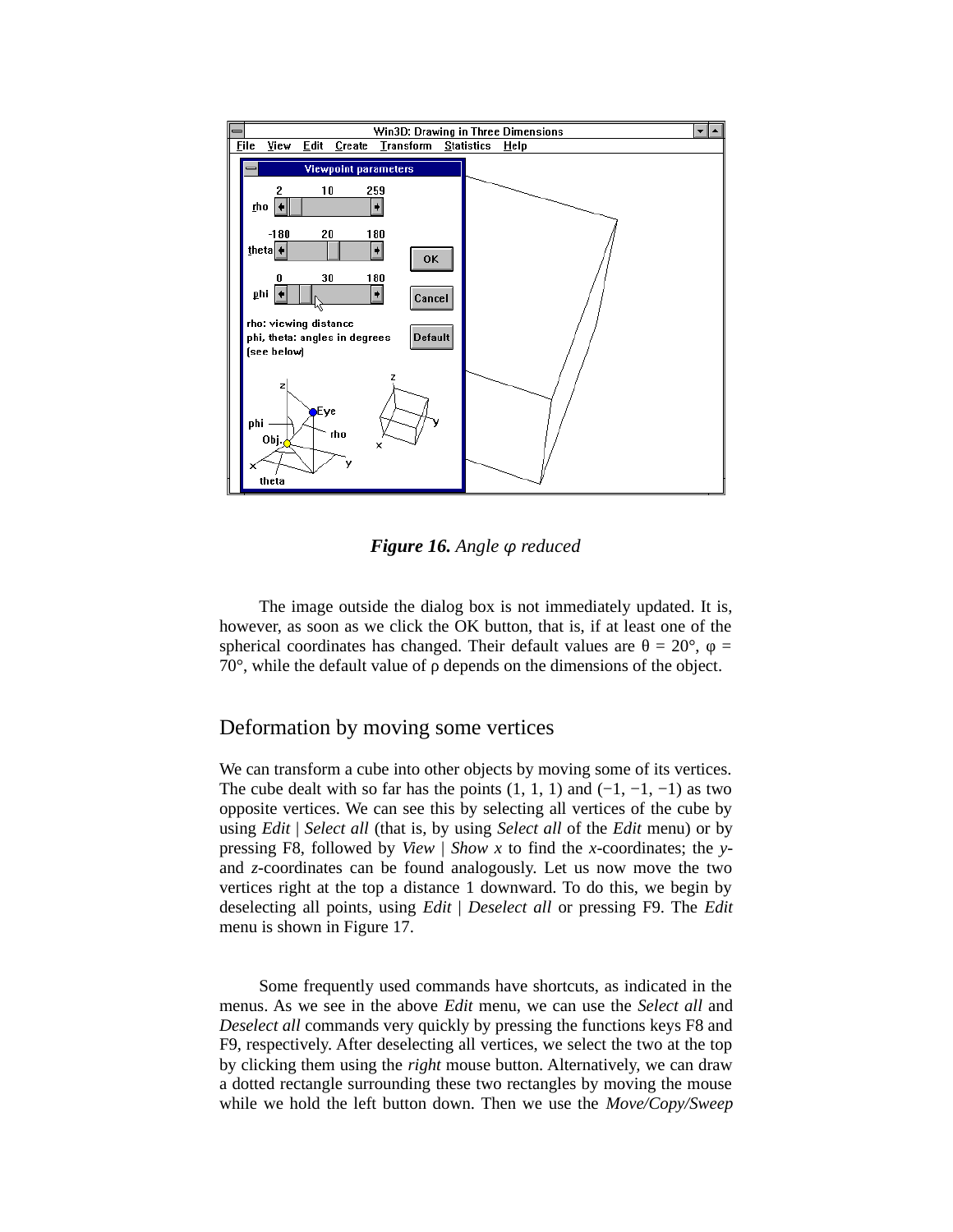command of the *Transform* menu shown in Figure 18. The dialog box shown in Figure 19 now appears.

Since the height of the cube is 2, we can move the selected vertices down to the level *z* = 0 by adding −1 to their *z*-coordinates, as shown in Figure 19. Note also that the *Move* radio button is selected. (We will discuss *Copy* and *Sweep* later.) After clicking the OK button, the object has turned into a prism that is no longer a cube, as shown in Figure 20.



#### *Figure 18. Transform menu*

The figures we have seen so far in this User's Guide are in fact screen dumps, with lines of rather poor quality. We can do much better by using one of the commands *Print* and *Export HPGL*. Both commands can be found in the *File* menu, shown in Figure 21.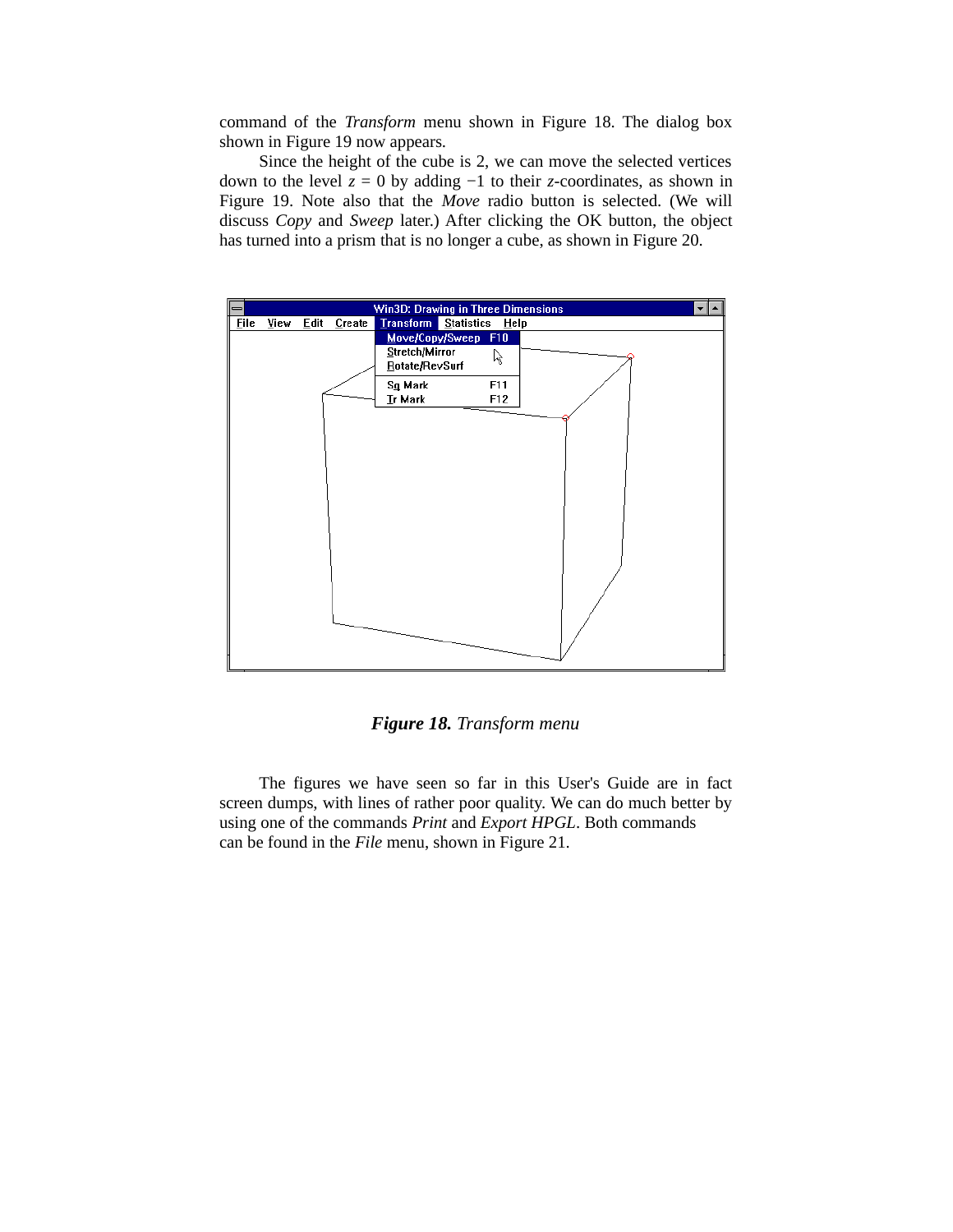

*Figure 21. File menu*

If we use these commands when in wire-frame mode, a wire-frame presentation is produced; in any other view mode we obtain a hidden-line image. The *Print* command prints directly, while the *Export HPGL* command produces a file in HPGL format, which can be imported into most text processors and DTP programs. Figure 22 was produced in the latter way: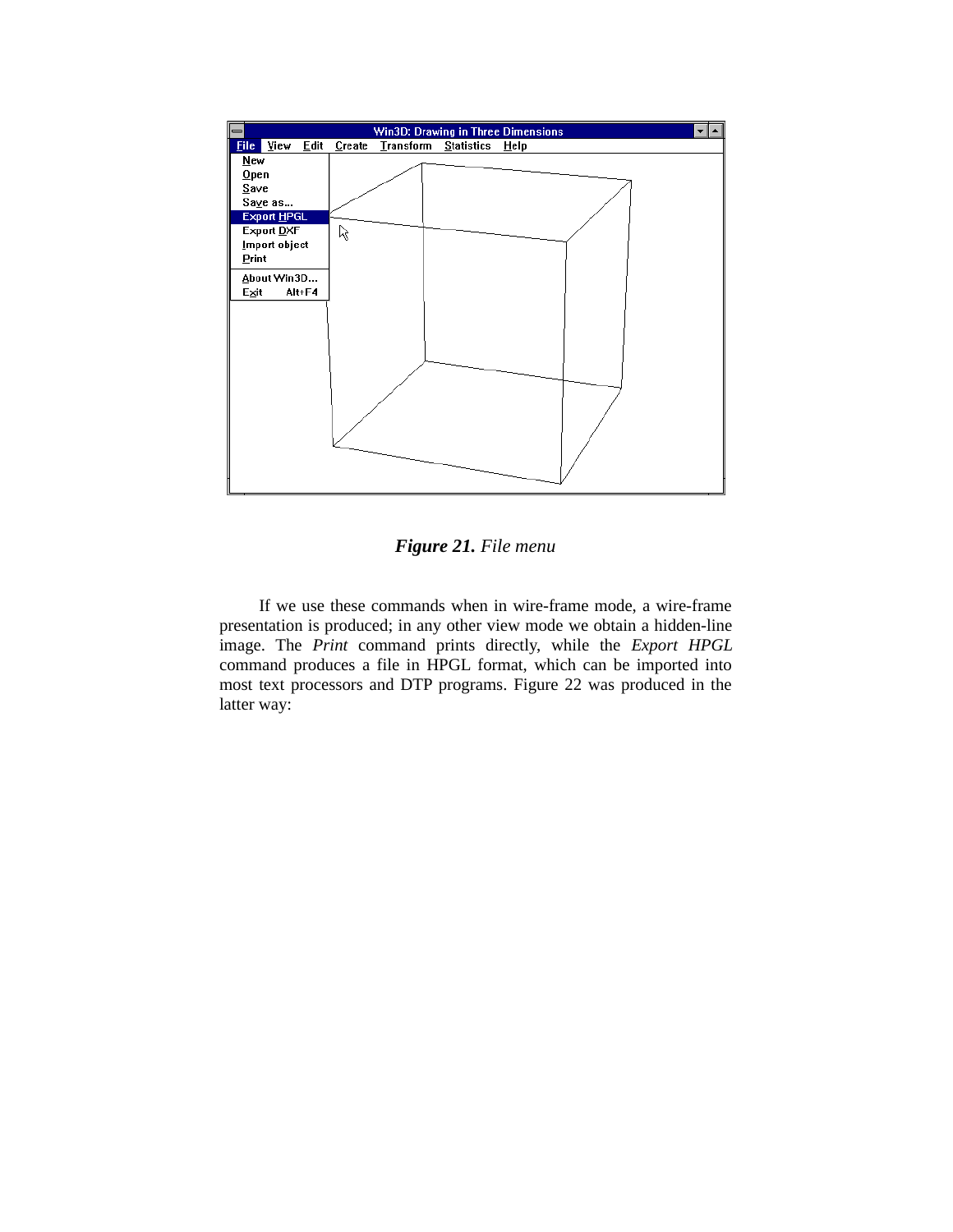

*Figure 22. Hidden lines removed*

#### On-line help

There remains only one item of the main menu to be discussed, namely the Help menu. This produces this very User's Guide that you are now reading!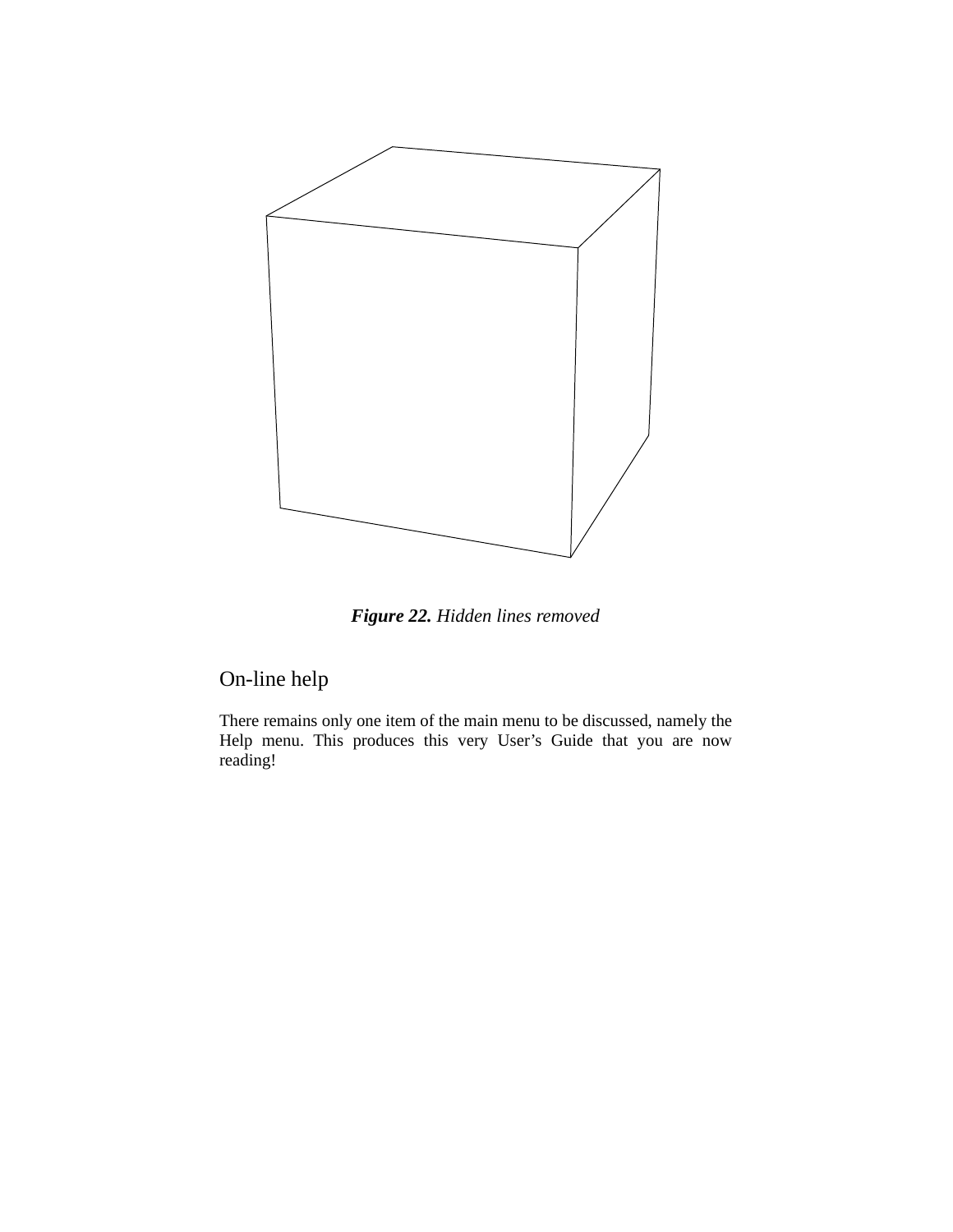## 3

### Point Selection and Groups

As we saw in Figure 17 when discussing the Edit menu, points can be *selected* and *deselected*. We also saw in Figure 20 that we can move selected points to deform an object. Selecting points is also useful to define *groups*, which are in fact parts of an object. Let us again create a cube by using *Create* | *Cube*. Immediately after using this command, we see that all eight vertices of the cube are surrounded by small red circles, which means that they are selected. We can now use the *Edit* | *New group* command (or press F5), to make a new *group* of the cube. The red circles then disappear, but the cube remains a group, which you can verify by using the *Edit* | *Select group* command (abbreviated F6). This command causes the red circles to reappear. You can let them disappear again by using *Edit* | *Deselect all* (or F9). Note that then all vertices of the cube still belong to a group, although they show no special marks. Thus, groups enable us to select set of points in a quick and convenient way.

Let us now create another standard object, say, a sphere, by using *Edit* | *Sphere*. Before constructing it, Win3D first inquires about the way we want the sphere to be approximated. This is done by means of the dialog box shown in Figure 24.

Instead of a real sphere, a set of flat faces is generated. We imagine a sphere divided into *n* horizontal slices of equal thickness, resulting in *n* − 1 horizontal circles on the sphere surface. There are also 2*n* vertical circles, all passing through the highest and the lowest point of the sphere, that is, through the two *poles*. After replacing the default value ( $n = 6$ ) by  $n = 10$ , we obtain the sphere that, together with the cube created previously, is shown in Figure 25.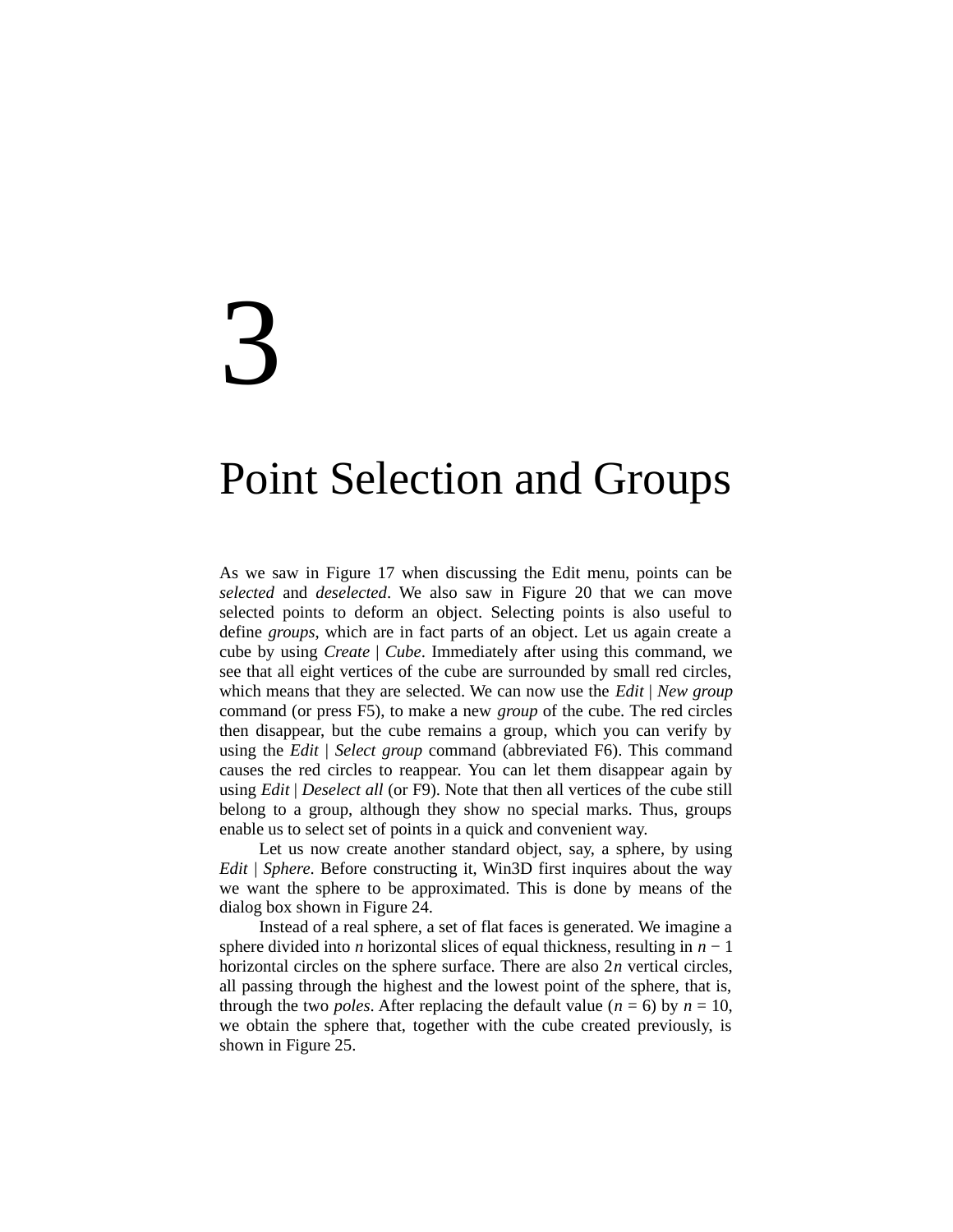

*Figure 24. Dialog box for creating a sphere*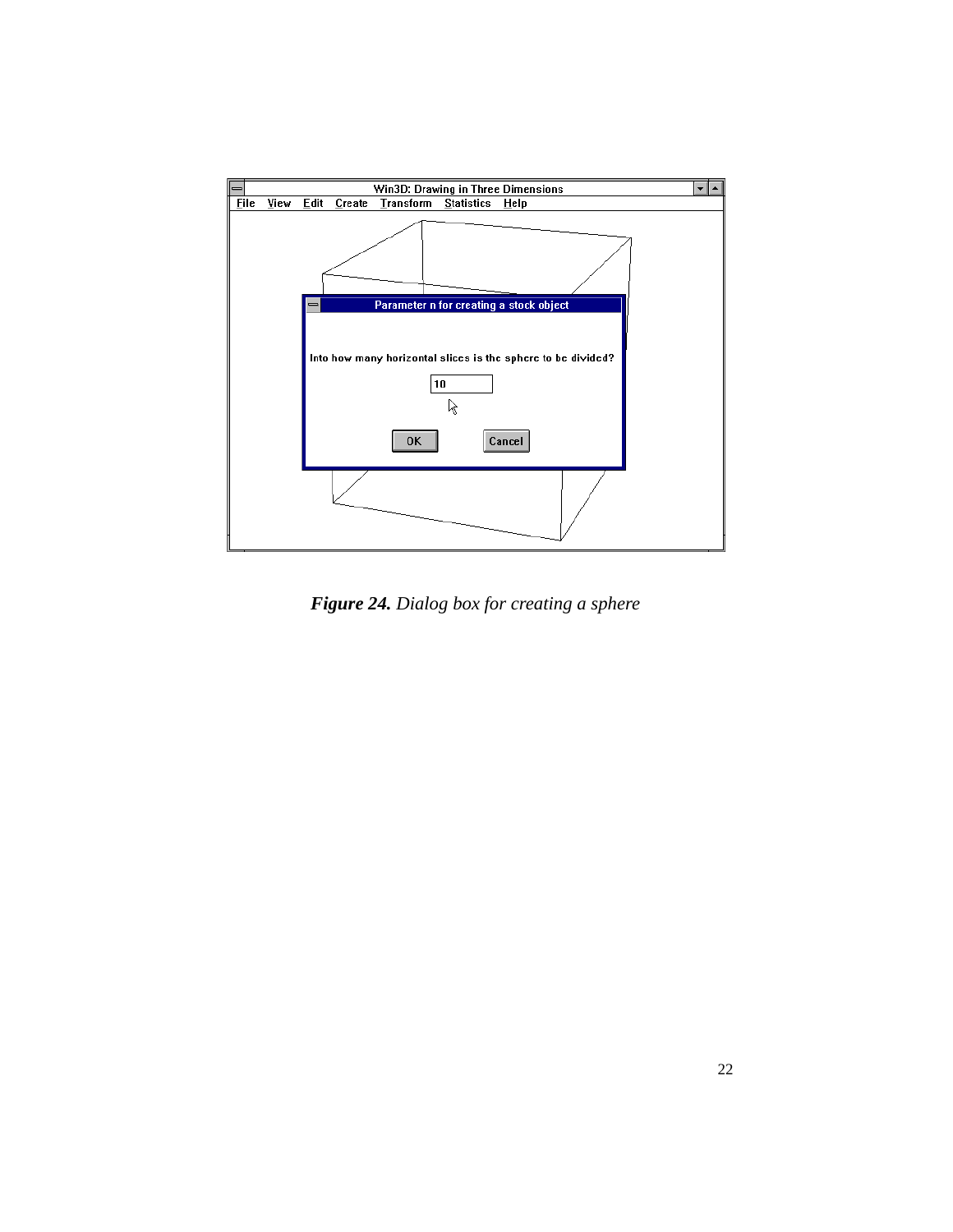

*Figure 25. Two groups*

Immediately after the (approximated) sphere is created, its vertices are selected, as you can see in Figure 25. By using the *Edit* | *New group* command (F5) again, these vertices form another group. The title bar temporarily indicates how many groups there are and which of them is currently selected. At this moment, it reads

*Selected: group 2 (of 2) (F6 = Next group, F9 = Deselect all)*

Apparently, the vertices of the approximated sphere belong to group 2. If we now press F6, the vertices of the cube become selected instead of those of the sphere; in other words, the small red circles on the sphere of Figure 25 disappear and eight of them reappear for the vertices of the cube. At the same time, the title bar changes into

```
Selected: group 1 (of 2) (F6 = Next group, F9 = Deselect all)
```
By pressing F6 once again, the situation of Figure 25 returns. If we use *Edit* | *Deselect all* (or F9), all red circles disappear, but there are still two groups. This is very convenient because it enables us to select either object (the cube or the sphere) very quickly. Depending on how often we have pressed F6 or F9, we can return to the situation of Figure 25 by pressing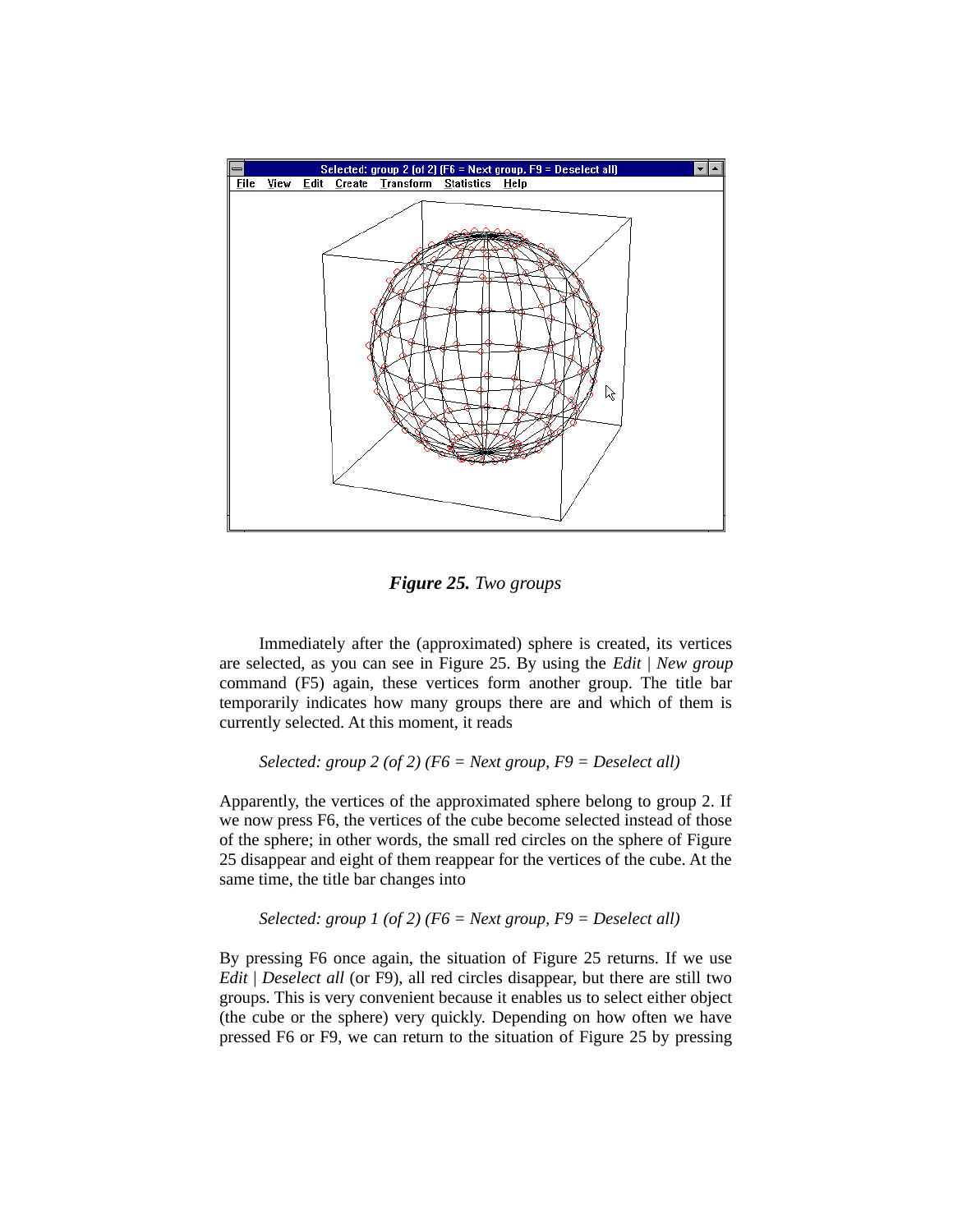F6 either once or twice. We do this to lift the sphere a little, placing it on top of the cube rather than inside it.



*Figure 26. Situation after increasing z-coordinates of sphere by 2*

 Since the height of both the cube and the sphere is 2, the sphere is to be moved upward two units. We therefore use the command *Transform* | *Move/Copy/Sweep*, or F10 (see Figure 18). The dialog box shown in Figure 19 then appears, and we type 2 in the *z*-box, indicating that the *z*coordinates of all selected points are to be increased by 2. If we then press F9 to remove the red circles and use the command *View* | *Hidden lines* (see Figure 9) we obtain the situation of Figure 26. Note that we cannot tell from Figure 26 alone that there are two groups. It will be useful to remember the following rules about selected points and groups:

1. A point can belong to one group or to no group at all; it cannot belong to more than one group at the same time.

2. If there are *n* groups ( $n \ge 1$ ) they are numbered 1, 2, ..., *n*. Each time we press F6 the next group is selected (where 1 is considered the successor of *n*).

3. If all currently selected points (surrounded by red circles) form a group, we can dispose of these red circles by using *Edit* | *Deselect all* (or F9), without losing any information about groups.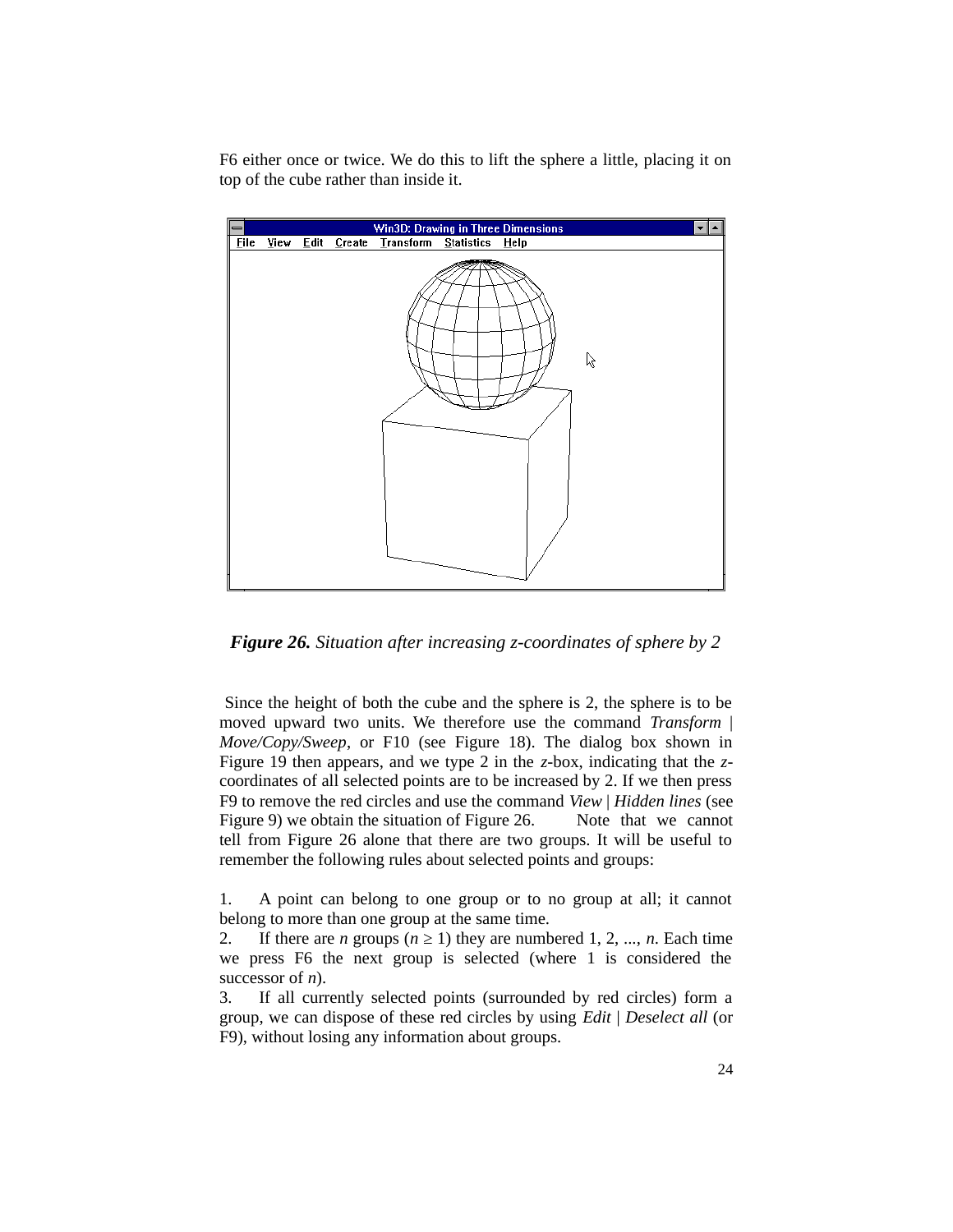4. If all currently selected points (showing red circles) do *not* form a group, it may be wise to make a group of them by using *Edit* | *New group* (or F5) before we dispose of these circles (see 3.).

The command *Edit* | *Ungroup* disposes of groups. If we use it in our example, the object seems to remain the same, but if we then press F6 to select the next group, the message *No groups selected* appears. In other words, we can no longer distinguish between the cube and the sphere in the convenient way used before. The *Ungroup* command should therefore be used with caution.

The command *Edit* | *Add group* (or Ctrl+F6) selects the next group, as does F6; however, with Ctrl+F6, the points of the currently selected group remain selected, while F6 causes that group to become deselected. We will now see how we can use Ctrl+F6 to combine several groups.

#### Combining groups

Suppose we have quite a few groups, say, 1, 2, 3, 4, 5, 6. We may now want to combine two or more of these groups. This can easily be done if these groups have consecutive numbers. Let us assume that groups 2, 3 and 4 are to be combined to one group. The new, combined group will have number 2 and the old groups 5 and 6 are renumbered 3 and 4: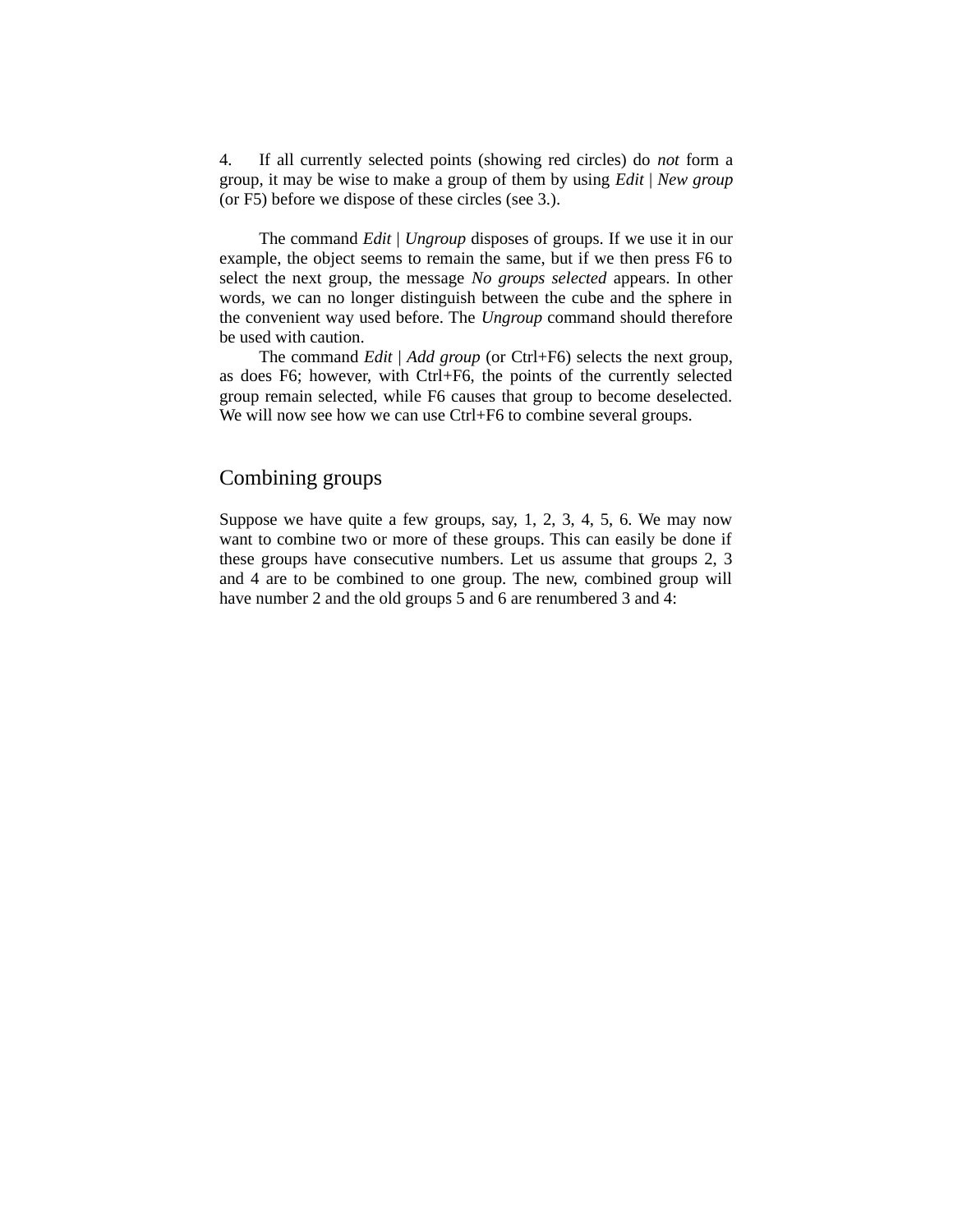| 1 | $2^{\circ}$ | 3 | 5 <sub>1</sub> | 6 |
|---|-------------|---|----------------|---|
|   |             |   |                |   |
|   |             |   |                |   |
|   |             |   | З.             |   |

We begin by using *Edit* | *Select group* (or F6) as many times as is necessary to select group 2. We then use *Edit* | *Add group* (= Ctrl + F6) twice, so groups 3 and 4 are selected as well. The *Edit* | *New group* command (F5) makes a group of all points that are currently selected; in the present case this means that groups 2, 3 and 4 are combined into one group. Win3D takes care that group numbers remain consecutive: the new, combined group is assigned number 2 and the old groups 5 and 6 are automatically given the numbers 3 and 4, respectively. Things are slightly more complicated if the groups we want to be combined do not have consecutive numbers. But, fortunately, we can change group numbers so we can make them consecutive, as we will see now.

#### Changing group numbers

To change the number of a group, we press F6 until the vertices of that group, say group *n*, are selected. We then use the command *Edit* | *Change group numbers*. We are now requested to enter the new number, say, *k*, to be assigned to this group. Then group *n* becomes group *k* and any group numbers between *n* and *k* are shifted one position. To be more precise, we have:

Group *n* becomes group *k*. If  $k < n$ , the numbers of the old groups  $k, k + 1, ..., n - 1$  are increased by 1. If  $n \leq k$ , the numbers of the old groups  $n + 1$ ,  $n + 2$ , ...,  $k$  are decreased by 1.

This may sound very complicated, but some examples will make clear what will happen. Suppose there are six groups A, B, C, D, E, F, currently numbered as follows:

 $1 = A2 = B3 = C4 = D5 = E6 = F$ 

We want to assign consecutive numbers to the groups B and E. We can do this by selecting group ( $n = 5$ ) and assigning the new group number ( $k = 3$ ) to it. Then the groups are numbered

 $1 = A2 = B3 = E4 = C5 = D6 = F$ 

The groups C, D and E (with old numbers 3, 4 and 5) now have the numbers 4, 5 and 3, respectively.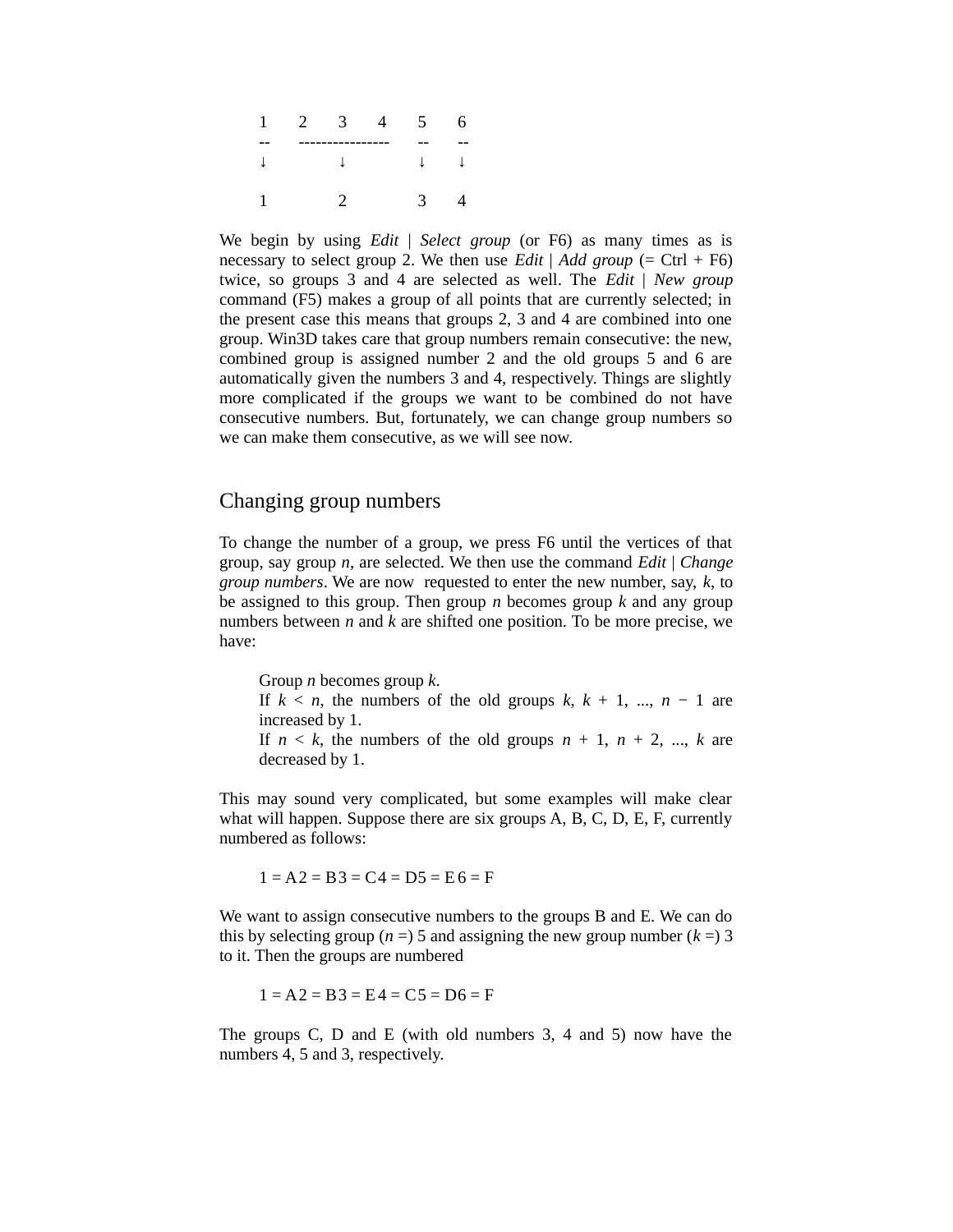Things are simpler if *k* and *n* only differ by 1. In such cases the group numbers simply swap. For example, if we use  $n = 5$  and  $k = 4$  in the above case, we have:

Old situation:

 $1 = A2 = B3 = C4 = D5 = E6 = F$ 

New situation:

 $1 = A2 = B3 = CA = E5 = D6 = F$ 

#### Copying objects

To illustrate what we have just been discussing, we will now generate an approximation of a cone, and we want this to be inserted between the cube and the sphere of Figure 26. We therefore use the *Pyramid/cone* command of the *Create* menu, shown in Figure 7. Instead of a circle, the base of our approximated cone will be a regular polygon. In a dialog box that then appears we have to specify how many vertices this polygon will have. Instead of the default value of 4 (which would generate a traditional pyramid, with a square base) we use 12; in other words, we approximate the circular base of a cone by a regular polygon with 12 vertices. Like the standard cube and sphere we have dealt with, the cone generated in this way has height 2, and the radius of its base is 1, but, unlike the cube, its base has zero *z*-coordinate. Consequently, the result is as shown in Figure 27.

Immediately after we create the cone, it is selected, as you can see in Figure 27. We make a group of it by pressing F5. Note that it is rather important to do this immediately: selecting points that do not form a group requires more work than selecting the points of a group. If we now repeatedly press F6, we see that the cube, the cone and the sphere have group numbers 1, 3 and 2, in that order. Since these three objects are eventually to appear in this order, we prefer 1, 2 and 3 as their respective group numbers. As we have seen, we can easily swap the group numbers 2 and 3 by selecting either group 2 or 3, using command *Edit* | *Change group numbers*, and supplying the desired group number (3 or 2, respectively) when requested.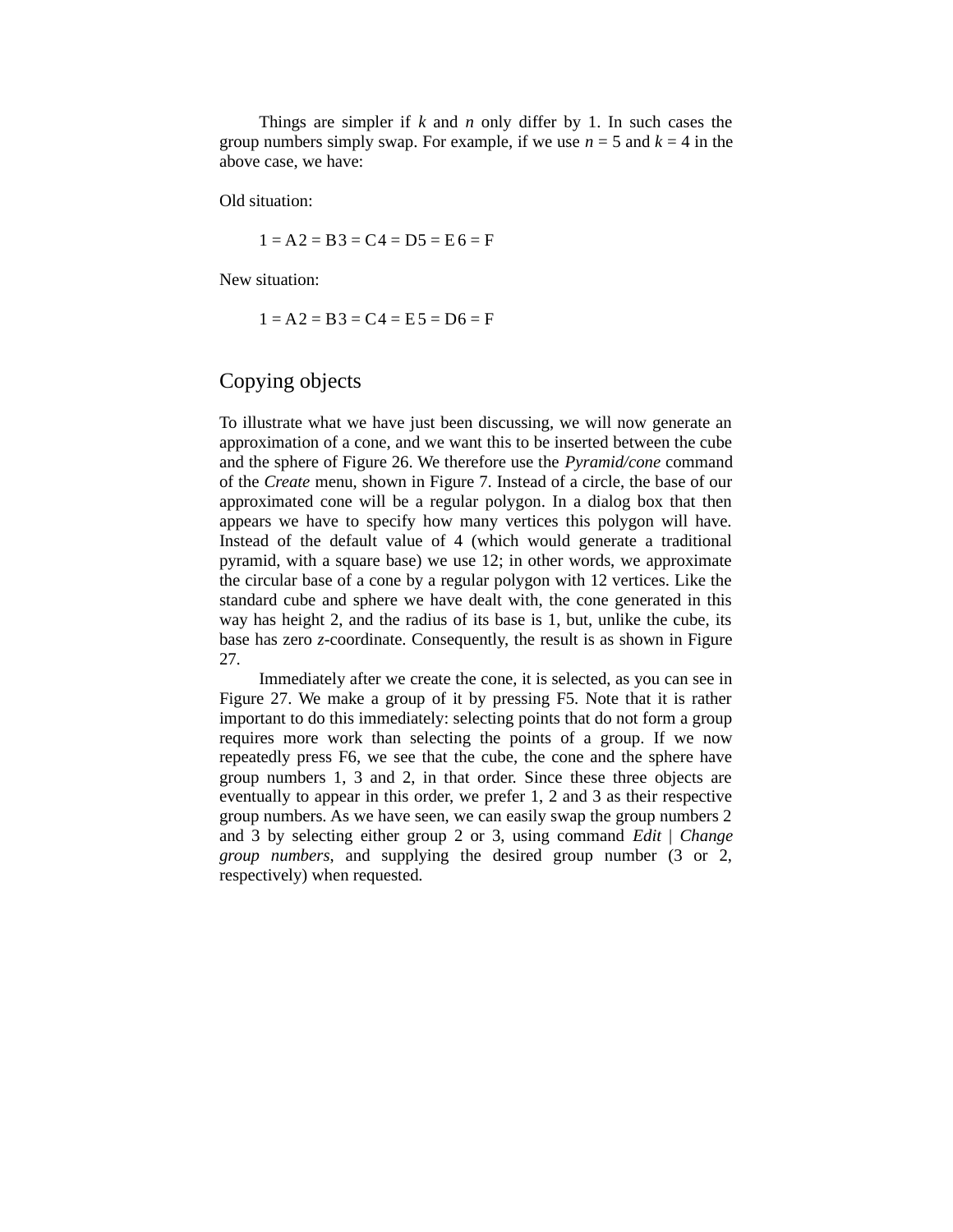

*Figure 27. Cone in initial position*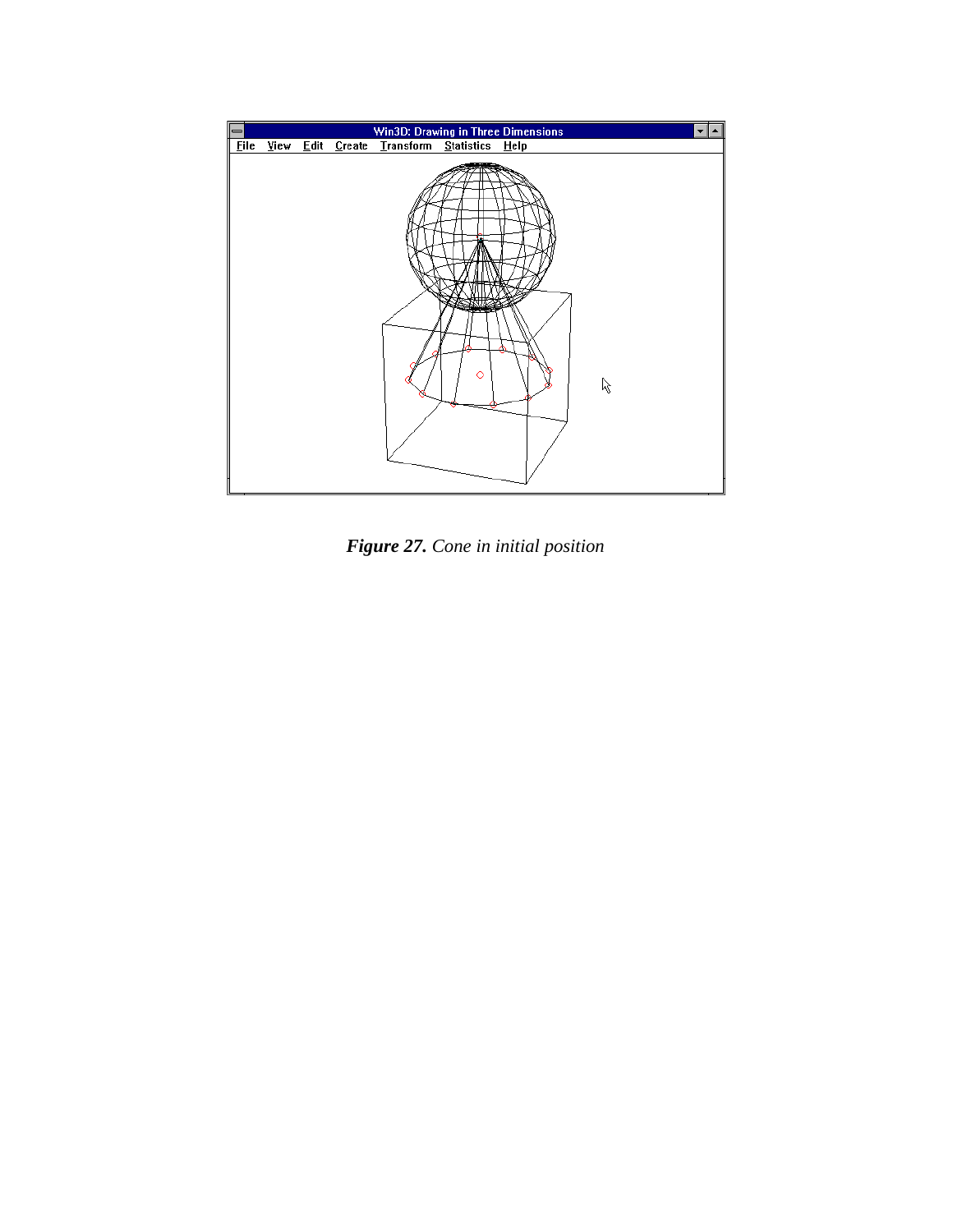After this, we use F6, if necessary, to make the cone selected again, and, although it eventually has to move upward, we first move it downward by using *Transform* | *Move* (or F10) and entering −1 in the box for *z* (as we did in Figure 19). In this way, we make its top (also called its *apex*) touch the sphere.



*Figure 28. Tower of cube, cone and sphere*

All we now have to do is move both the cone and the sphere, that is, group 2 and group 3, two units upward. We first press F6 as often as is required to select group 2; then we use Ctrl+F6 to add group 3 to the set of selected points. Then we press F10 and enter 2 in the box for *z*; after clicking OK, pressing F9 (to deselect all points) and using *View* | *Hidden lines*, we obtain the tower of Figure 28.

Although hidden-line and hidden-face representations look better, we often prefer a wire-frame model of an object while we are transforming it for reasons of efficiency. We use therefore *View* | *Wire frame* before we make a duplicate of it, which will be our next task.

#### The *Copy* radio button

Suppose that we want to copy the tower of Figure 28. This copying operation is much similar to moving. After pressing F8 to select all points, we use *Transform* | *Move/Copy/Sweep* (or F10) once again. So far, we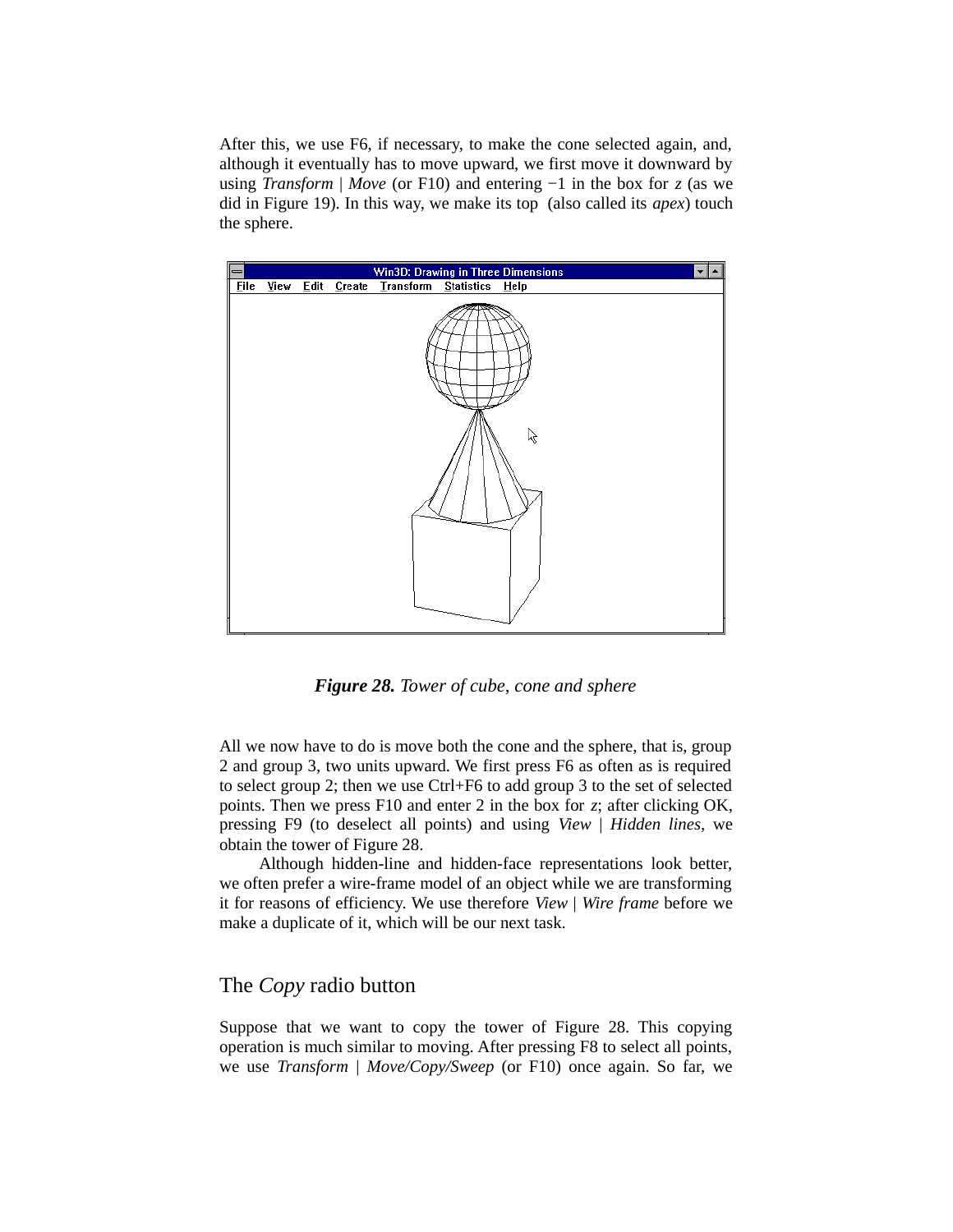have not changed the default setting *Move* of the radio buttons, but this time we click the *Copy* button, shown in Figure 29.

|             |      |      |        | Win3D: Drawing in Three Dimensions     |                            |                                 |    | $\overline{\phantom{a}}$ |
|-------------|------|------|--------|----------------------------------------|----------------------------|---------------------------------|----|--------------------------|
| <b>Eile</b> | View | Edit | Create | <b>Transform</b>                       | <b>Statistics</b>          | Help                            |    |                          |
|             |      |      |        |                                        |                            |                                 |    |                          |
|             |      |      |        |                                        |                            | Move previously selected points |    |                          |
|             |      |      |        | Moves are relative to current position |                            |                                 |    |                          |
|             |      |      |        |                                        | ×<br>0                     | ≑                               |    |                          |
|             |      |      |        |                                        | У<br>3                     |                                 |    |                          |
|             |      |      |        |                                        | z<br>0                     | $\frac{1}{\ast}$                |    |                          |
|             |      |      |        |                                        | $\circ$ Move               |                                 |    |                          |
|             |      |      |        |                                        | ◉ Copy (leave original)    |                                 |    |                          |
|             |      |      |        |                                        | $\circ$ Sweep (make prism) |                                 | ١Ķ |                          |
|             |      |      |        | <b>OK</b>                              |                            | Cancel                          |    |                          |

*Figure 29. Copy radio button selected*

After entering 3 in the *y*-box and pressing the OK button of this dialog box, we obtain a copy of the original tower 3 units to the right. In other words, the only difference between *moving* and *copying* an object lies in what happens with the original. We lose it if we use *move*, but we keep it if we use *copy.* Note that this is similar with text processors. After removing the hidden lines, we obtain Figure 30.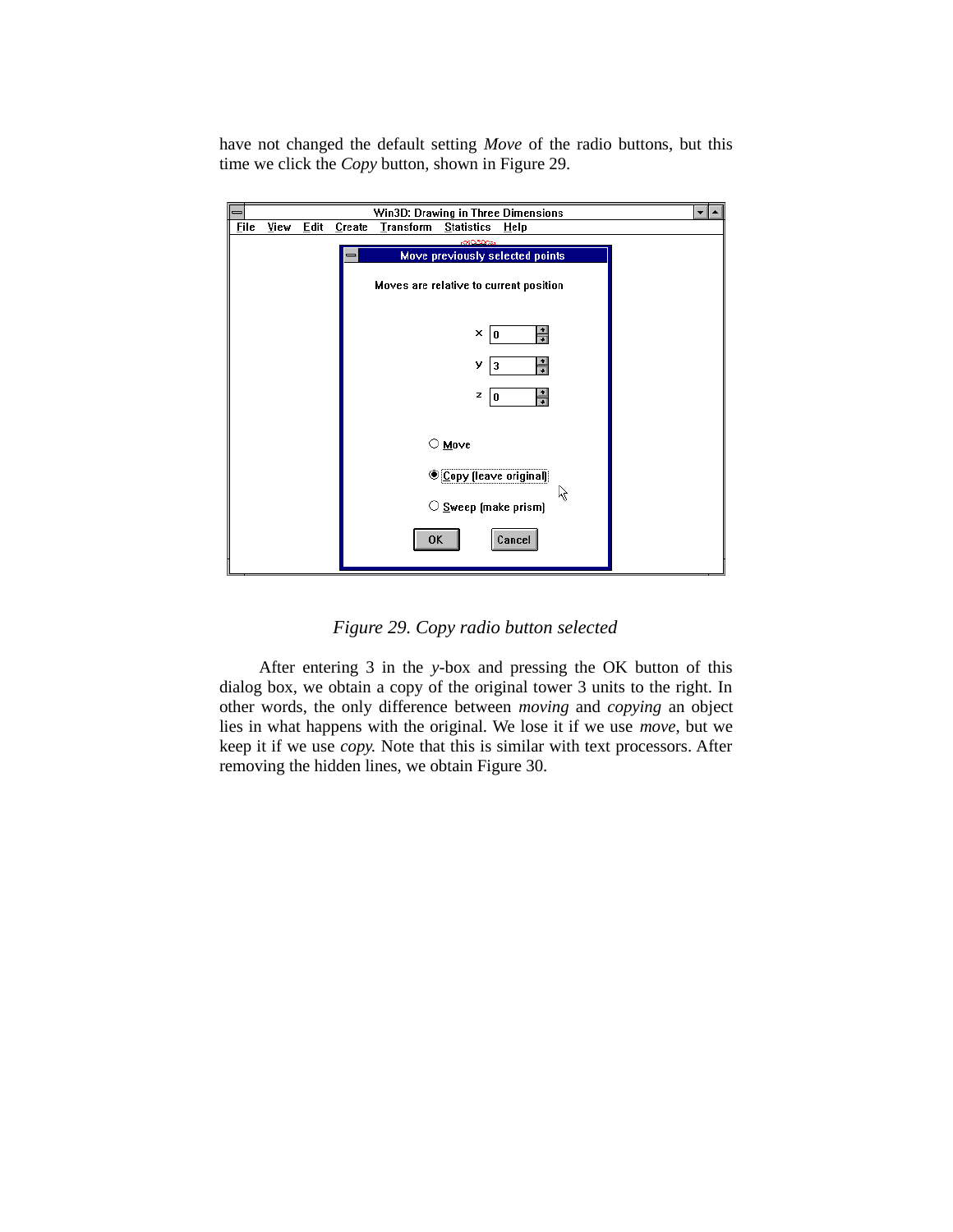

*Figure 30. Result of copying*

#### Other ways of selecting and deselecting

Now that we have so often selected the vertices of a group by pressing F6, we must not forget that we can also select and deselect points in two other ways. First, we can click them one by one, using the *right* mouse button, and, second, we can *drag* the *left* mouse button; when in grid-box mode we first have to select *Box select* from the *Edit* menu. As we move the cursor while we hold the left button down, a dotted rectangle is visible; one corner of this rectangle is the point where we pressed the mouse button down, and the other moves with the mouse cursor until we release this button. The dotted rectangle then disappears, but all vertices inside it change their select/deselect status: they become selected if they were not and vice versa. If we want the vertices selected in this way to become a new group, we can simply press F5.

#### Zoom in and zoom out

Sometimes two vertices lie so closely together that we have difficulty in telling them apart, which may be necessary to select them in one of the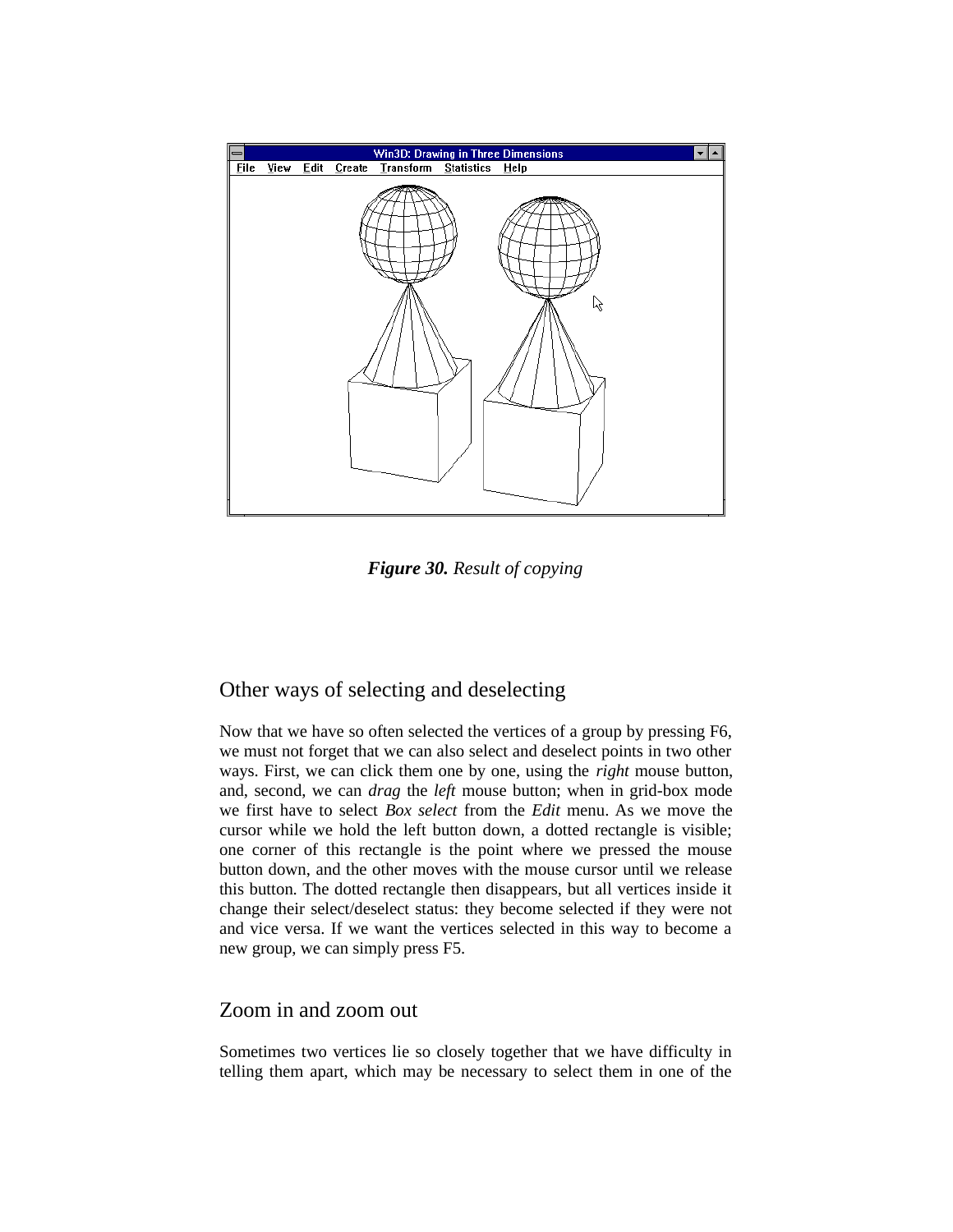ways just discussed. The *View* | *Zoom in* command (with F2 as shortcut) will then be useful. After pressing F2, the cursor takes the form of a magnifying glass, and we define two opposite corners of a dotted rectangle, similar to what we did a moment ago to select points. This is shown in Figure 31.



*Figure 31. Defining the area to be zoomed in*

This time, the rectangle defines the area that we want to magnify. Unless it is extremely small, it will approximately be magnified to the entire screen. Figure 32 was obtained in this way. It shows the fragment that in Figure 31 lies inside the dotted rectangle.

To revert to the original screen we use *View* | *Zoom out* (or its shortcut, F3), as indicated in the title bar. Zooming may change the mode. If we are using the wire-frame mode, the grid-box mode or the Painter's algorithm, the mode remains the same; otherwise (that is, while in hiddenline or hidden-face mode), there is an automatic change to wire-frame mode.

Immediately after copying an object, the copy is selected, so we could have made a group of it by pressing F5. In our example we would then have had four groups altogether: three for the left, original tower and only one for the right, copied one.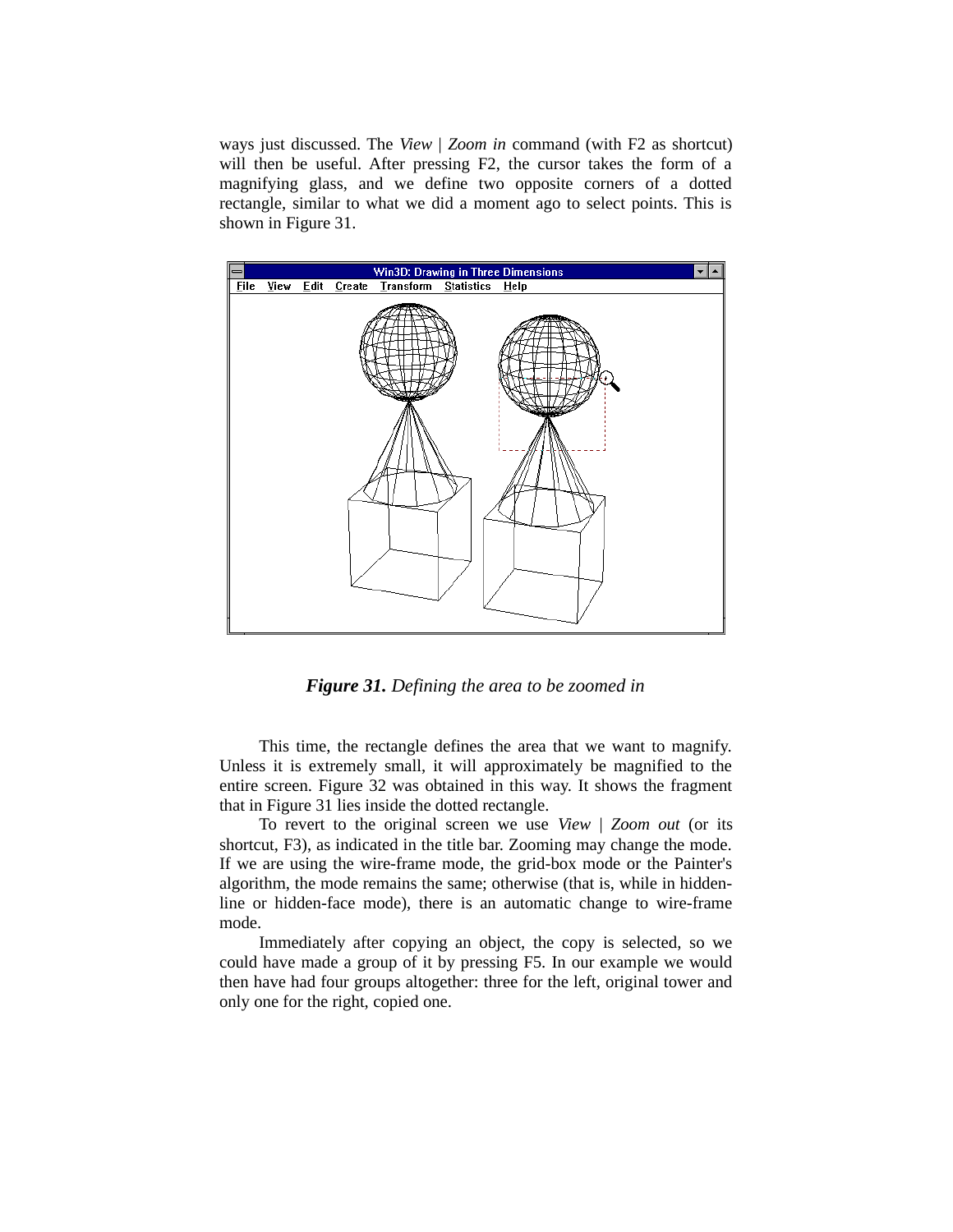

*Figure 32. Result of zooming in*

Now that we have not done this, we can select the tower on the right in another way, discussed above: we press the left mouse button when the cursor is at the bottom of the screen between the two towers; then we move the cursor to the upper right corner of the window while we hold the mouse button down. All vertices lying in the dotted rectangle, displayed while we are doing this, are then selected.

#### The *Delete* and the *Undo* commands

When the tower on the right (or any other set of points) is selected, we can use the command *Edit* | *Delete* (or press the Del key) to let it disappear. If, immediately after doing such a rigorous action, we regret it, we can use the *Edit* | *Undo* command (or press the Esc key) to restore the old situation.

#### The *stretch* transformation

We have frequently been dealing with cubes, and you may think this rather unpractical because very few objects in real life are cubes. However, we can transform a cube into many other shapes, as we saw already in Figure 20. The *Transform* | *Stretch/Mirror* command is another way of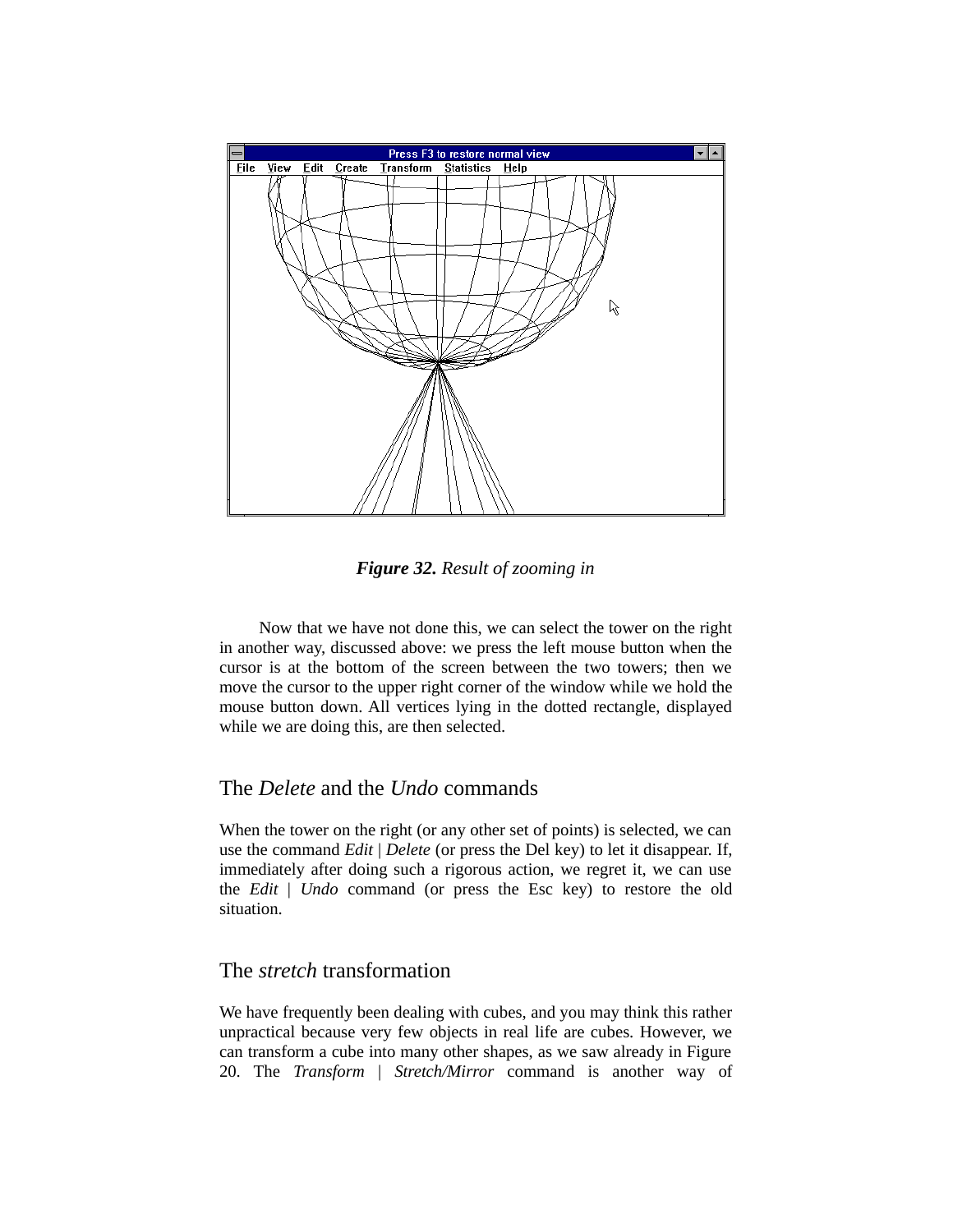transforming objects. We will use it to transform the cube at the bottom of our tower into a different rectangular prism: we will reduce its height to 25% of its original value, and at the same time we will stretch its length and its width by 300%. This information is not sufficient. We must also specify the *fixed point* of the stretch transformation; this point will remain at its current position. The command to be used for this purpose is *Transform* | *Sq Mark* (see Figure 18). We first select the cube (by pressing F6), and then use the command just mentioned. This changes the cursor into a rather large arrow, pointing upward, as shown in Figure 33.



#### *Figure 33. Position of fixed point, indicated by a square mark*

As you can see, the vertical arrow points to the center of the top face of the cube. This is really an existing vertex, belonging to the cone and representing the center of its base. If we press the *right* mouse button at this moment, a square mark appears, which surrounds this fixed point. Note that the title bar indicates that we should use the right button for this purpose. For each selected point, its horizontal distance to the fixed point will be multiplied by a factor 3, and its vertical distance by a factor 0.25. We specify this in the dialog box which now appears on the screen and is shown in Figure 34.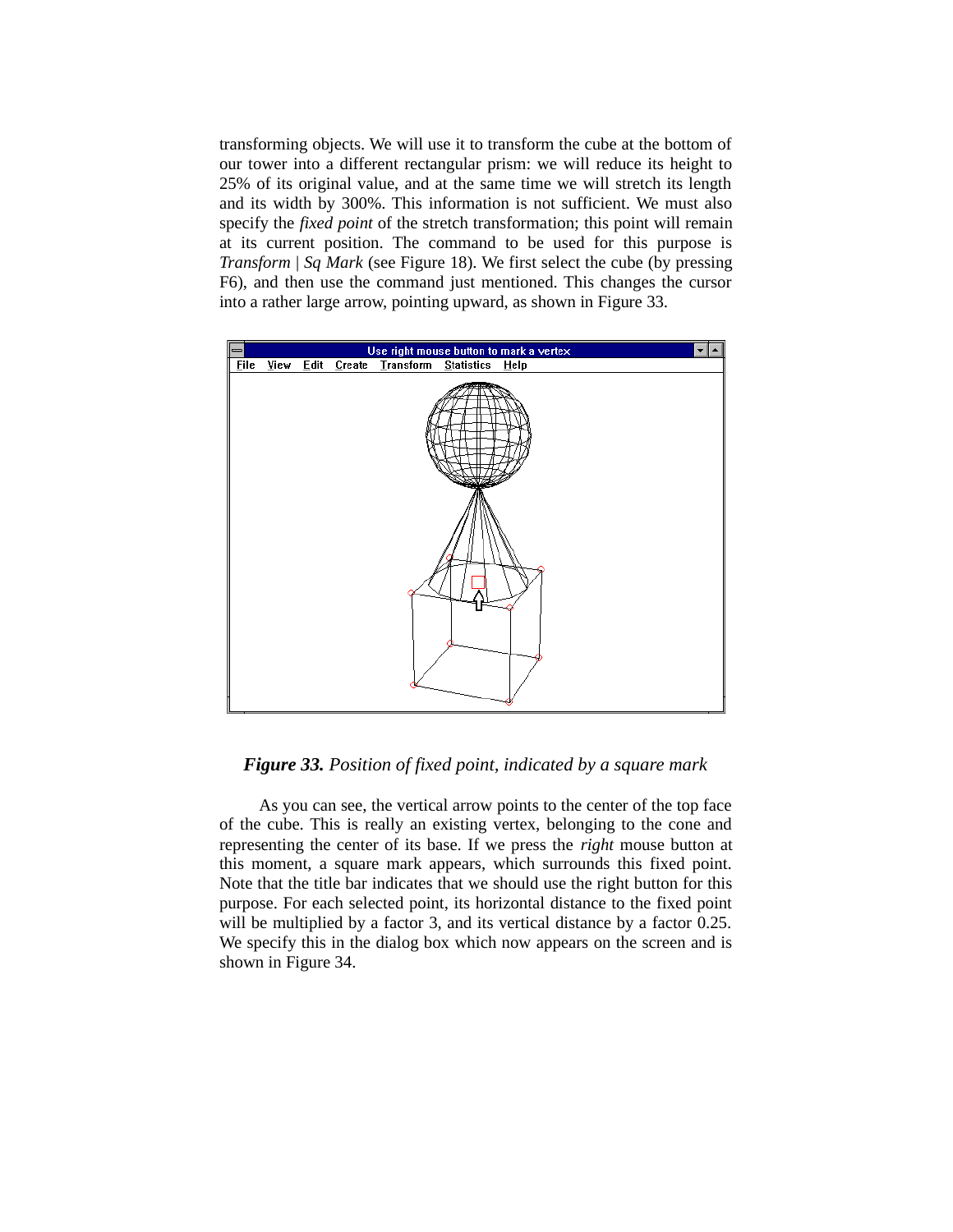| Win3D: Drawing in Three Dimensions<br>$\overline{\phantom{a}}$<br>— |                                                      |              |            |                                       |                           |  |  |  |  |
|---------------------------------------------------------------------|------------------------------------------------------|--------------|------------|---------------------------------------|---------------------------|--|--|--|--|
| <b>File</b>                                                         | View                                                 | <b>Edit</b>  | Create     | <b>Iransform</b><br><b>Statistics</b> | Help                      |  |  |  |  |
|                                                                     | <b>STRETCH &amp; MIRROR</b><br>═                     |              |            |                                       |                           |  |  |  |  |
|                                                                     | The point surrounded by a square mark will not move. |              |            |                                       |                           |  |  |  |  |
|                                                                     |                                                      |              | Stretch x: | $\frac{1}{1}$<br>300%                 | $\square$ Mirror $\times$ |  |  |  |  |
|                                                                     |                                                      |              | Stretch y: | 릨<br>300%                             | $\square$ Mirror y        |  |  |  |  |
|                                                                     |                                                      |              | Stretch z: | 릨<br>25%                              | $\square$ Mirror z        |  |  |  |  |
|                                                                     | $\Box$ Leave original                                |              |            |                                       |                           |  |  |  |  |
|                                                                     |                                                      | Cancel<br>0K |            |                                       |                           |  |  |  |  |

*Figure 34. Dialog box to specify stretch factors*

After clicking the OK button and using *View* | *Hidden lines*, we obtain the result of Figure 35.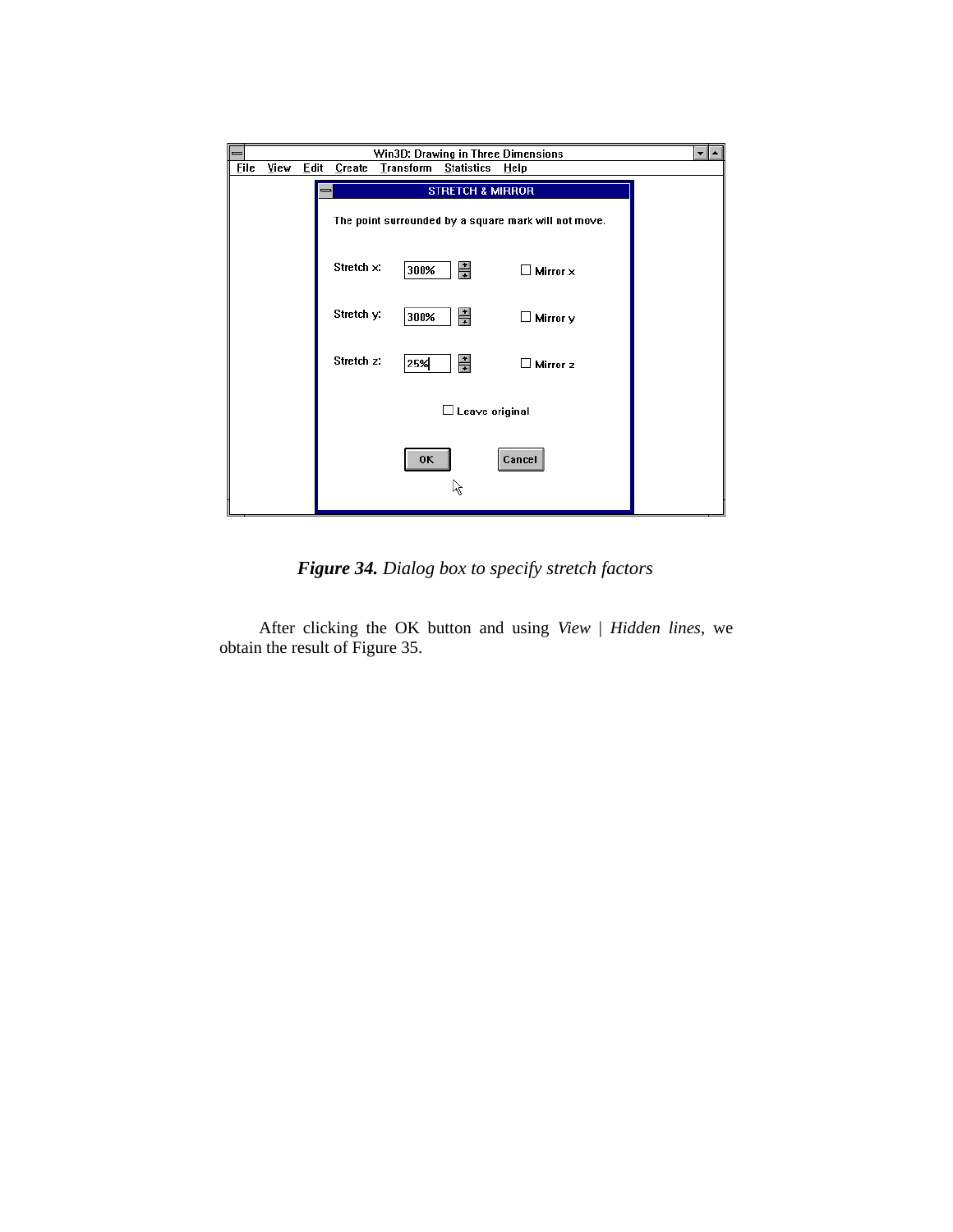

*Figure 35. Result of stretch operations applied to cube*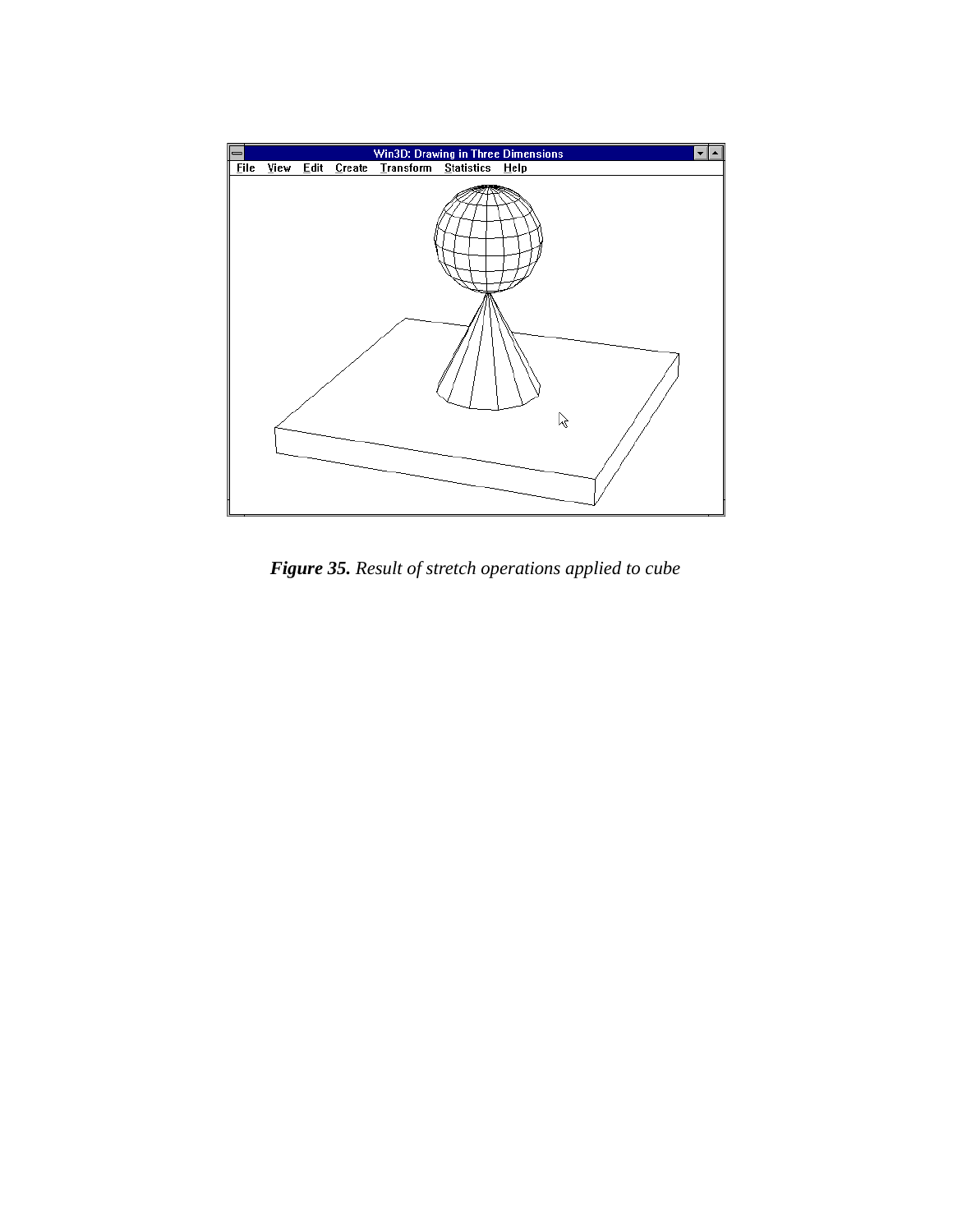# 4

### Building Simple Objects

Win3D enables us to define new vertices and faces of an object interactively. Instead of using a predefined object (by means of either *Create* or *File* | *Open*) we can start from scratch by using the *File* | *New* command. The dialog box shown in Figure 36 then appears.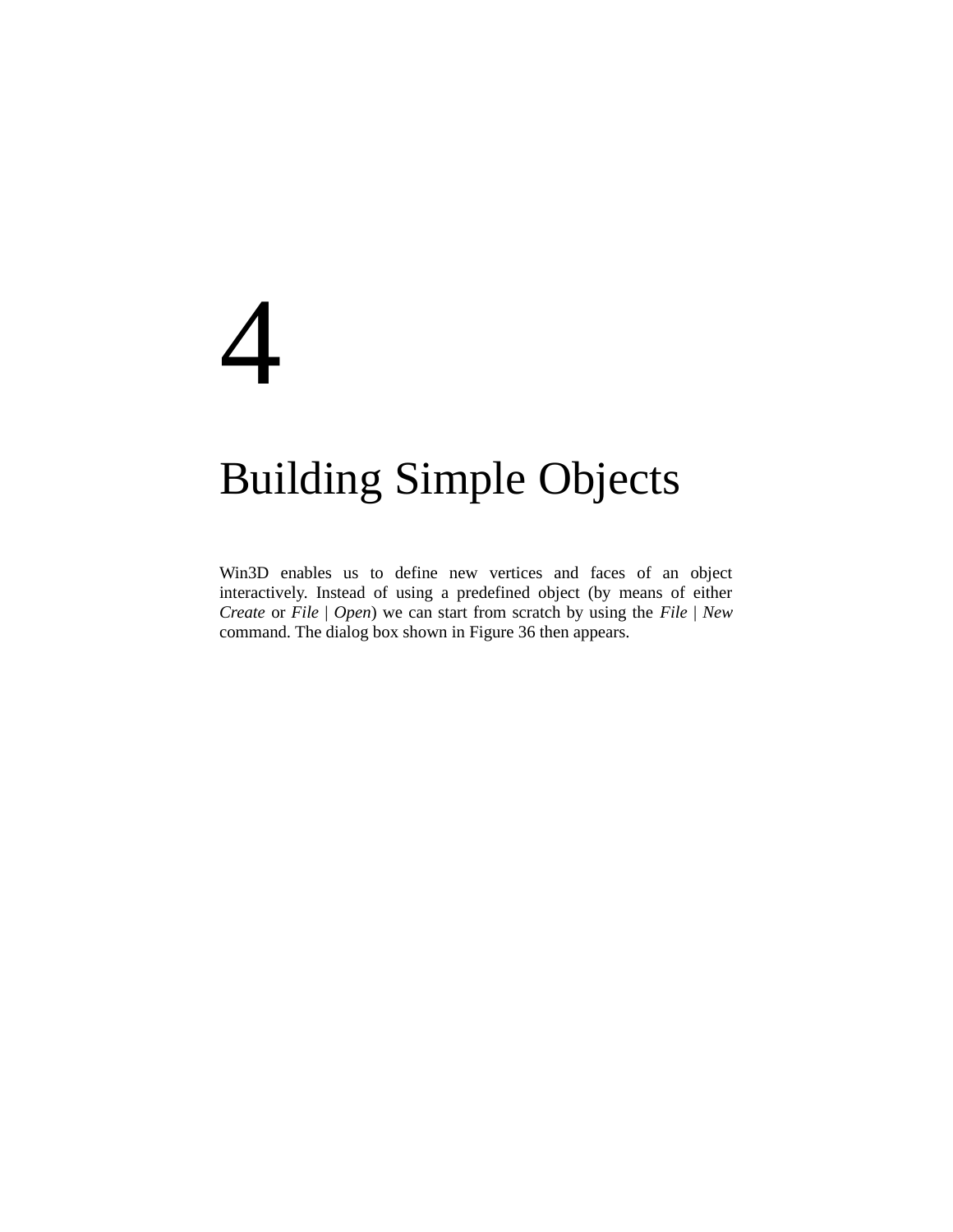

*Figure 36. Grid-box dialog*

It shows default minimum and maximum values for *x*, *y* and *z* and values *nx*, *ny* and *nz*, which are numbers of intervals (or steps) to define a grid. If we do not alter these default values (which are 0 and 10 for the minimum and maximum values and 10 for the numbers of segments), we obtain the *grid box* shown in Figure 37.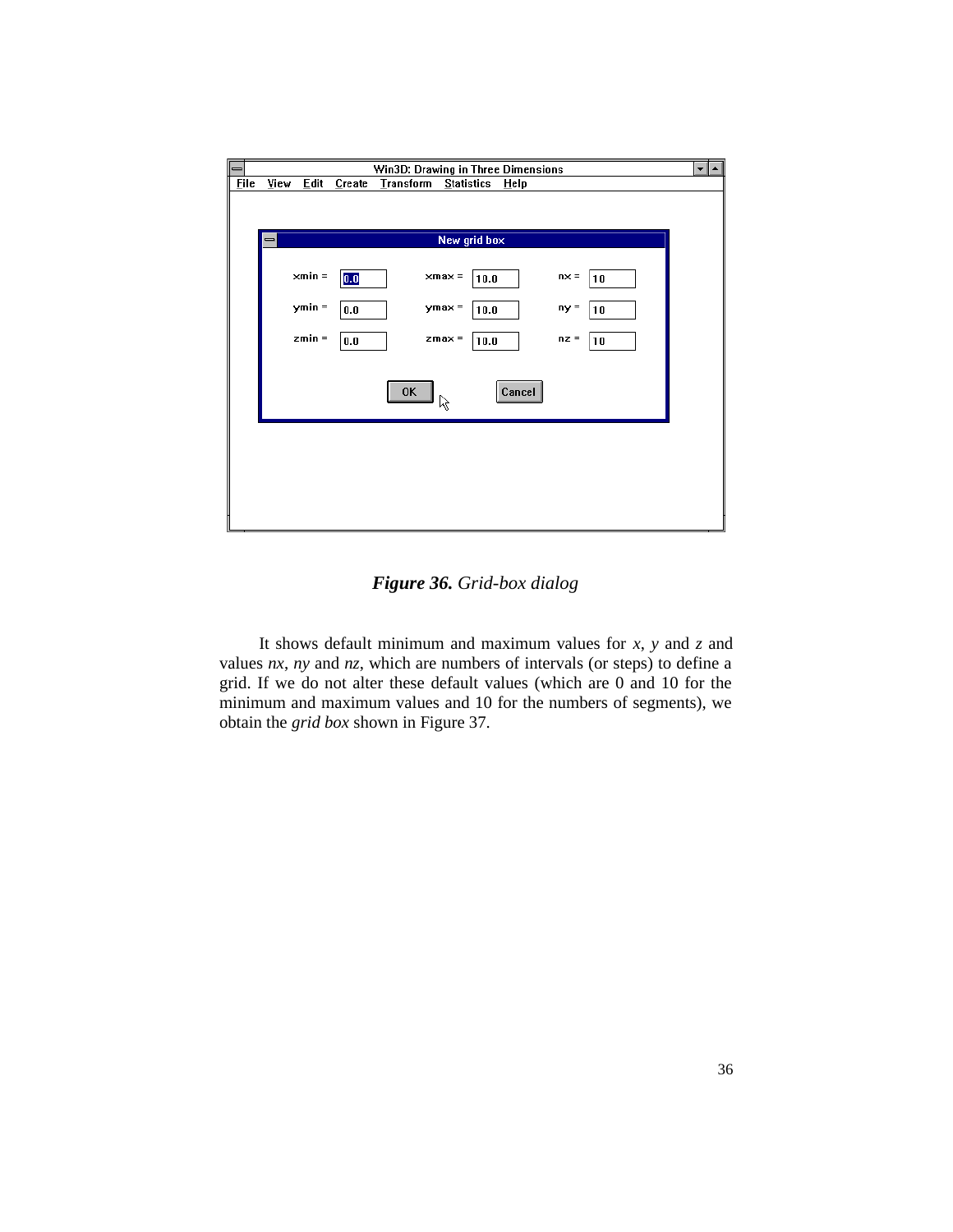

*Figure 37. New grid box*

Because we have not changed the default values  $nx = ny = 10$ , there are ten intervals both in the *x-* and in the *y*-directions. Consequently, there are  $11 \times 11 = 121$  points of intersection in the *xy*-plane; we call these points *base grid points*. Since we also have *nz* = 10, we divide each vertical line through these grid points and lying between the grid box into ten equal segments. This gives ten other, so-called *derived* grid points for each of the 121 base grid points. Each derived grid point has the same *x*and *y*-coordinates as its base grid point, but a different *z*-coordinate. Base grid points have zero *z*-coordinate.

Thus, although not all visible in Figure 37, there are altogether  $121 +$  $121 \times 10 = 1331$  grid points in this example. We can define each of these points, and make them visible as small blue dots. For the 121 base grid points, we do this simply by clicking them, using the left mouse button. To define a derived grid point, we begin by pressing the left mouse button while the cursor is located at its base grid point; we then move the mouse upward while holding the left button down. As we do this the current *z*coordinate of the point we are moving is shown in the title bar. Actually, this point moves in discrete steps, determined by the values *zmin*, *zmax* and *nz* of the dialog box we have used (see Figure 36): in our example only the *z*-values 0, 1, 2, ..., 10 are possible. When we release this button, this *z*-value is used. In other words, we define the nearest grid point on the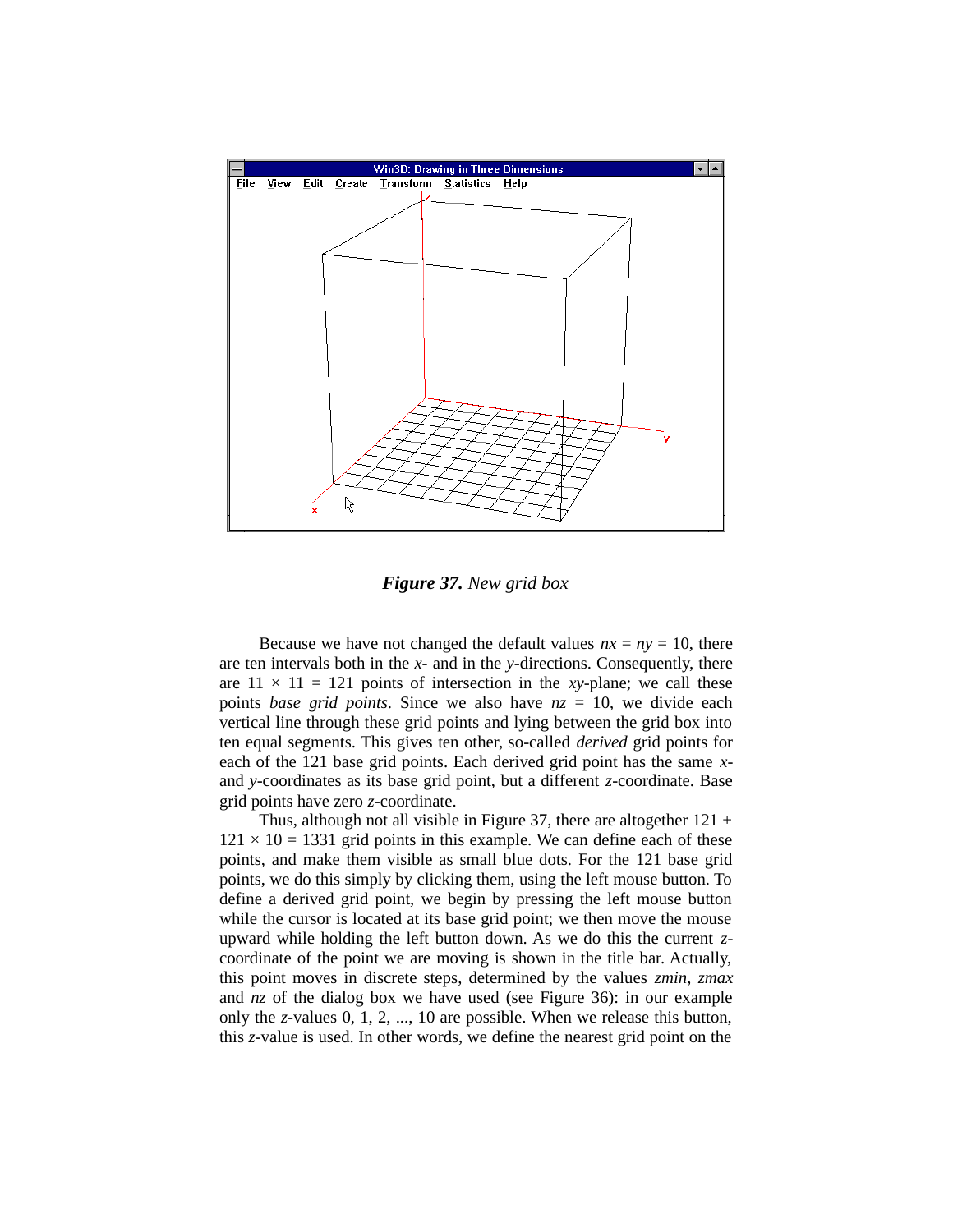vertical line through the base grid point we selected when we pressed the left mouse button down.

Defined points are useful to define the bounding faces of threedimensional objects. We will illustrate this by constructing the object shown in Figure 38, a prism with a large letter U as its base. Its dimensions are  $10 \times 10 \times 10$ , so it just fits in our grid box. Its thickness is 3; in other words, the width of the hollow space in the middle is equal to  $10 - (3 + 3) = 4$  and its height is  $10 - 3 = 7$ . (If we had wanted to use other dimensions, we could use either a different grid box or the *Stretch* command, as discussed at the end of the last chapter.)



*Figure 38. Large letter U*

Starting with the grid box of Figure 37, we now define eight vertices of the front face by using the left mouse button, as we have discussed. These points are shown in Figure 39; in view of our discussion, their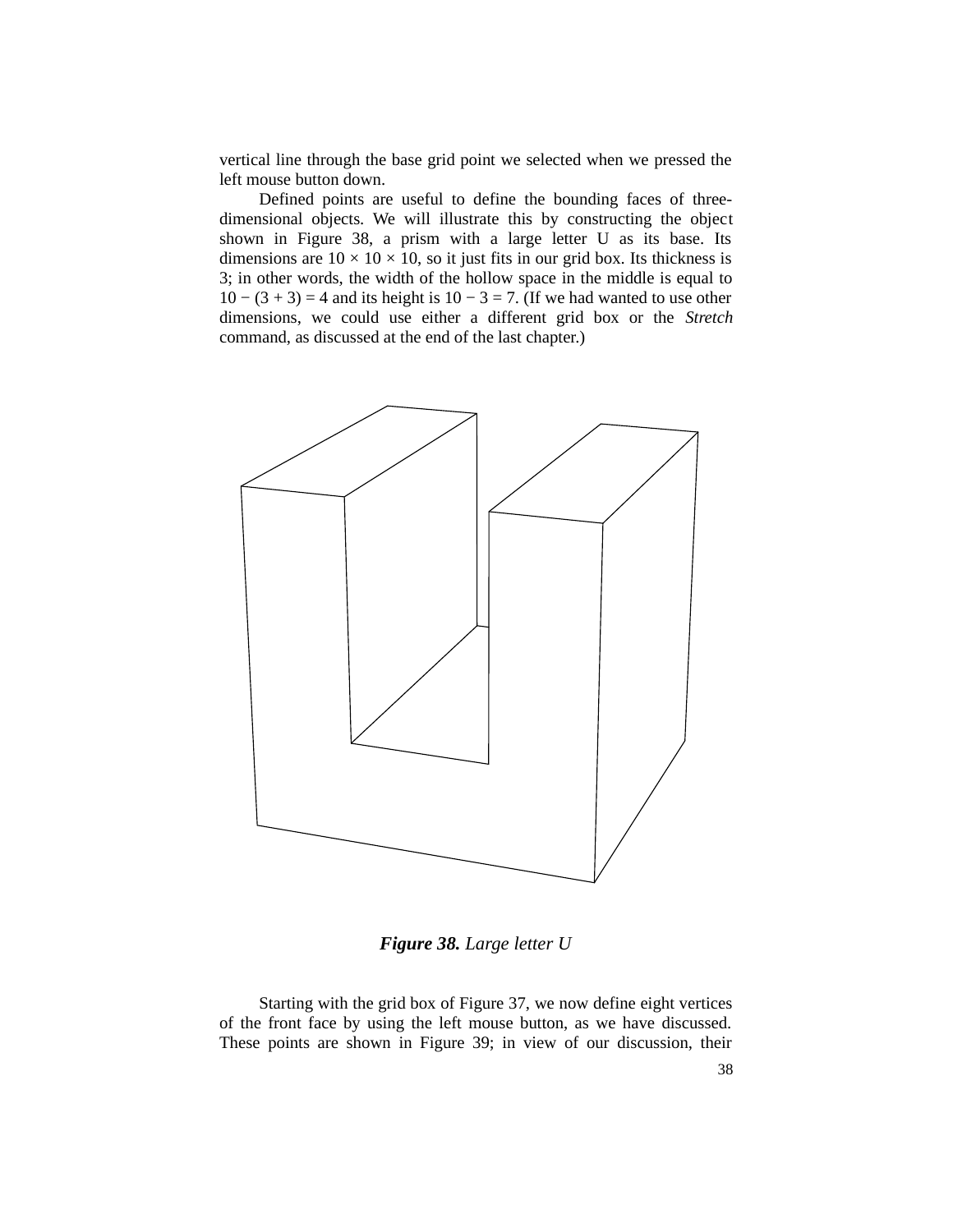numbers are displayed here by selecting the points and using *Edit* | *Show nr.*



*Figure 39. Vertices of front face*

#### Inserting a face

To specify that these eight points should be the vertices of a face, we must follow the edges one by one, and click each vertex as we encounter it. In other words, the order

1 7 8 6 4 3 5 2

is correct, but it would be wrong to select these vertices in this order:

1 2 3 4 5 6 7 8

Also, the angle at the second selected vertex must be *convex*, that is, it must be less than 180°. As you can see in Figure 39, the angles at the vertices 3 and 4 are not convex. All others are.

Now that we have selected the vertices in the above correct order (so that they are surrounded by red circles), we will use the command *Edit* | *Insert face*, or simply press the Ins key. This causes the dialog box of Figure 40 to appear.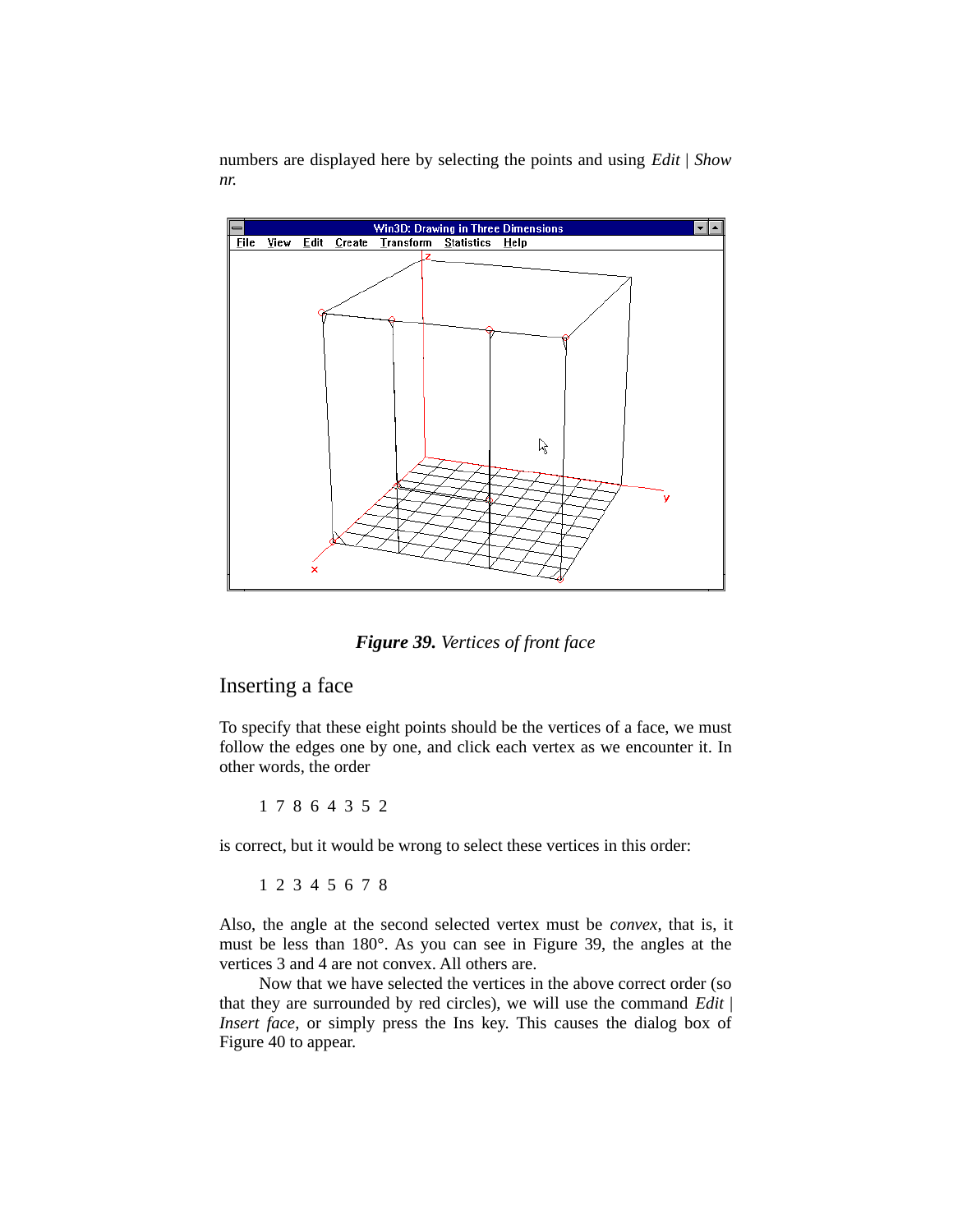Internally, the vertex numbers of a face are stored in counterclockwise order. Since the order 1 7 8 6 4 3 5 2 in which the vertices were selected is counter-clockwise, we can simply click the OK button.



*Figure 40. Dialog box to check orientation*

If we had instead selected them in the reverse, clockwise order, 2 5 3 4 6 8 7 1, we would now have been able to correct this by clicking the counterclockwise radio button.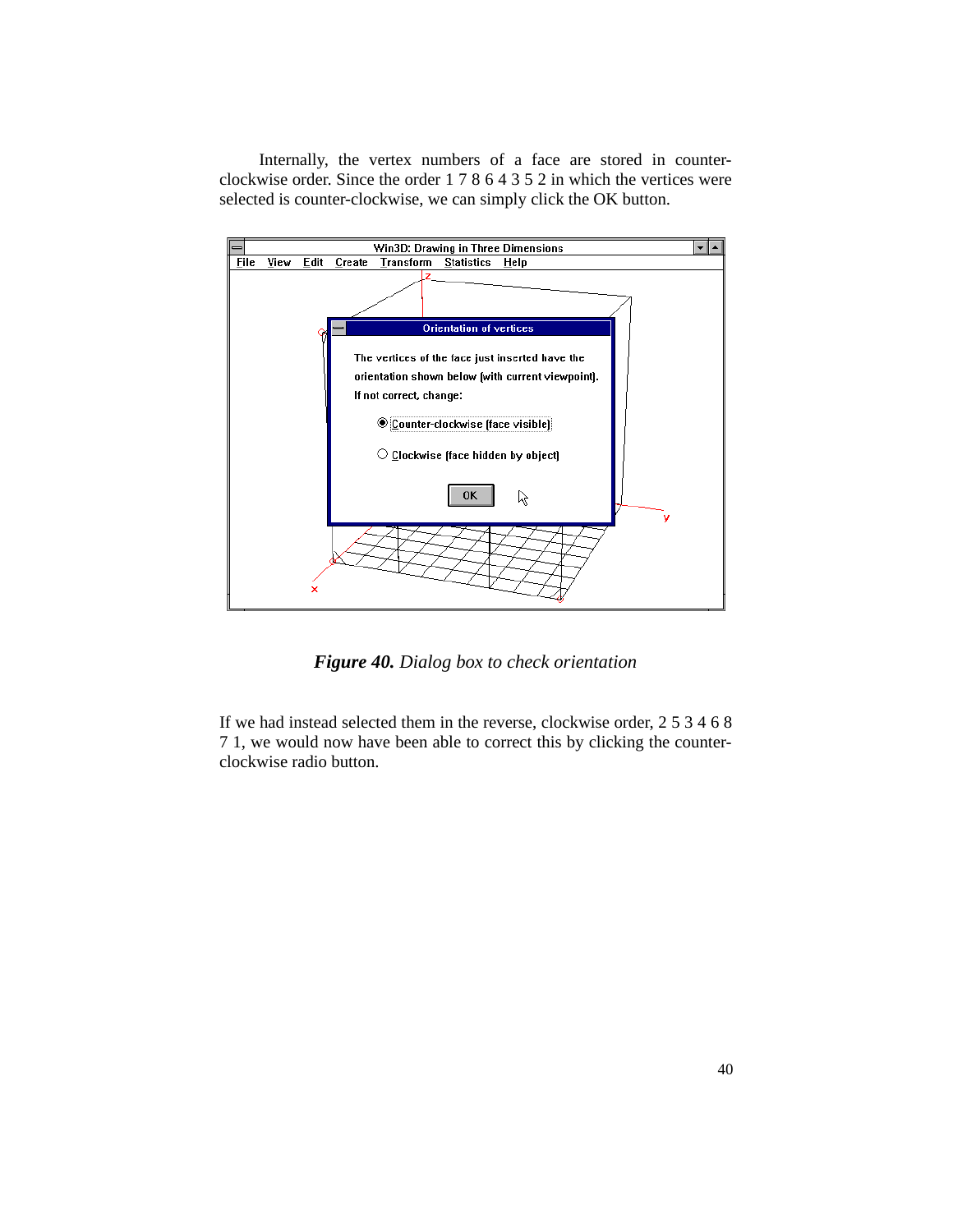

*Figure 41. Front face inserted*

Remember, the face in question is a bounding face of a three-dimensional object. The order of the vertices should be counter-clockwise when this face is viewed *from outside the object*. (If our current viewpoint is such that the face is a back face, in reality hidden by the object, the order must be clockwise!) After we click the OK button, we can see that a face has been generated, as Figure 41 shows.

There are little triangles drawn at the corners, just to indicate that there is really a face (not only a set of vertices and line segments). This is only one face of the object of Figure 38, and there are altogether ten bounding faces, so you might expect that most of the work still has to be done. Fortunately, we can generate all nine other faces automatically, using the very powerful *sweep* command. When we do this, the vertices of the front face must be selected, but they still are. The command just mentioned is given by using *Transform* | *Move/Copy/Sweep*, and clicking the *Sweep* radio button in the corresponding dialog box, shown in Figure 42.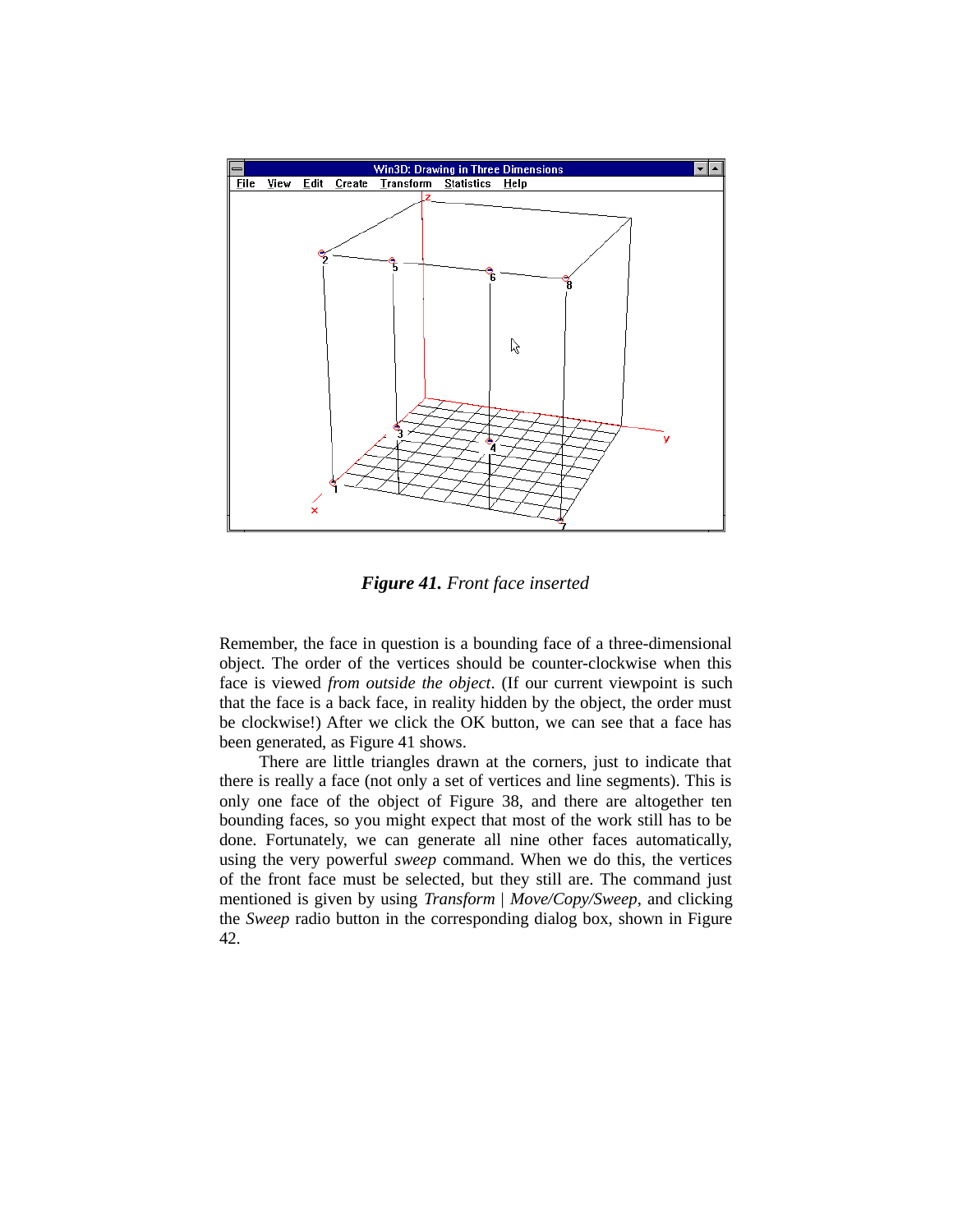

*Figure 42. Clicking the Sweep radio button*

We must also enter the value −10 in the box for *x* and leave the *y*and *z-*boxes zero. This means that for each vertex of the front face the *x*coordinate is decreased by 10 and the *y-* and *z-*coordinates are left unchanged to obtain the corresponding back face. This would also be the case if, instead of *Sweep*, we had selected the *Copy* radio button. The difference is that the *Sweep* operation (also known as *extrusion*) automatically inserts all the rectangular faces that connect the front and the back faces. Also, the back face is given an orientation opposite to that of the front face.

Clicking the OK button of the dialog box in Figure 42 and using the command *View* | *Hidden lines* is all we have to do to obtain Figure 43. Note the difference with Figure 38, which was made by using command *File* | *Export HPGL* (see Figure 21).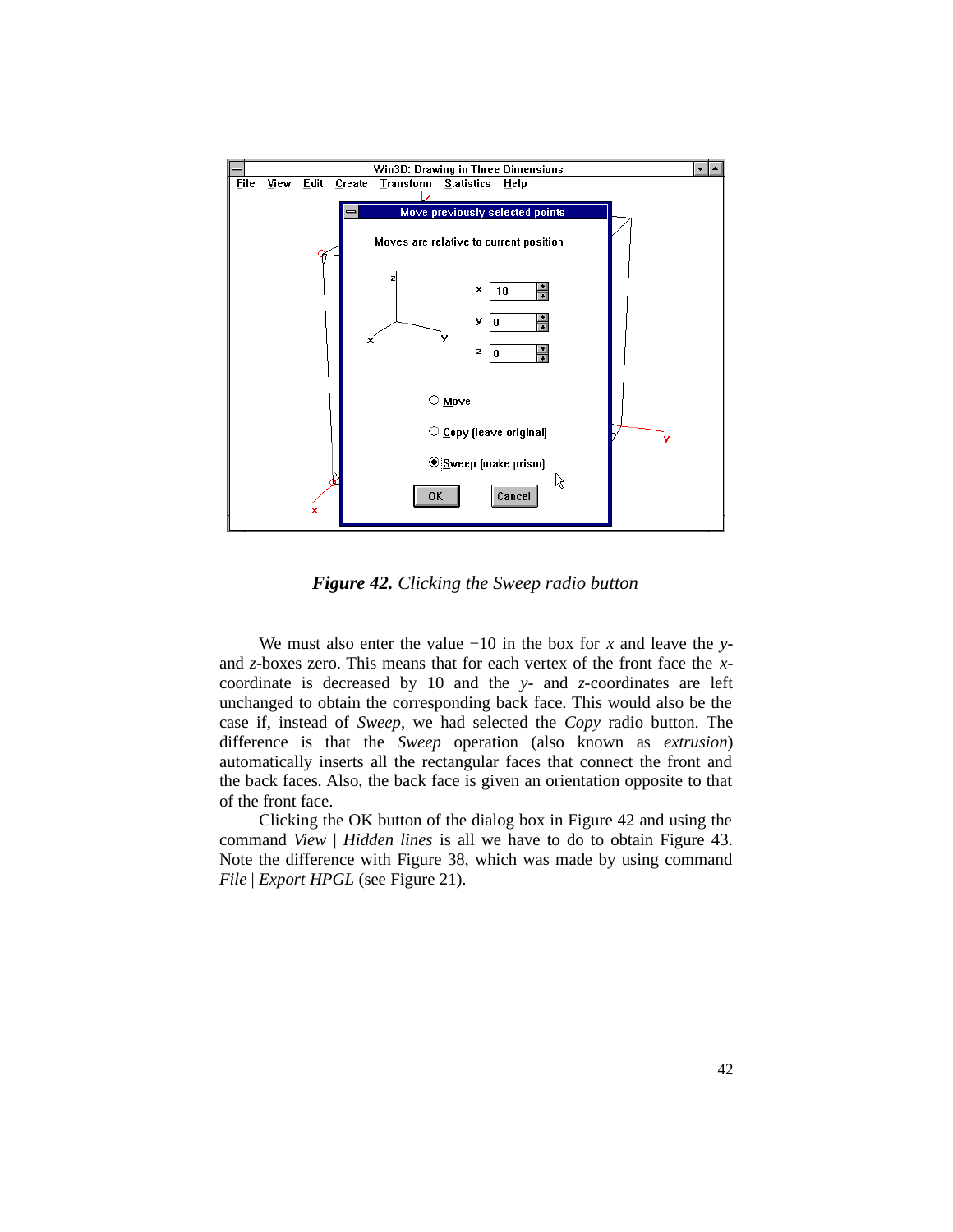

*Figure 43. Result of sweep command*

#### **Rotations**

We have seen that besides simple *move* operations, the related but more interesting *copy* and *sweep* operations are available. The same principle applies to rotations. Let us first see how to use simple rotations. Suppose, for example, that we want to turn the object of Figure 43 through, say, 30°, about the edge at the bottom left. We prepare for this rotation by two actions:

a. We select all vertices (by pressing F8), to indicate the points that are to be subjected to the rotation.

b. We specify the axis of rotation, which can be any line (and need not necessarily be horizontal or vertical).

Instead of using an undirected axis, we prefer using a *vector*, or *arrow*, lying on this line. Its length is irrelevant, but its direction provides an elegant way of specifying what we mean by saying that we want to perform a rotation through 30° about this vector. Associating this vector with a normal, right-handed screw, the rotation has the same orientation as turning the screw while it moves a little forward in the direction of the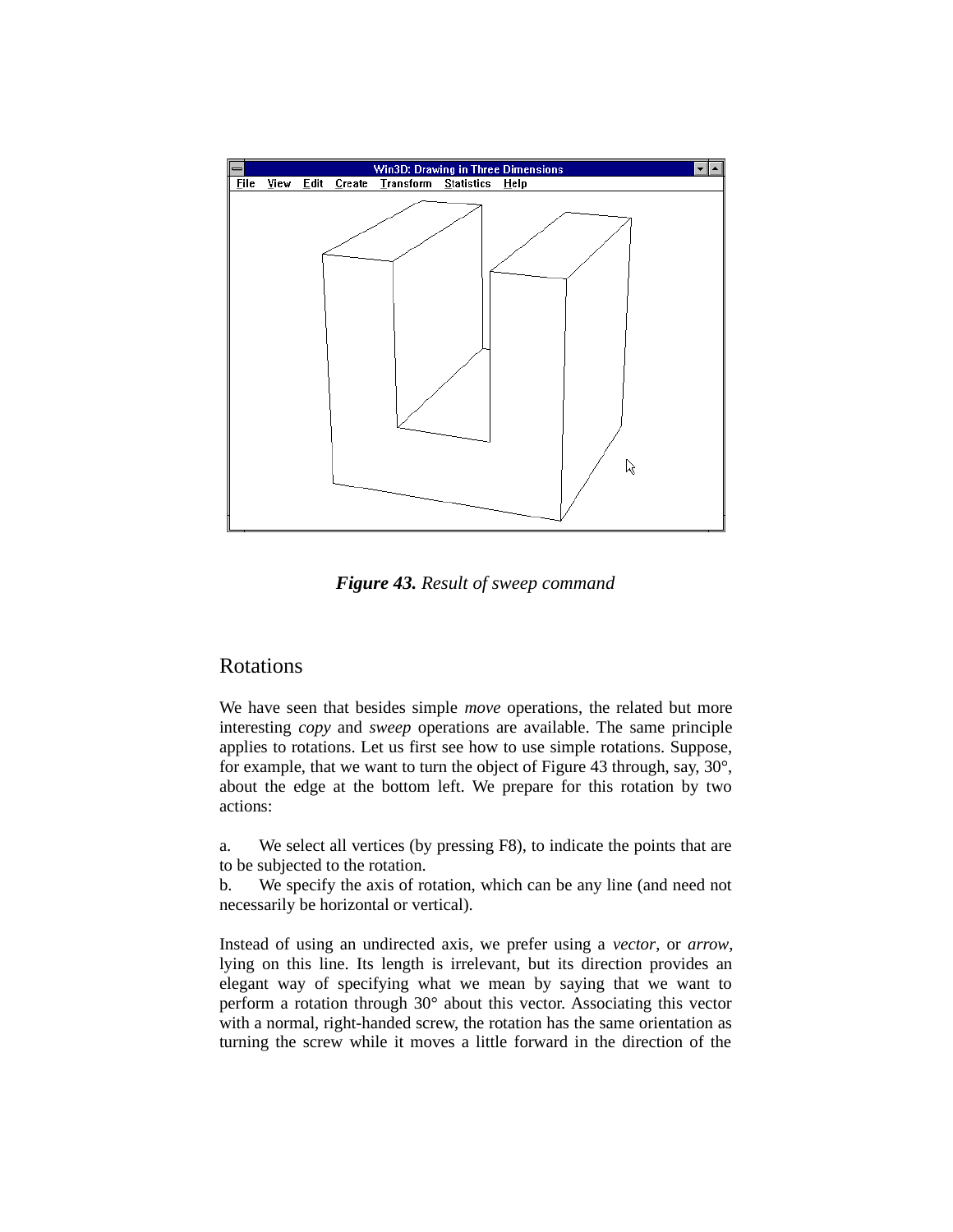vector. Using the *Transform* menu (shown in Figure 18), we put a square mark around the tail of the arrow and a triangle mark around its head. We do this by using the commands *Sq Mark* and *Tr Mark*, respectively, and by clicking the end points of the edge in question, using the right mouse button. Figure 44 shows these two marks. Since the triangle lies in the back, the arrow is directed to the back, which means that a rotation through 30° is clockwise; in other words, most of the object will move down.



*Figure 44. Directed axis of rotation*

After the above preparations (a. and b.), we now use command *Transform* | *Rotate/RevSurf*, which causes the dialog box of Figure 45 to appear. We enter 30 in the *angle* box and click its OK button. The result, in hidden-line representation (and with all marks removed by pressing F9), is shown in Figure 46.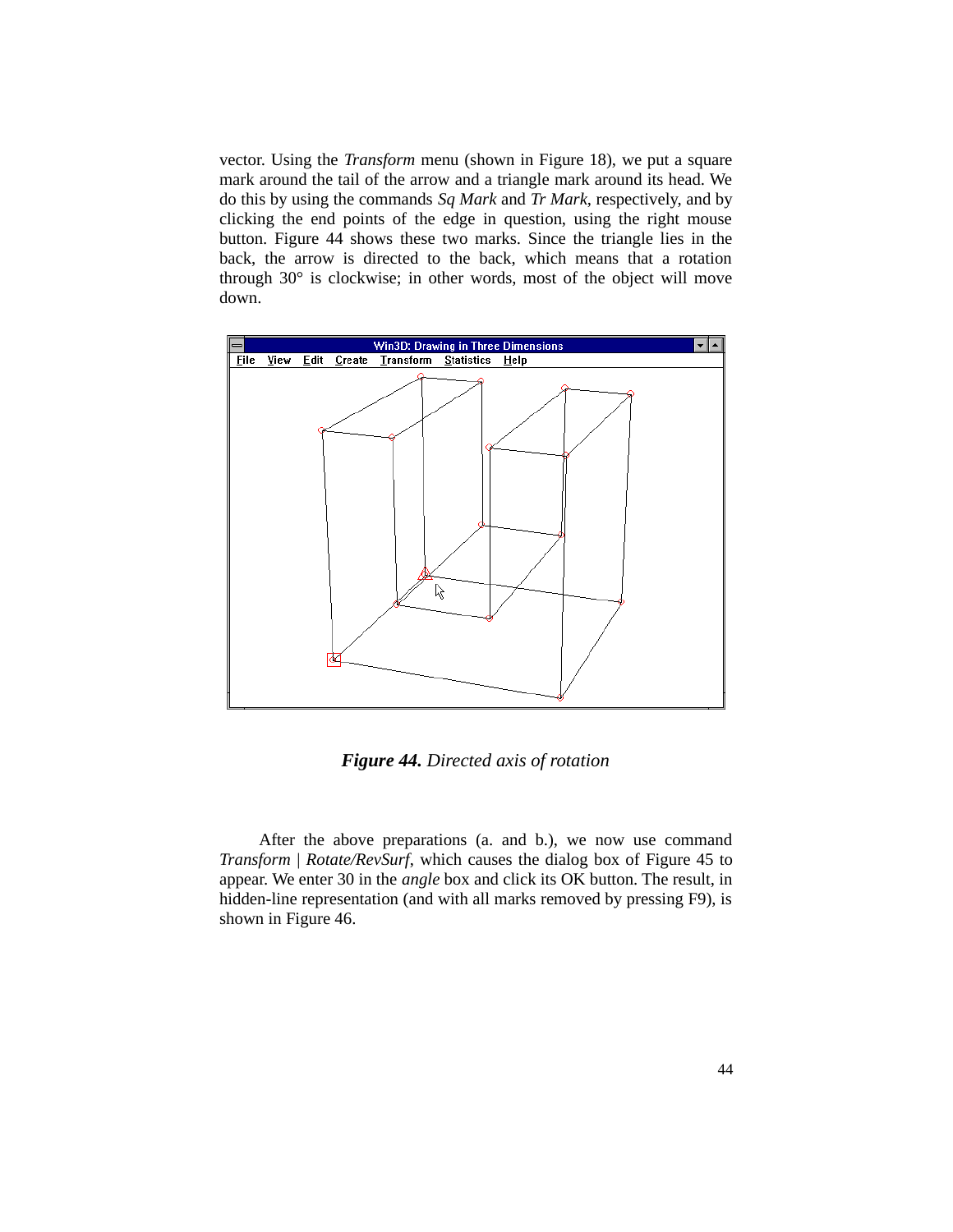

*Figure 45. Rotate dialog box*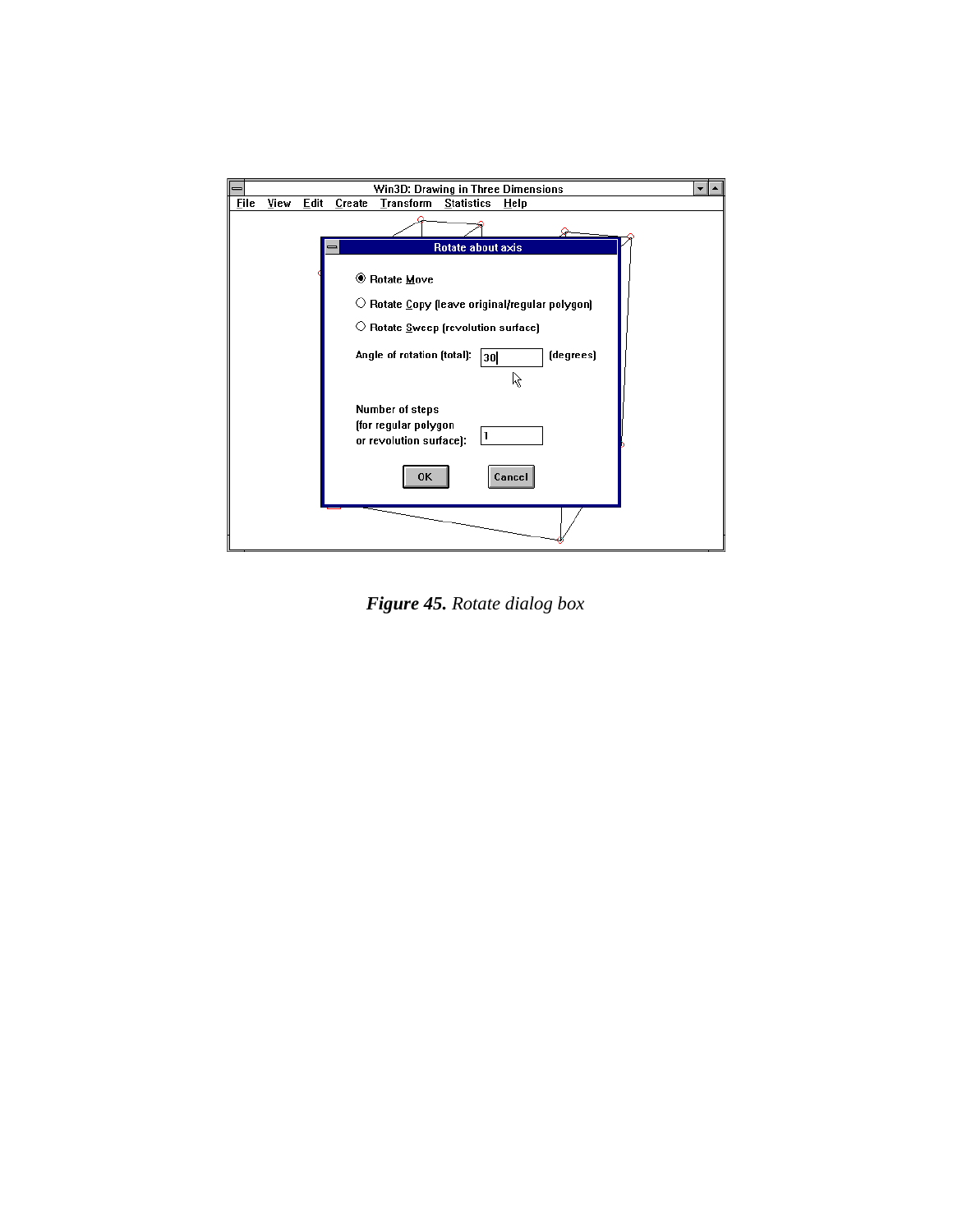

*Figure 46. Rotated object*

#### Rotate and copy

In the above example, we have rotated a complete three-dimensional object. It is also possible to rotate only part of it, in the same way as with the *move* command; we demonstrated this in Chapter 1 to obtain the deformed cube of Figure 20. We will apply this principle now, but we will combine this with another new aspect: instead of a *rotate/move*, we will now use a *rotate/copy*. This example is more interesting than those we have seen so far. It is shown in Figure 47.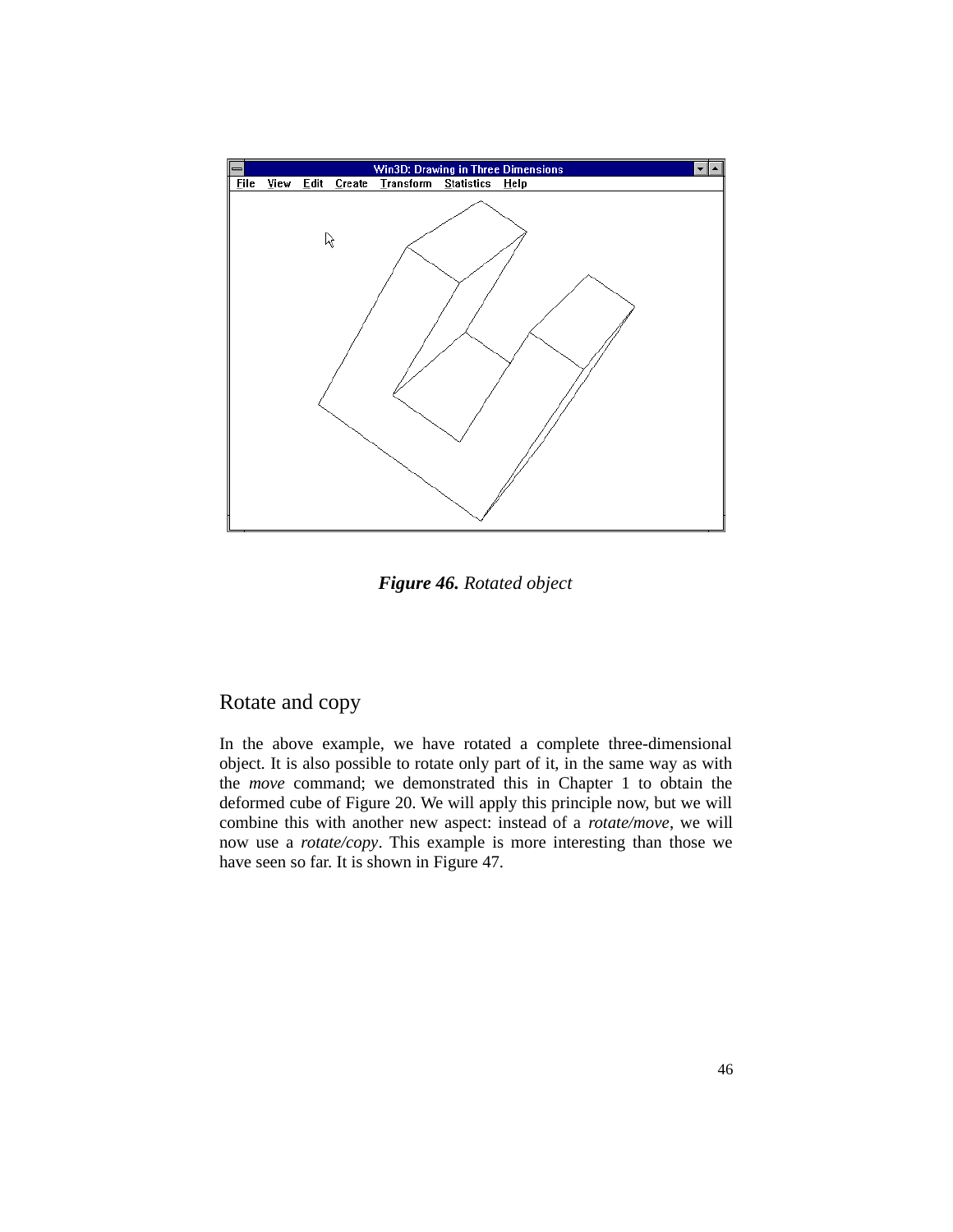

*Figure 47. L-shaped object*



*Figure 48. Grid box dialog box*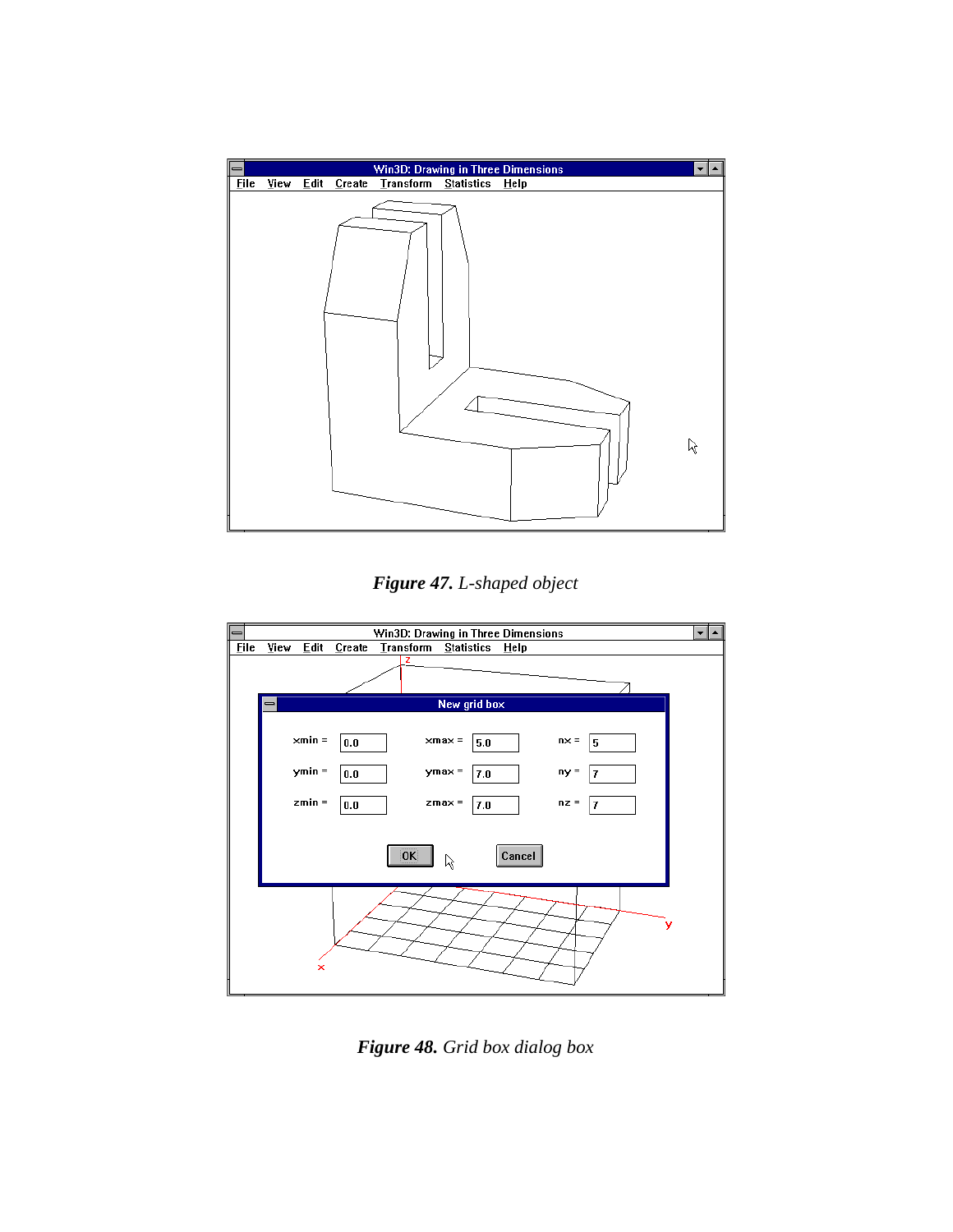This object was created by means of the grid box shown in Figure 48. In this box *x* ranges from 0 to 5 and both *y* and *z* range from 0 to 7, all with grid intervals of length 1 (which follows from *nx* = *xmax* − *xmin* = 5  $-0 = 5$  etc.).

The bottom face (in the *xy*-plane) was constructed in the usual way. Obviously, the grid box was chosen in such a way that all vertices of the object are grid points. Note that for this bottom face the order in which we select the vertices, before using the *Insert face* command, must be clockwise because we view the face from the inside.

#### *Show orientation* and *Select face*

Fortunately, if we select the vertices in the wrong order, we can easily change the orientation by using *View* | *Show orientation.* This command not only *shows* the orientation of a face, but it also offers the dialog box with two radio buttons we have seen in Figure 40. We can therefore quickly change the orientation, and this applies not only to a face with few vertices. If there are many, say 50, we need not select all these vertices to specify which face is meant. It is sufficient to select as many vertices as are required to determine the face in a unique way. In our example, once the bottom face has been inserted, we need to select only three of its vertices to be able to apply command *Show orientation* to it. If we select only two, there are two faces that share these vertices; Win3D will indicate this by means of a message box. (Note: the command does not work either if not all the points selected lie in the same plane.)

The same principle applies to command *Edit* | *Select face.* This does not generate a dialog box, but simply selects all vertices of the face uniquely determined by some of these vertices, which we have previously selected. Both commands are very useful for this example because the bottom and the left face have as many as 10 vertices each (and there are two other, equally complex faces as well).

#### Rotating a face

After defining the bottom face, we can use this to generate the left face by rotating it through 90° about the left edge. We must then use the *Show orientation* command to alter the orientation of this left face.

The same principle can be applied to the two other, slightly smaller faces of ten vertices: after we have defined one of them, we can derive the other from it by a *rotate/copy* command. Actually, after we have defined the bottom face, we can derive the similar horizontal face, visible in Figure 47, from it. We can first copy the bottom face and place the copy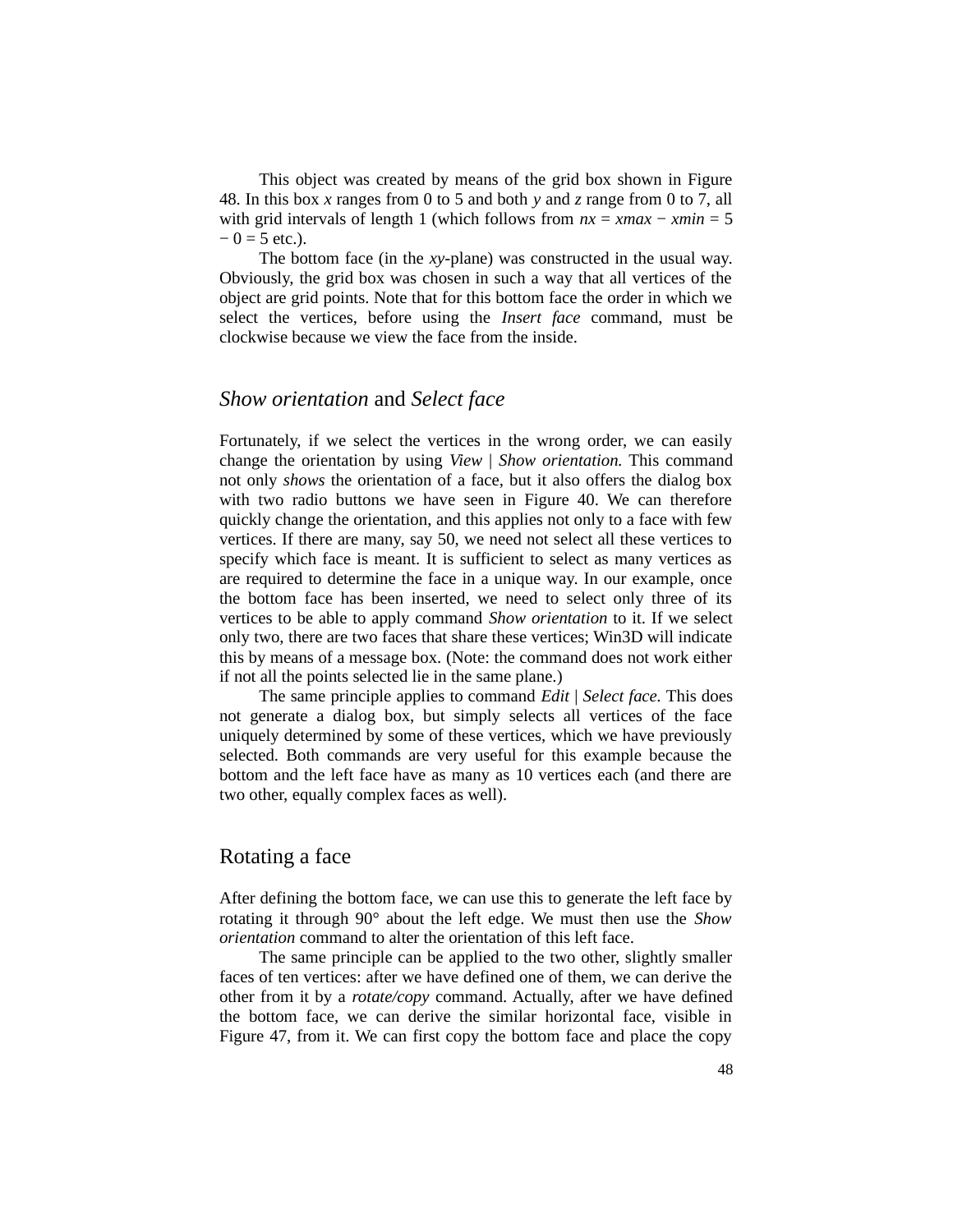two units above the bottom face. Then we move its two vertices on the left two units to the right. Then, as we have just discussed, we create the identical, vertical face by using the *rotate/copy* command, and we apply the *Show orientation* each time to make the orientation of the faces counter-clockwise, when viewed from outside the object.

There are two possible stumbling blocks in this example. First, the grid-box mode will become confusing when the number of faces increase. It is then wise to switch to the wire-frame mode. Second, rotating a face about one of its edges, as discussed above, will cause the end points of this edge to appear twice in the result. In other words, there will be two pairs of coinciding vertices, which may be confusing. The command *Unify coinciding vertices* solves this problem. This command will be discussed in Chapter 6. Alternatively, instead of rotating a *face*, we can rotate/copy its *vertices* except for those that we give square and triangular marks, and use the *Insert face* command after this rotation. This avoids the introduction of coinciding vertices. With either method, there will be 36 (not 40) vertices in the final result.



*Figure 49. View with*  $\theta = -25^{\circ}$  *and*  $\phi = 110^{\circ}$ 

Having done all this, we are by no means ready. There are as many as 14 rectangular faces and two L-shaped faces to be inserted, so altogether there are  $4 + 14 + 2 = 20$  bounding faces. (You can check this in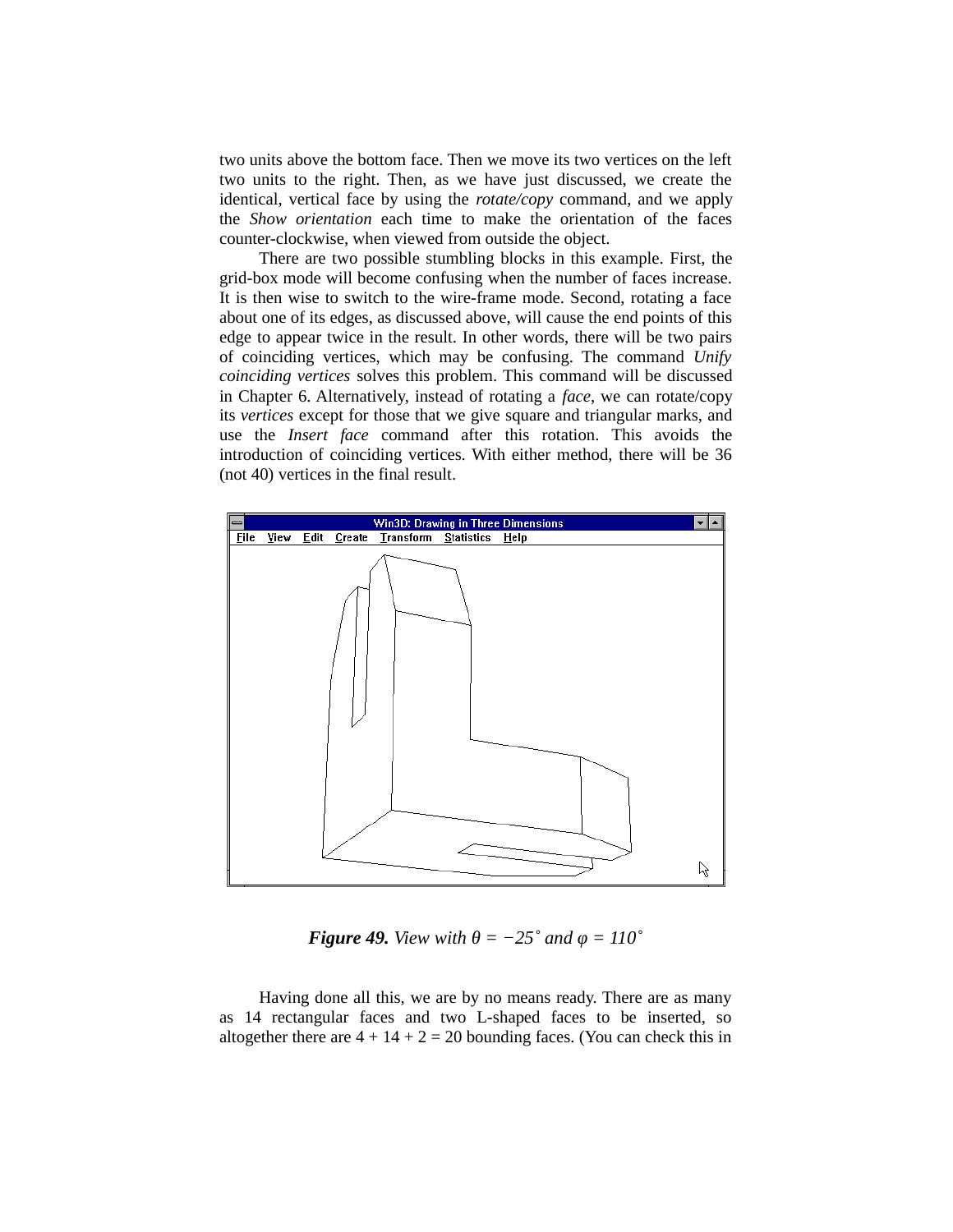the final result by using *Statistics* | *Problem size*.) The grid box makes it reasonably convenient to insert all the remaining faces. We must be very careful with the orientation. If they are incorrect, the wire-frame model will look the same, but the hidden-lines and hidden-faces representations will be wrong. We can check the final result by switching to the hiddenline mode (using *View* | *Hidden lines*) and by using the commands *View* | *Viewpoint* several times to view the object also from different viewpoints. An example of this is Figure 49.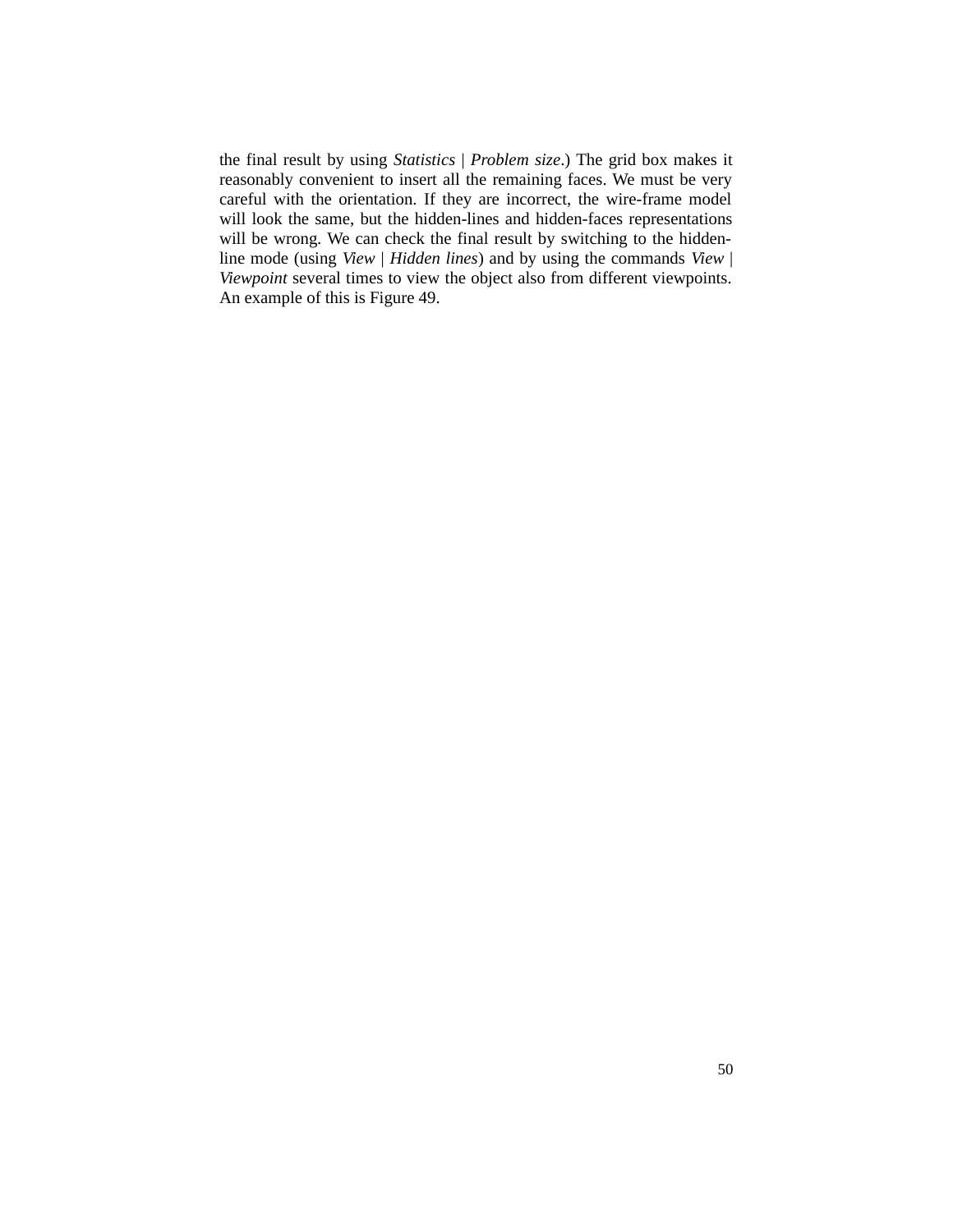## 5

## Solids of Revolution and Holes in Objects

Solids of revolution

Like the *Move* dialog box (see Figure 19), the *Rotate* dialog box, shown in Figure 45, has three radio buttons for *Rotate Move*, *Rotate Copy* and *Rotate Sweep*. Having dealt with the first and the second, we will now see how to use the third, *Rotate Sweep*. We use it to make solids of revolution, such as the one shown in Figure 50.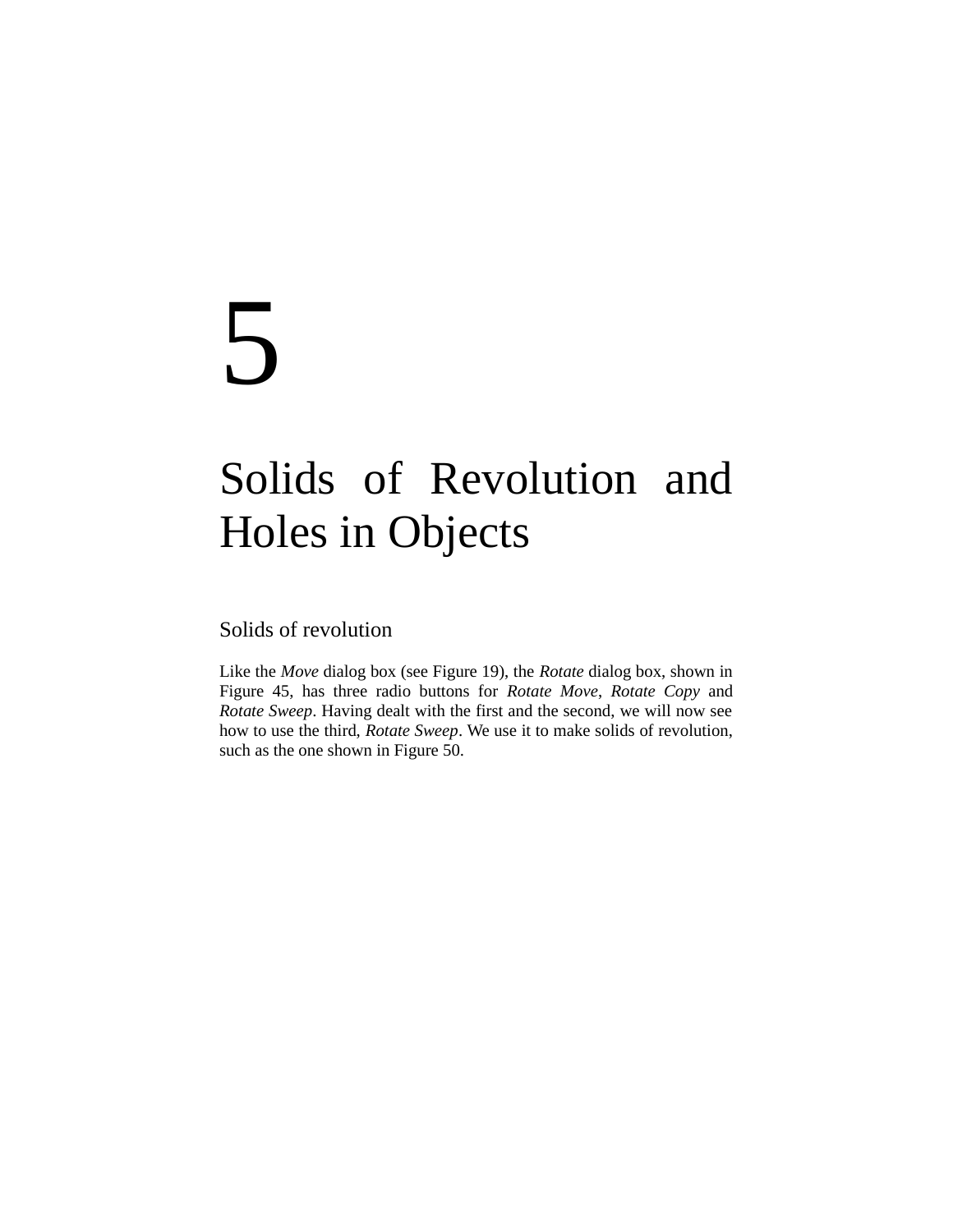

*Figure 50. Solid of revolution (270˚)*

Building this object with Win3D is surprisingly simple. We begin by constructing the Z-shaped polygon, shown in Figure 51. As in Figure 44, we place a square and a triangular mark around two points, which will be the tail and the head, respectively, of a vector on the axis of rotation. It is essential that this axis lies in the same plane as the Z-shaped polygon; apart from this restriction, we can use any polygon and any axis.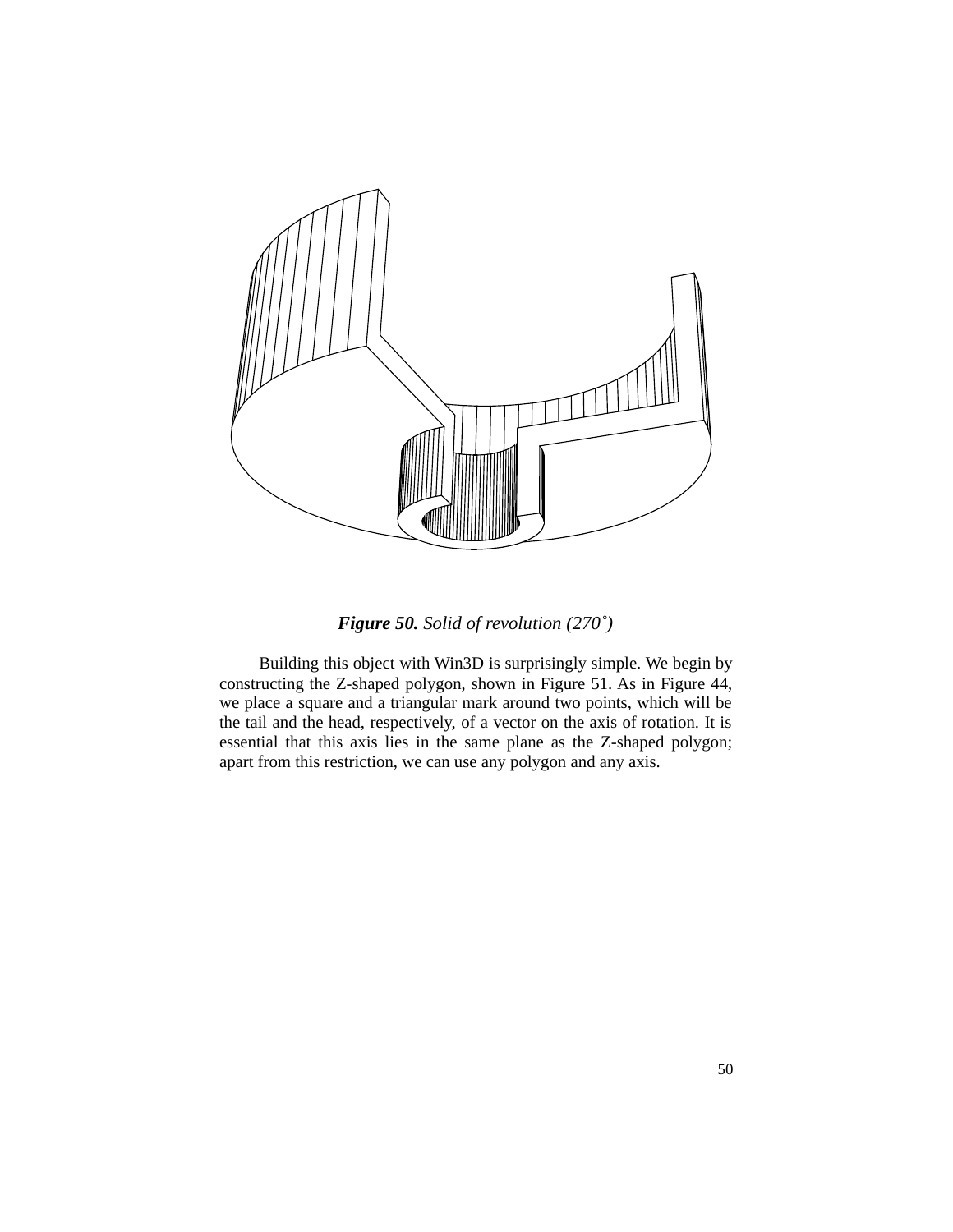

*Figure 51. Z-shaped polygon in grid box*

We now use the command *Transform* | *Rotate/RevSurf*, which causes the dialog box of Figure 52 to appear.

If we had wanted a full rotation, we should have entered an angle of 360°, so we enter 270 to obtain three-quarters of a rotation. Rather arbitrarily, the value 60 is used here for the number of steps. Remember, instead of curved surfaces, we actually use a great number of flat faces. This is related to the fact that in a circle the arc of a sector can be approximated by a straight line if the angle of that sector is very small. In our application this angle is equal to  $270/60 = 4.5^{\circ}$ . Clicking the OK button of Figure 52 is all we need to do to generate the object of revolution in question. Since we are in the grid-box mode, the result may at first look weird, as Figure 53 shows.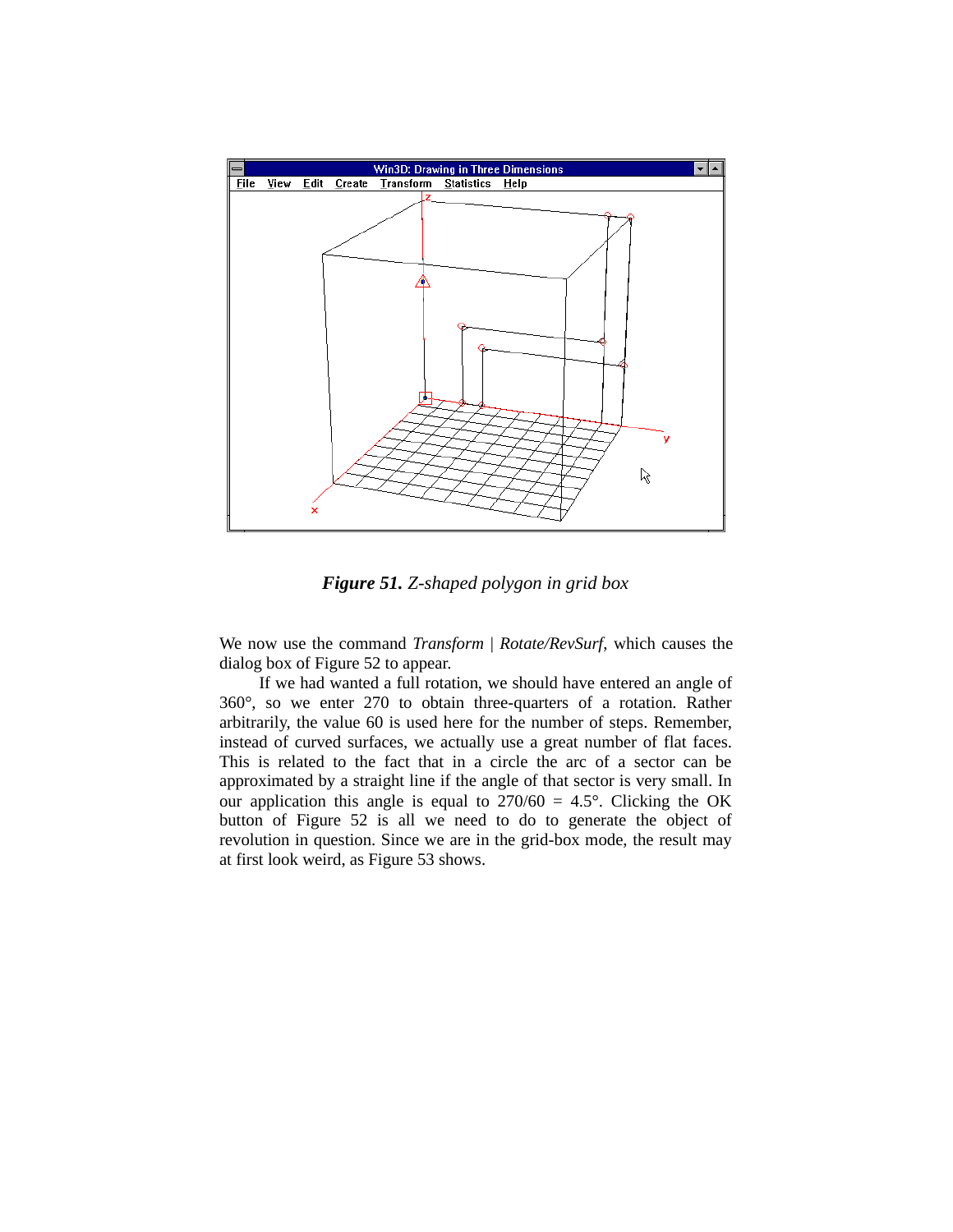

*Figure 52. Rotate dialog box, used for Rotate/Sweep*



#### *Figure 53. Solid of revolution in grid box*

Starting at the given polygon, each next one is obtained by rotating the previous one through the small angle just mentioned, and the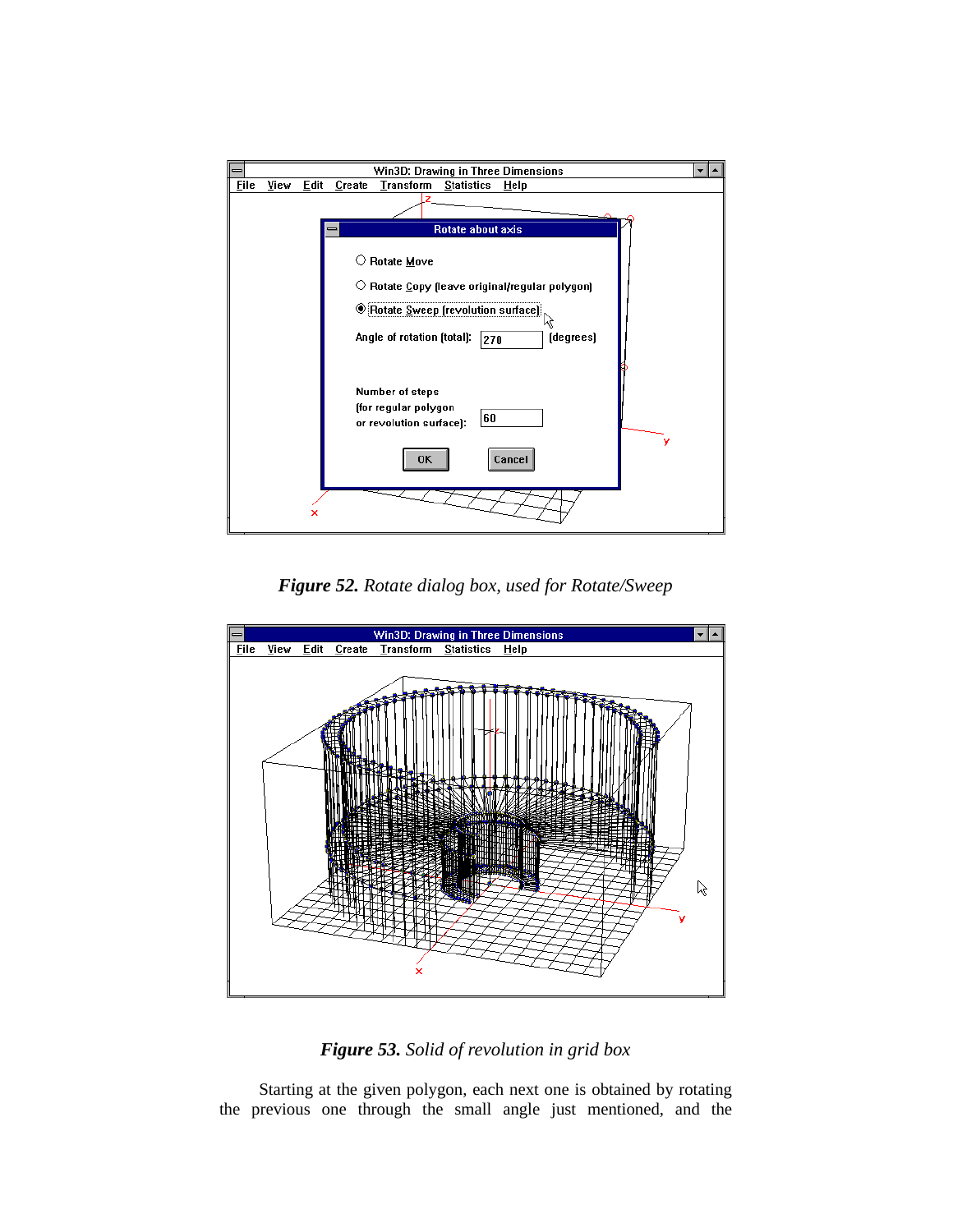orientation is related to the rotation vector (pointing upward) in the same way as the turning of a screw is related to the way this screw moves along its axis.



#### *Figure 54. Solid of revolutions, hidden lines removed*

The result is much better if we use *View* | *Hidden lines*, as Figure 54 shows. This view was obtained with the default values of the viewing angles  $\theta = 20^{\circ}$  and  $\varphi = 70^{\circ}$ . If we want to see the bottom of this object, we can use, for example,  $\varphi = 120^{\circ}$ , which gives the image of Figure 50.

#### File format

The file format used by the *File* | *Save* command is very simple. A file produced in this way is in ASCII code and contains at most three sections:

1. A *vertex section*, which is a set of lines of text of the form

*nr x y z*

For each vertex there must be such a line, specifying the number and the coordinates of this vertex.

2. A *face section*; this begins with *Faces:* and specifies a vertexnumber sequence for each face. Each such sequence is followed by a period. When we visit each vertex of a face in the order of the vertexnumber sequence, the orientation must be counter-clockwise when we view the face from outside the object and the first three vertices must denote a convex angle.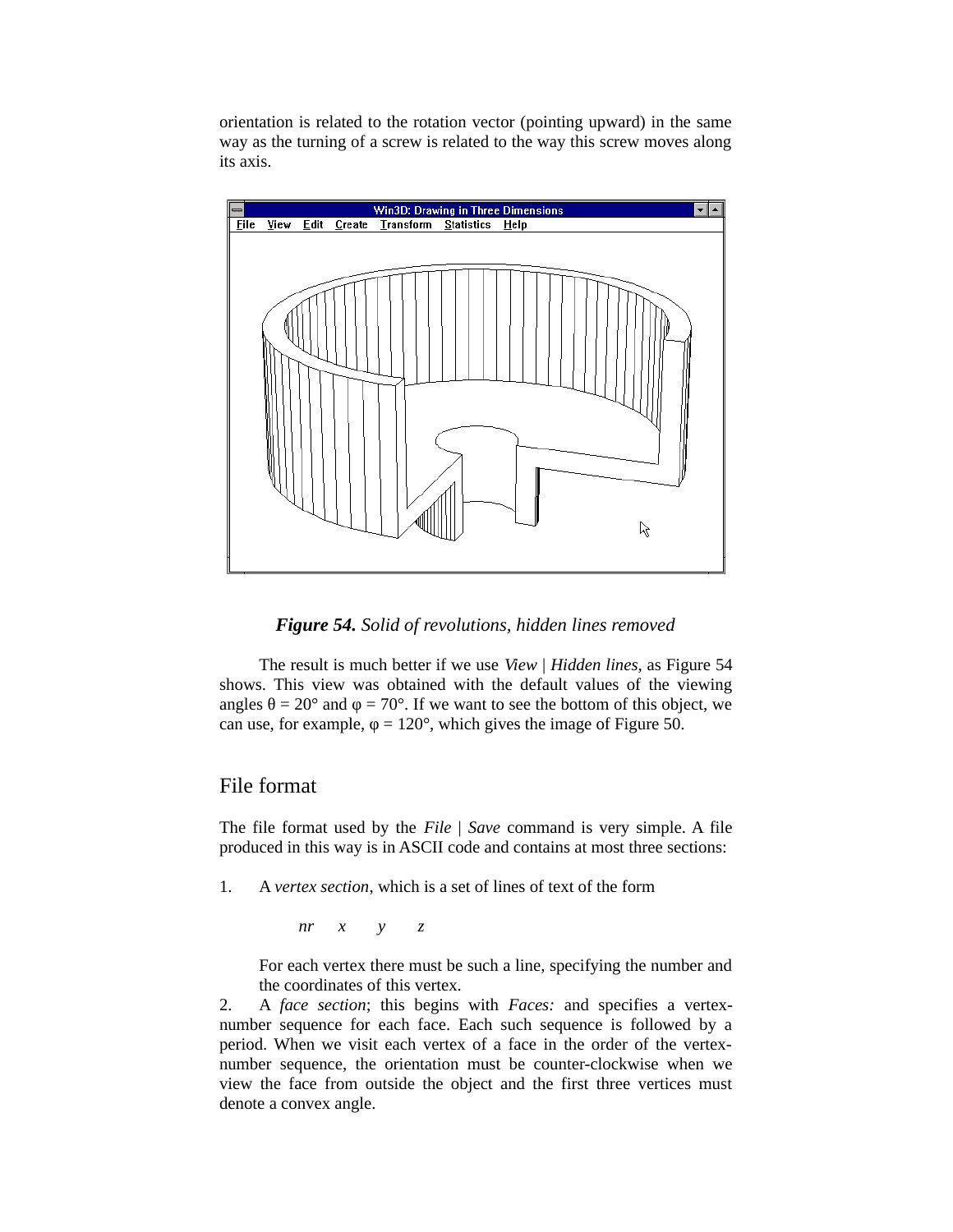3. An optional *group section*; this begins with *Groups:* and specifies first the number of groups and then the vertex number of each group, followed by an exclamation mark.

For example, Figure 55 shows a prism, with its vertex numbers, on the left, and the corresponding data file, obtained with the *File* | *Save* command, on the right. The four vertices of the bottom face form group 1 and those of the top face group 2. As is usual with Windows applications, the window has been reduced in size to display also another window, obtained by clicking the MS-Windows *Notepad* icon.

If you like, you can make alterations in this data file yourself to modify your three-dimensional object. Or, if you are familiar with programming, you can even have such a file generated by your own program (see also Appendix B).



*Figure 55. An object and its data file*

#### Making visible edges invisible

We can make a visible edge of a polygon invisible by first selecting both end points and then using command *Edit* | *Invisible*. If we use the *File* | *Save* command for an object of which some lines have been made invisible in this way, there will be minus signs in front of some vertex numbers. Figure 56 shows these minus signs on the right, resulting from making edge 6-7 invisible in this way. Note that there are two faces for which there is such a minus sign: the top face, specified as  $7 - 658$ , and the front face,  $26 - 71$ .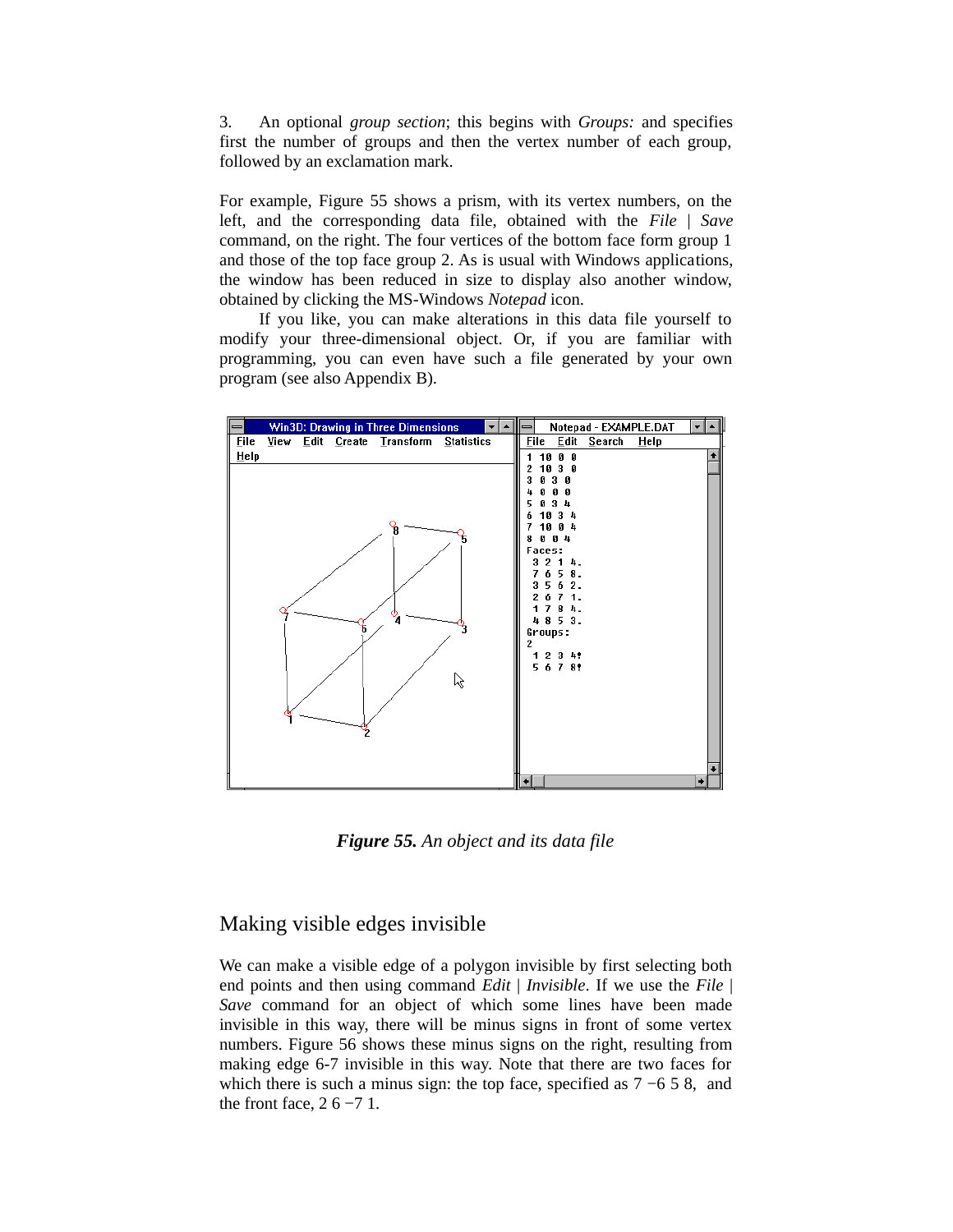| Win3D: Drawing in Three Dimensions<br>$\equiv$ |  |   |  |                                       |  |  | Notepad - EXAMPLE.DAT<br>$=$ |                        |        |      |  |
|------------------------------------------------|--|---|--|---------------------------------------|--|--|------------------------------|------------------------|--------|------|--|
| <b>File</b>                                    |  |   |  | View Edit Create Transform Statistics |  |  | <b>File</b>                  | Edit                   | Search | HeIp |  |
| Help                                           |  |   |  |                                       |  |  | 1.                           | 10 0 0                 |        |      |  |
|                                                |  |   |  |                                       |  |  | 2<br>Ø                       | 1030<br>3 <sub>0</sub> |        |      |  |
|                                                |  |   |  |                                       |  |  |                              | Ø<br>Ø                 |        |      |  |
|                                                |  |   |  |                                       |  |  |                              | 4<br>я                 |        |      |  |
|                                                |  |   |  |                                       |  |  |                              | 10 3 4<br>10 0 4       |        |      |  |
|                                                |  |   |  | $^{\circ}$                            |  |  | я                            | $0 \t0 \t4$            |        |      |  |
|                                                |  |   |  |                                       |  |  | <b>Faces:</b>                |                        |        |      |  |
|                                                |  |   |  |                                       |  |  |                              | 3214.<br>$7 - 6$ 5 8.  |        |      |  |
|                                                |  |   |  |                                       |  |  |                              | 562.                   |        |      |  |
|                                                |  |   |  |                                       |  |  |                              | $6 - 7$ 1.             |        |      |  |
|                                                |  |   |  |                                       |  |  |                              | 784.<br>4853.          |        |      |  |
|                                                |  | ß |  |                                       |  |  |                              | Groups:                |        |      |  |
|                                                |  |   |  |                                       |  |  |                              |                        |        |      |  |
|                                                |  |   |  |                                       |  |  |                              | 1 2 3 4!<br>5 6 7 8!   |        |      |  |
|                                                |  |   |  |                                       |  |  |                              |                        |        |      |  |
|                                                |  |   |  |                                       |  |  |                              |                        |        |      |  |
|                                                |  |   |  |                                       |  |  |                              |                        |        |      |  |
|                                                |  |   |  |                                       |  |  |                              |                        |        |      |  |
|                                                |  |   |  |                                       |  |  |                              |                        |        |      |  |
|                                                |  |   |  |                                       |  |  |                              |                        |        |      |  |
|                                                |  |   |  |                                       |  |  |                              |                        |        |      |  |
|                                                |  |   |  |                                       |  |  |                              |                        |        |      |  |

*Figure 56. Edge 6-7 made invisible*

You may wonder about the use of making visible edges invisible, and you are right if you think the above example unpractical. However, invisible edges enable us to create holes, as we will see next.

#### Holes in faces

So far we have dealt with objects bounded by polygons. Although we can construct many interesting objects in this way, we have not yet built an object that contains holes, as Figure 59 shows. The way to do this is by using two coinciding, invisible edges. Figure 57 shows two squares, a large and a small one, lying in the same horizontal plane. They were defined as two faces. Command *Create* | *Hole in face* (see Figure 57) enables us to combine these two polygons into one. Before using this command we must specify where the invisible edges should be. We do this by using a square mark (using F11) for a vertex of the large polygon and a triangular mark (using F12) for a vertex of the small one. As Figure 57 shows, these two vertices are preferably chosen close together. Although very little seems to happen, the internal data structure changes from two faces to one. Expressed in terms of data files, the two faces are initially specified by, for example,

```
1 2 3 4.
5 6 7 8.
```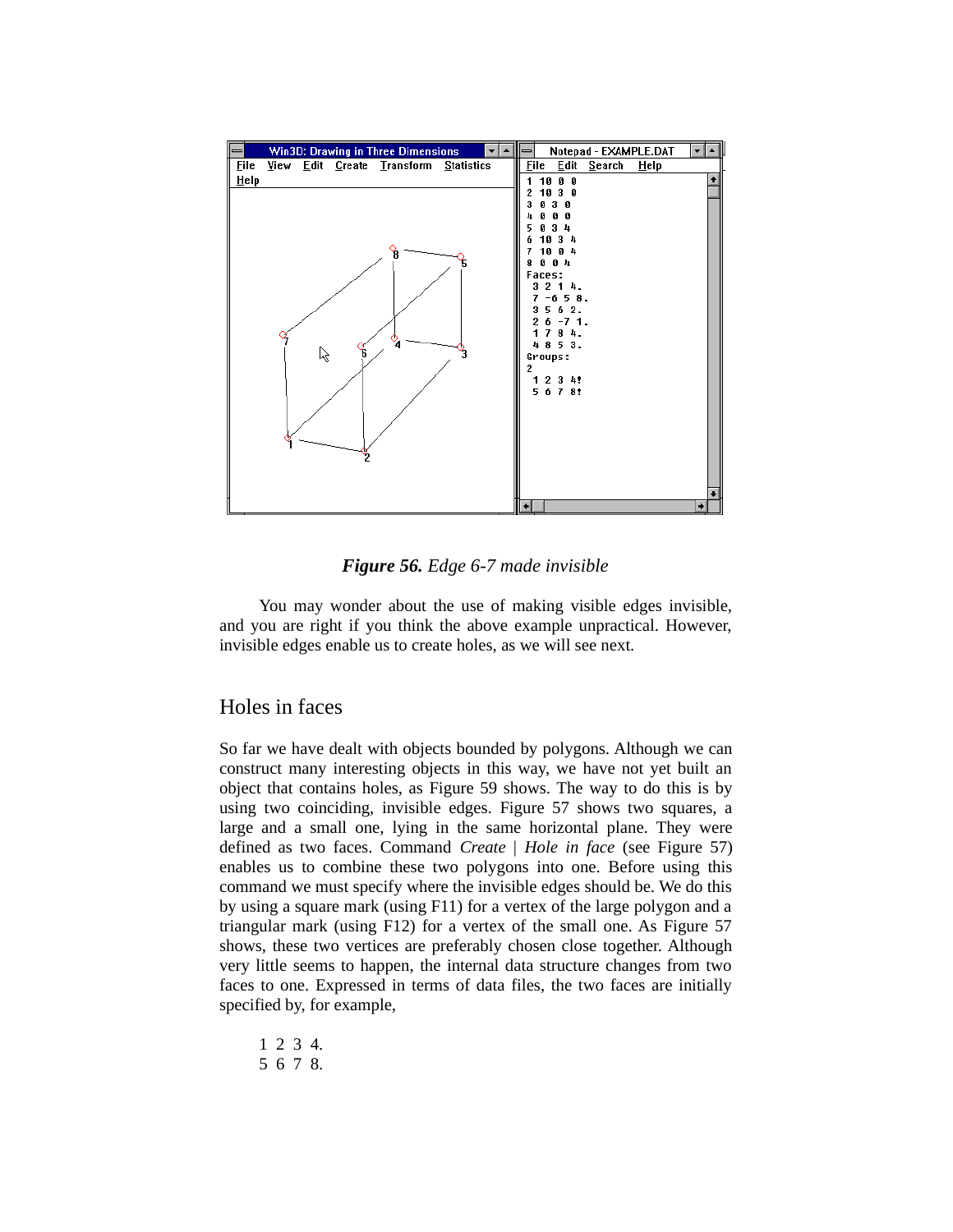After using the *Hole in face* command, however, these two faces are combined into one, which would appear in a data file as follows:



1 2 −6 5 8 7 6 −2 3 4.

*Figure 57. Preparation for square hole*

Following the vertices of this face, we traverse the vertices in that order. The minus sign in 2 −6 indicates that the edge from vertex 2 to vertex 6 should be invisible, and so does the second minus sign, in the pair 6 −2.

Since the outer and the inner squares now form one polygon, we can use it to combine it with a second hole, as Figure 58 shows. Although not necessary, we have now switched to grid-box mode, which displays the two coinciding artificial edges from vertex 2 to vertex 6. Remember, we should always use a square mark on the larger face and a triangular one on the smaller face, which is to be the new hole.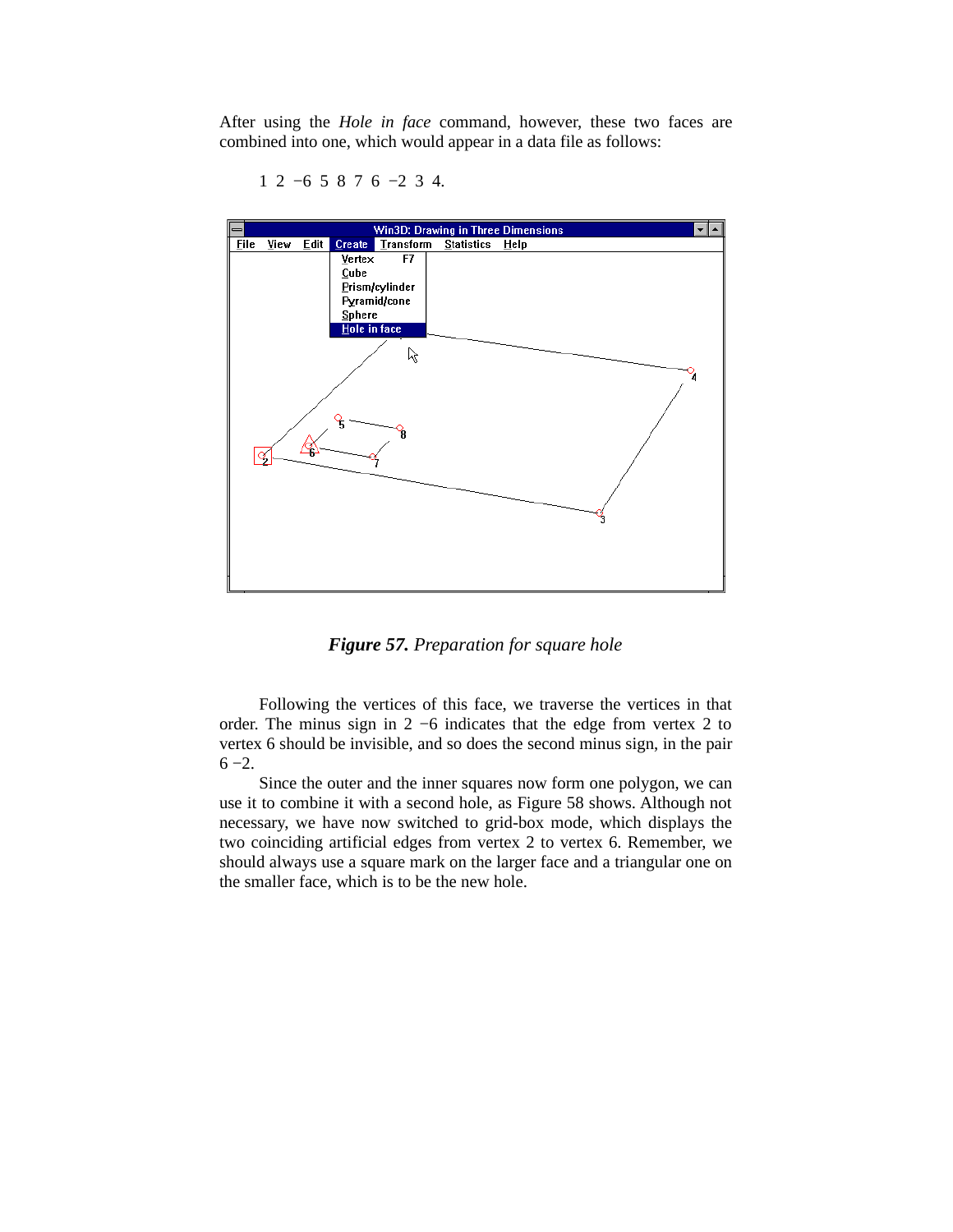

*Figure 58. Second hole in the same face*

After applying command *Hole in face* for the second time, we can use the *Move/Sweep* command of the *Transform* menu to build the object shown in Figure 59.

Note that we have not required a specific orientation of the vertices of the face and hole that are to be combined. The *Hole in face* command actually reverses the order of the face vertices, if necessary, so we need not worry about this. As you can see from the above number sequence, the final sequence of the combined face will always be similar to the way you can cut a sheet of paper with scissors: the material to be retained will always be on the same side, say, on the left, of your hand.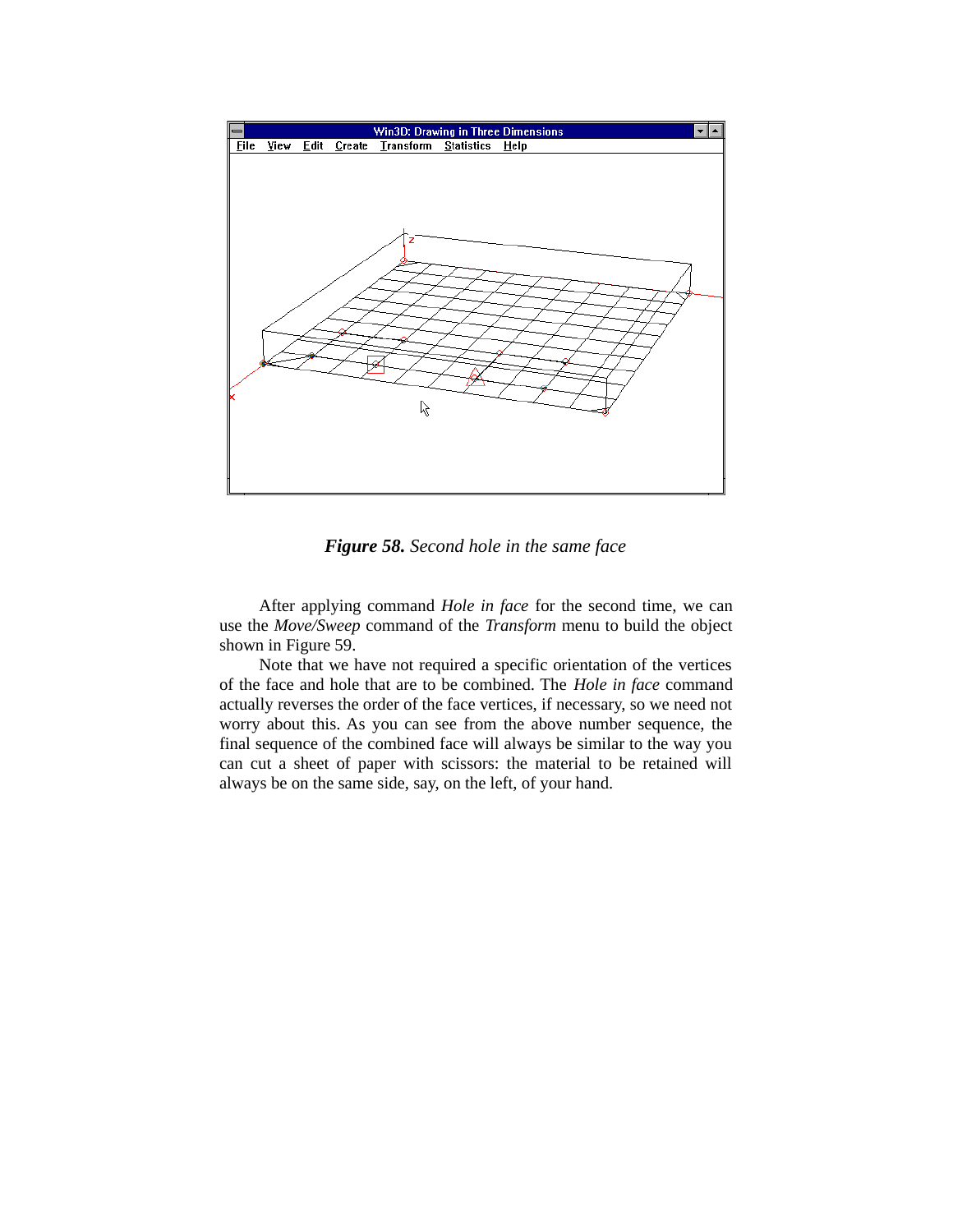

*Figure 59. Object obtained by sweeping face with hole*

#### Cylindrical holes

Since holes are usually made by drilling, they are more often circular (or, rather *cylindrical* in the final object) than square. Recall that we approximate a circle by a regular polygon, so all we have to do is replace the square hole of our previous example by one that is a regular polygon. We can generate the vertices of such a regular polygon by using the *Transform* | *Rotate/RevSurf* command (see Figure 18). As Figure 60 shows, we begin by creating an axis of rotation and a single point, which is to be rotated and copied many times.

Figure 61 shows how to use the *rotate* dialog box for this purpose. We click the *Rotate Copy* radio button and we enter 360° as the angle of rotation and (rather arbitrarily) 30 as the number of steps. The given point (which must be the only point that is selected) is then copied 29 times, each time by rotating the previous copy through an angle  $360/30 = 12^{\circ}$ about the axis specified by the square and triangular marks.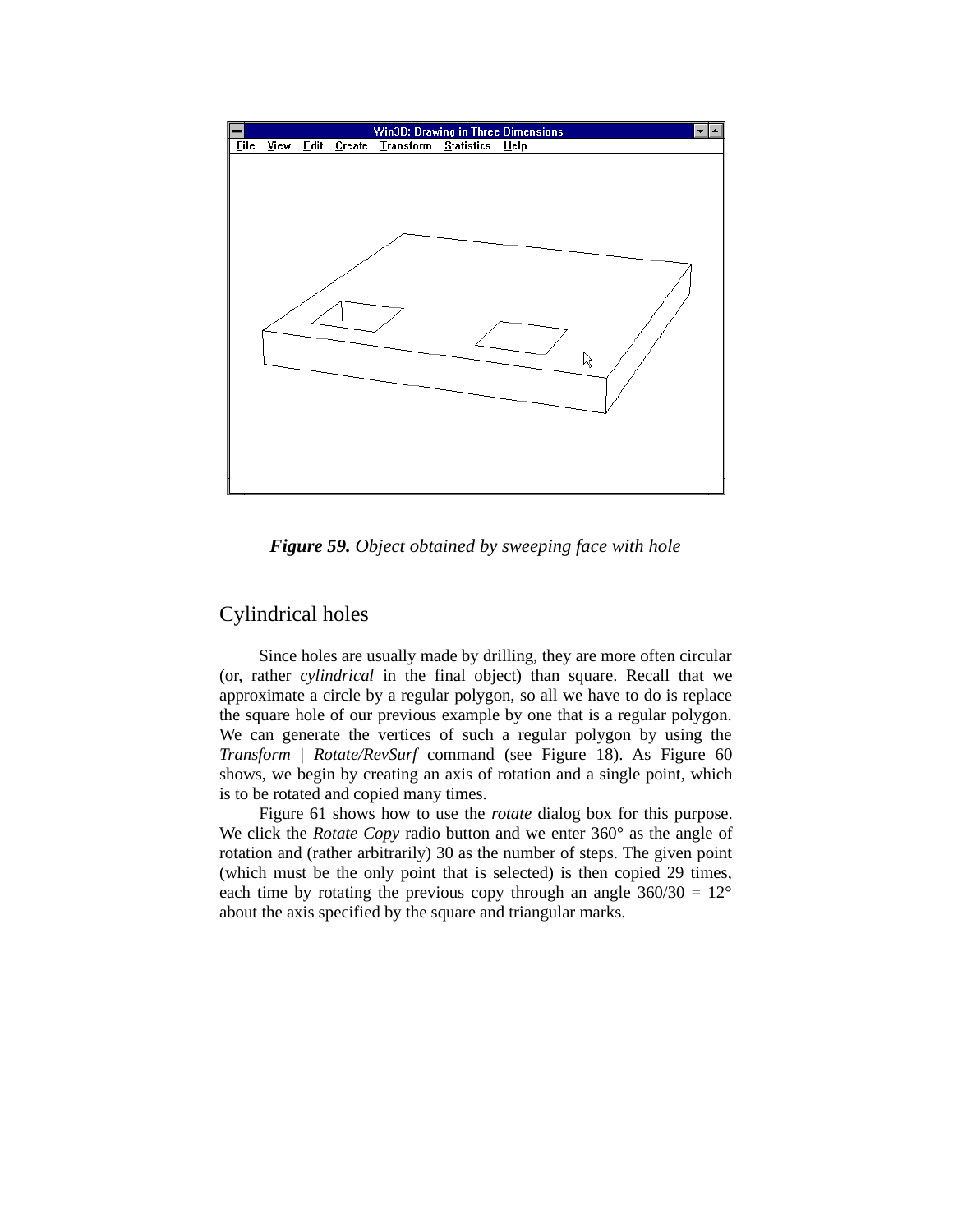

*Figure 60. Preparation for circle in square*



*Figure 61. Generating points on a circle*

Since a set of points is not the same as a face, we must not forget to use *Edit* | *Insert face*, or press the Ins key. After doing this and defining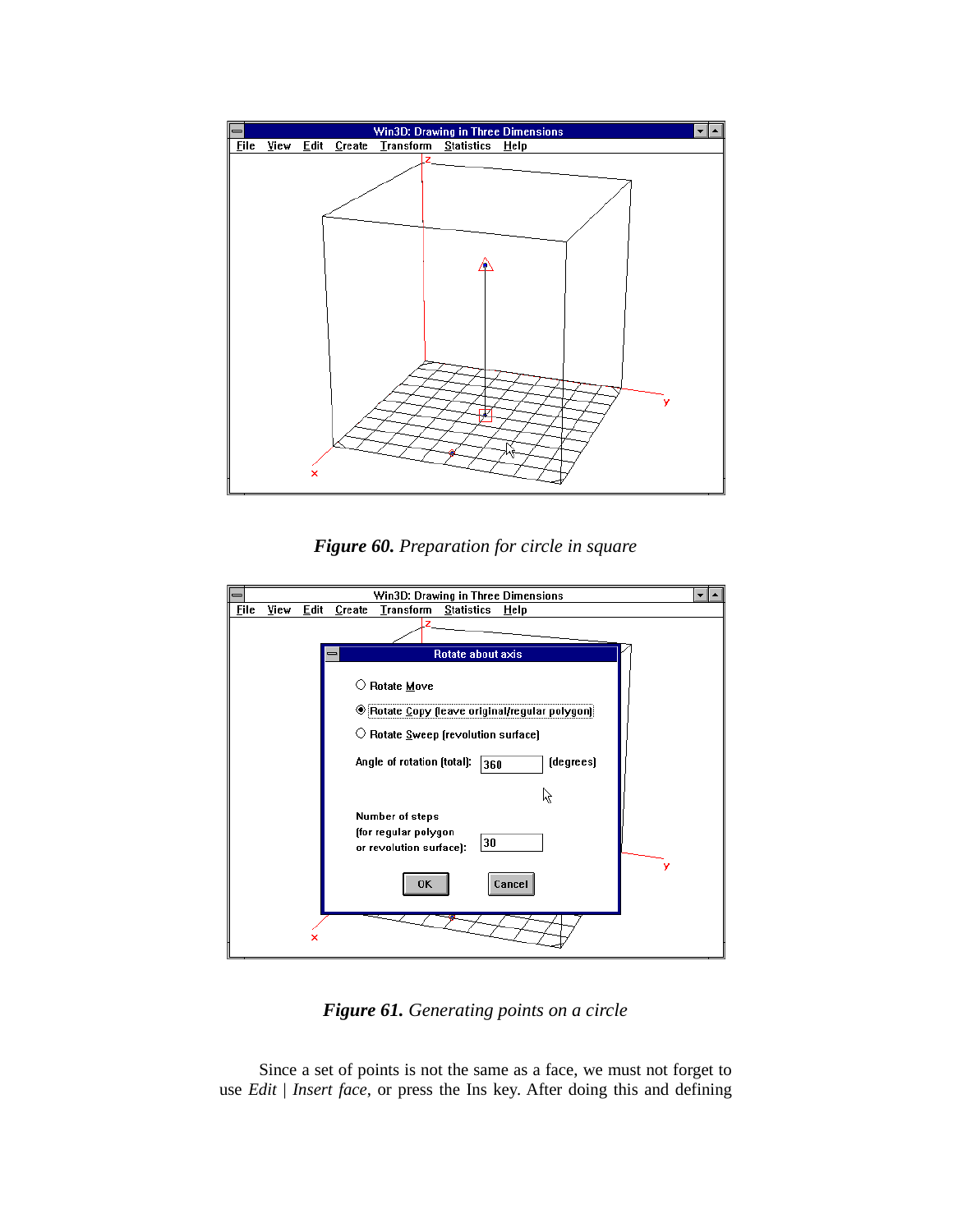where the invisible edge should be, we have the situation of Figure 62, which is essentially the same as that of Figure 57.



*Figure 62. Circle generated*



*Figure 63. Cylindrical hole displayed in grid box*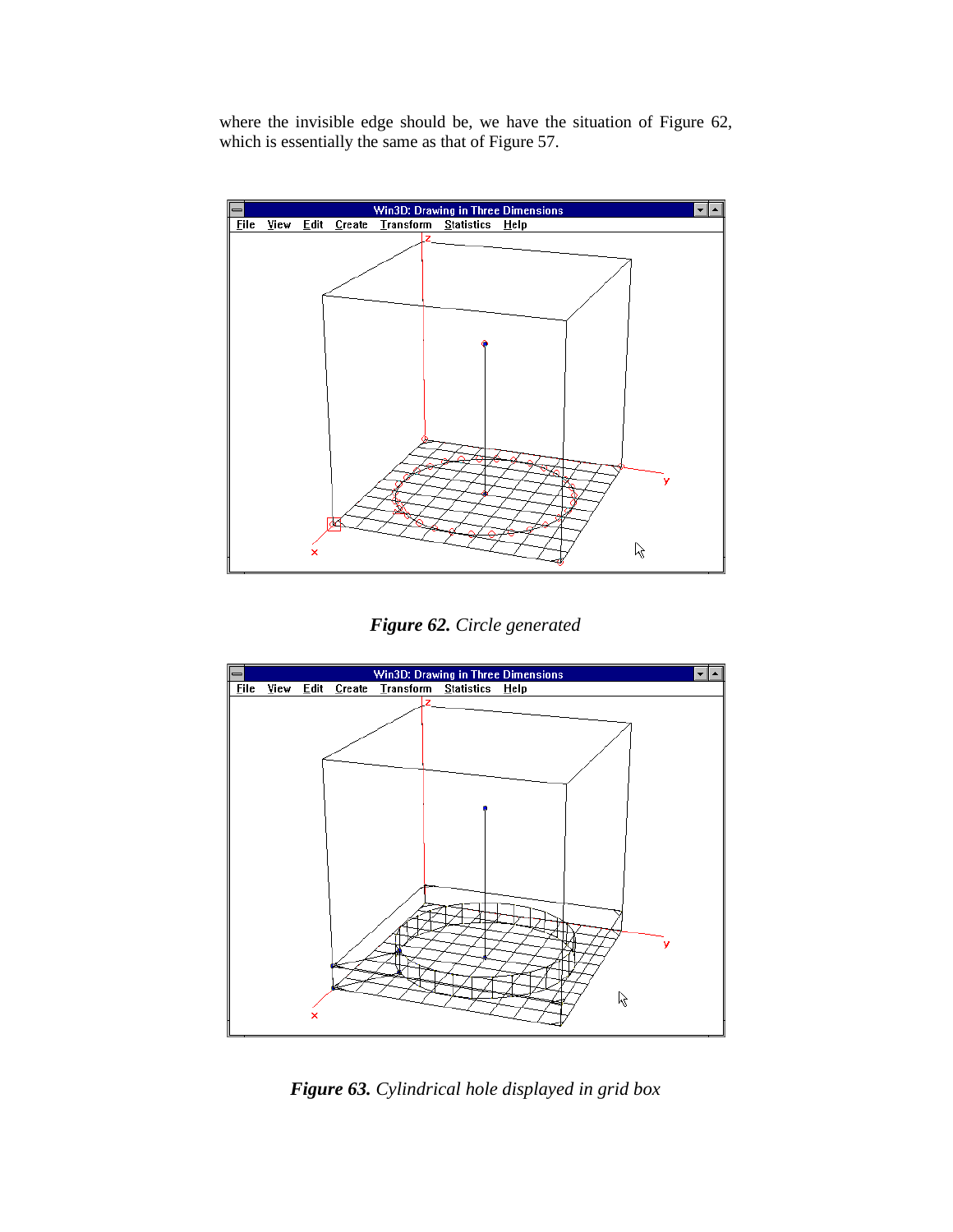Note that the current viewing mode (wire frame or grid box) is not relevant. After using *Transform* | *Move/Sweep*, we obtain the object shown in Figures 63 and 64.

If we use *Statistics* | *Problem size* or inspect the file obtained by the *File* | *Save* command, we can verify that the number of faces for this object is equal to





*Figure 64. Hidden-line representation of cylindrical hole*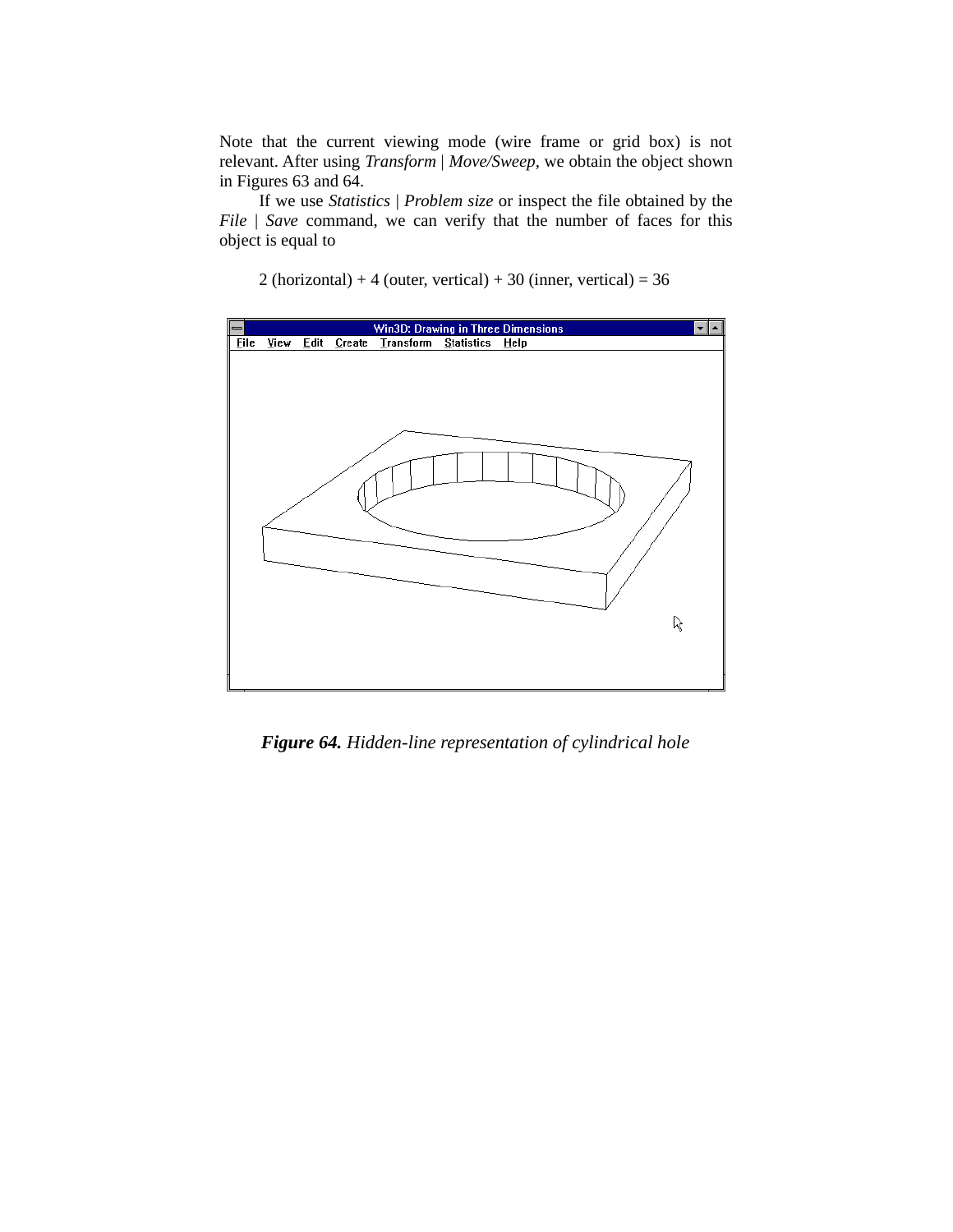## 6

### Unification and Reflection

#### Coinciding vertices

Figure 65 shows two cubes: the one on the left was generated by using *Create* | *Cube*, the other one by using *Transform* | *Move/Copy/Sweep*, entering 2.5 in the *y*-box and clicking the *Copy* radio button.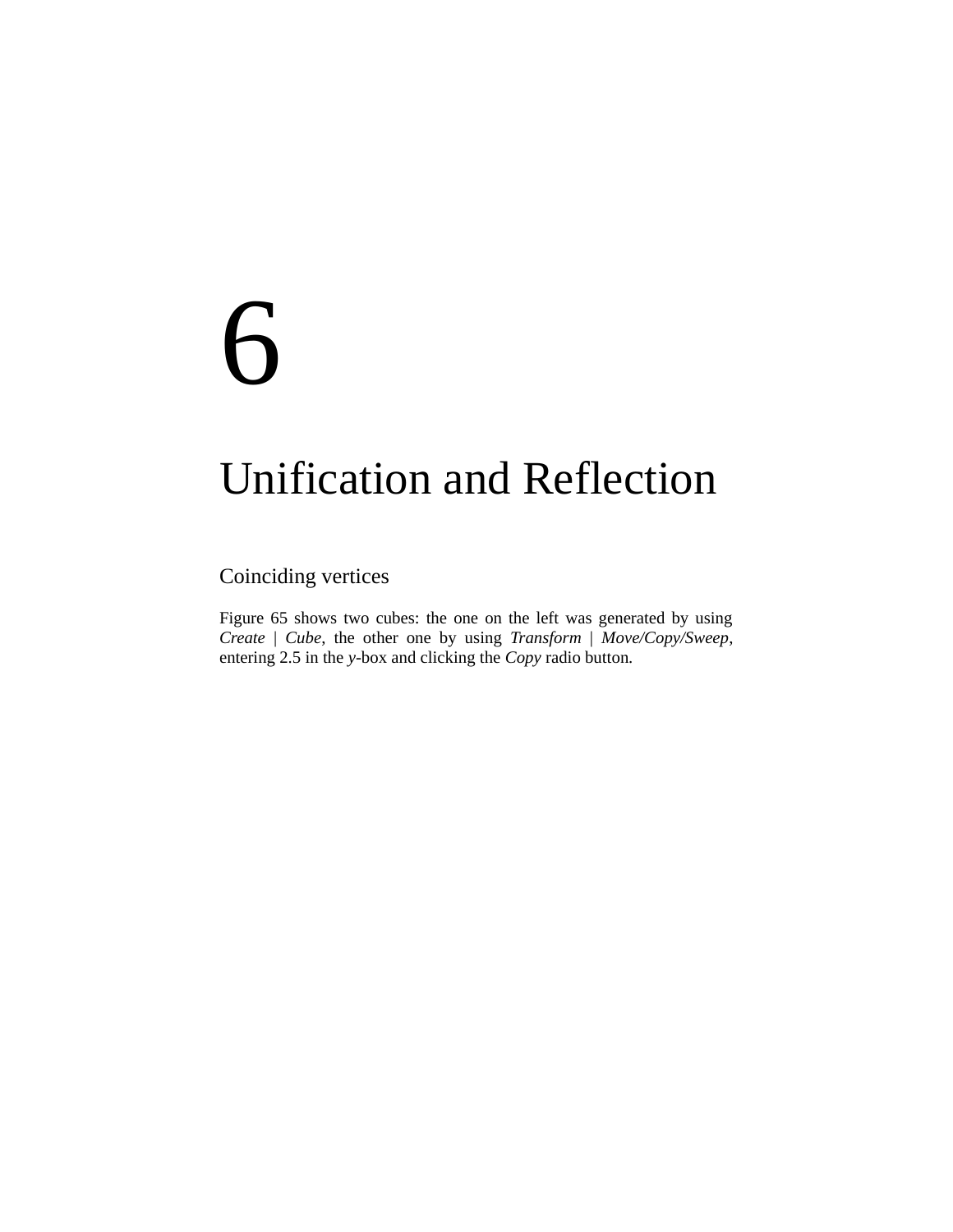

*Figure 65. Two cubes*

If we now move the right cube 0.5 unit to the left, the vertices 3, 4, 7 and 8 of the left cube will coincide with vertices 10, 9, 14 and 13 of the right one.

This may give some undesirable effects. For example, if we press F8 to select all vertices, there will be no red circles around the coinciding vertices, as Figure 66 shows. This is because these circles are deleted in the same way as they are drawn: drawing the second cancels out the first.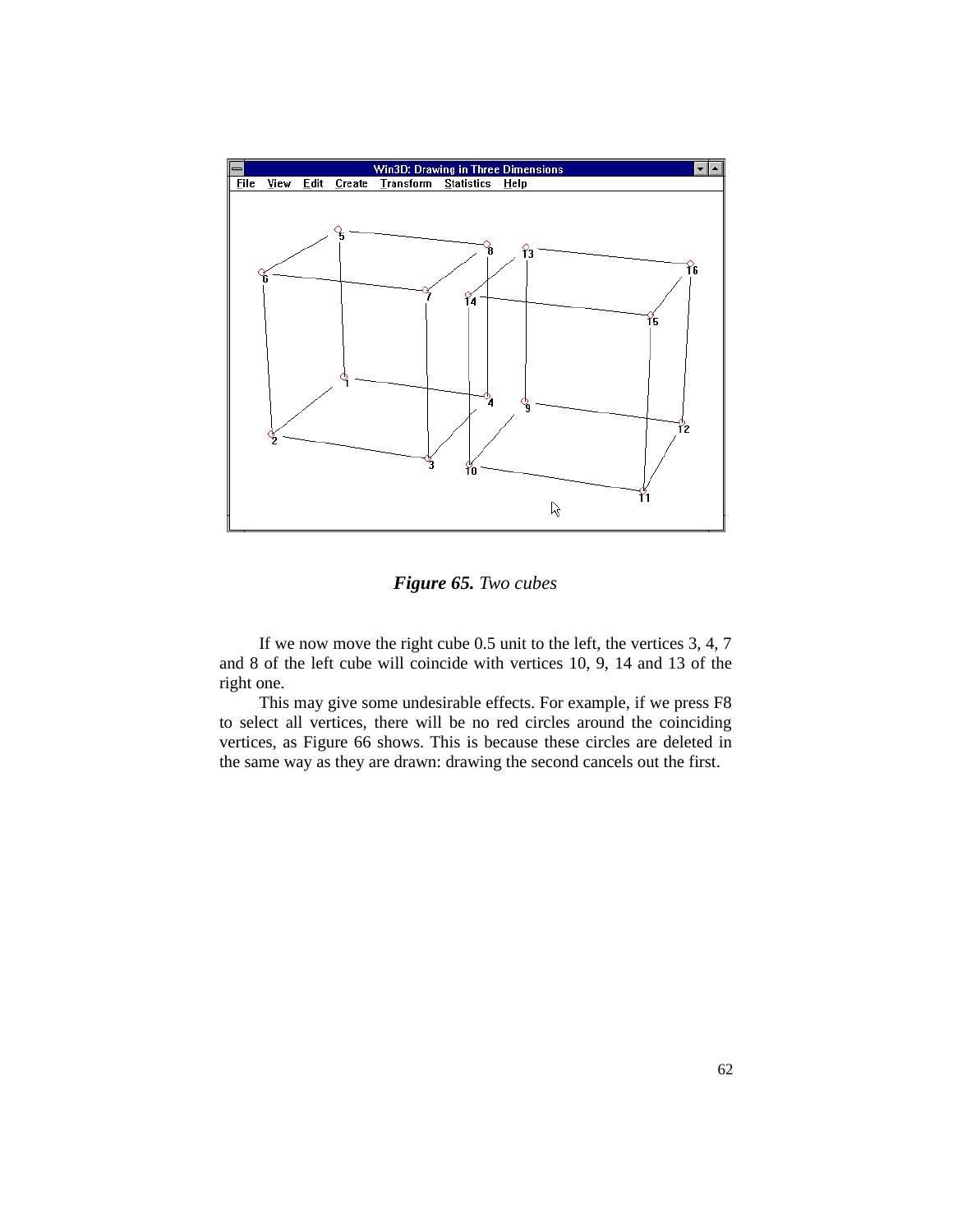

*Figure 66. Cubes with coinciding vertices*

We can verify that all vertices are really selected by using *Edit* | *Show nr*. However, this shows another undesirable effect. Since two vertex numbers cannot appear in the same position on the screen, the last one displayed in that position remains visible. Consequently, for these coinciding vertices, only the numbers 10, 9, 14 and 13 are displayed, not 3, 4, 7 and 8.

Finally, and more seriously, if we click these vertices red circles will alternately appear and disappear, but it is not immediately clear to the user whether, for example, vertex 3 or vertex 10 is selected. The situation is slightly better if each cube forms a *group*. In that case we can press F6 to switch from one cube to the other.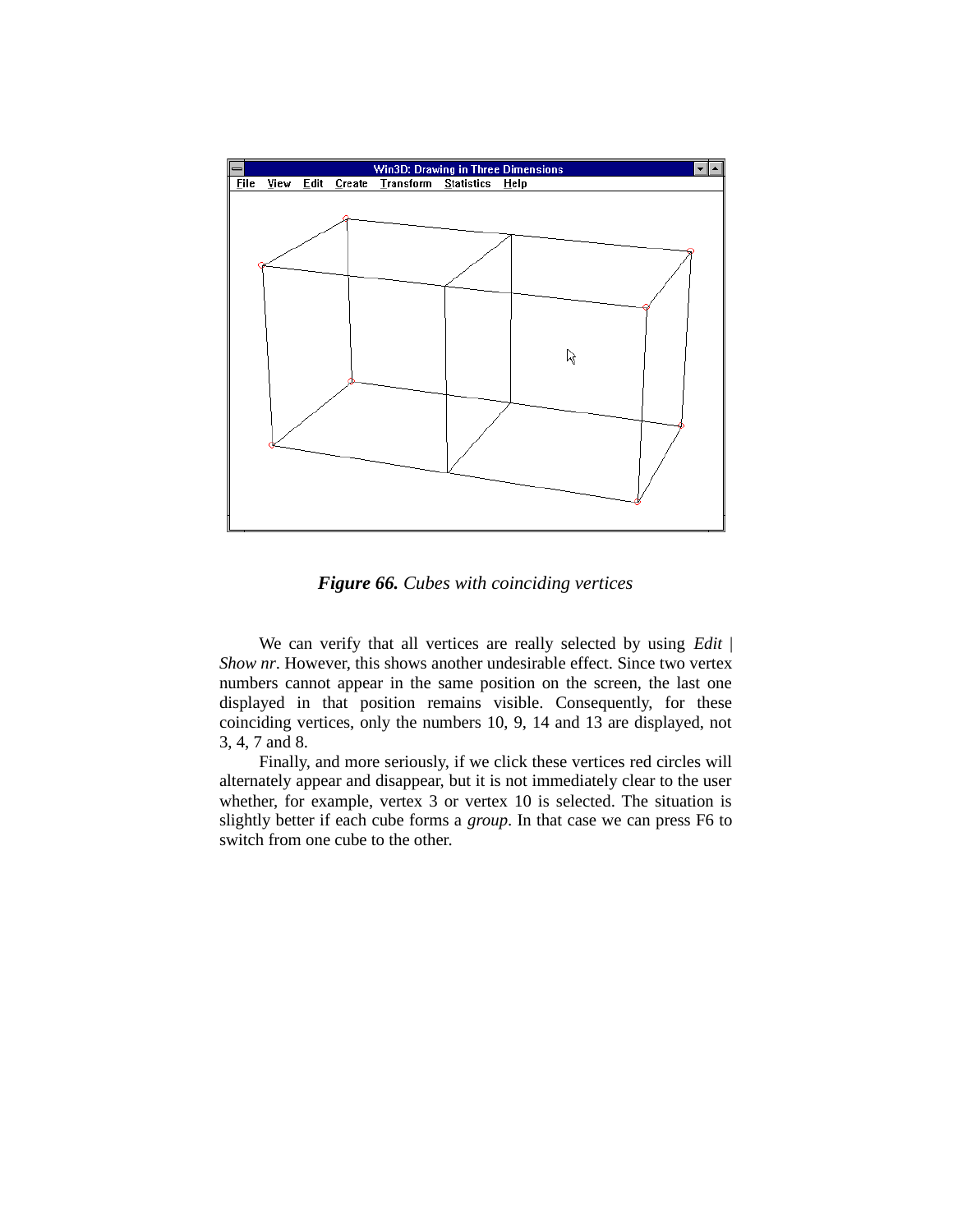#### Unification

There is an easy way to dispose of superfluous numbers of coinciding vertices. All we have to do is use *Edit* | *Unify coinciding points*. This command has the effect that any two or more vertices in the same position (not belonging to distinct groups) are combined into one vertex. We will call this action *unification*. Figure 67 shows the situation after applying this command. The vertex numbers 3, 4, 7 and 8 are now unique for the points they represent: they belong now also to the right cube. The number of vertices has been reduced by 4. Since the vertex numbers 9, 10, 13 and 14 are no longer needed for their original purposes, these numbers can now be used for other vertices. In other words, the gaps created by unification are automatically closed by renumbering some other vertices. (Incidentally, this also happens when we delete some vertices.) You can see this in Figure 67: the vertical face on the extreme right now has vertex numbers 9, 10, 11 and 12, while the corresponding numbers were 11, 12, 15 and 16, respectively, in Figure 65.

Two coinciding vertices are not unified if they belong to different groups. If there are any such vertices, a message box will appear to notify that some more points can be unified after applying the *Edit* | *Ungroup* command.



*Figure 67. Situation after unification*

#### Coinciding invisible edges

The *unify* command is particularly useful if we want to make coinciding edges invisible, as discussed in Chapter 5. After finishing our unification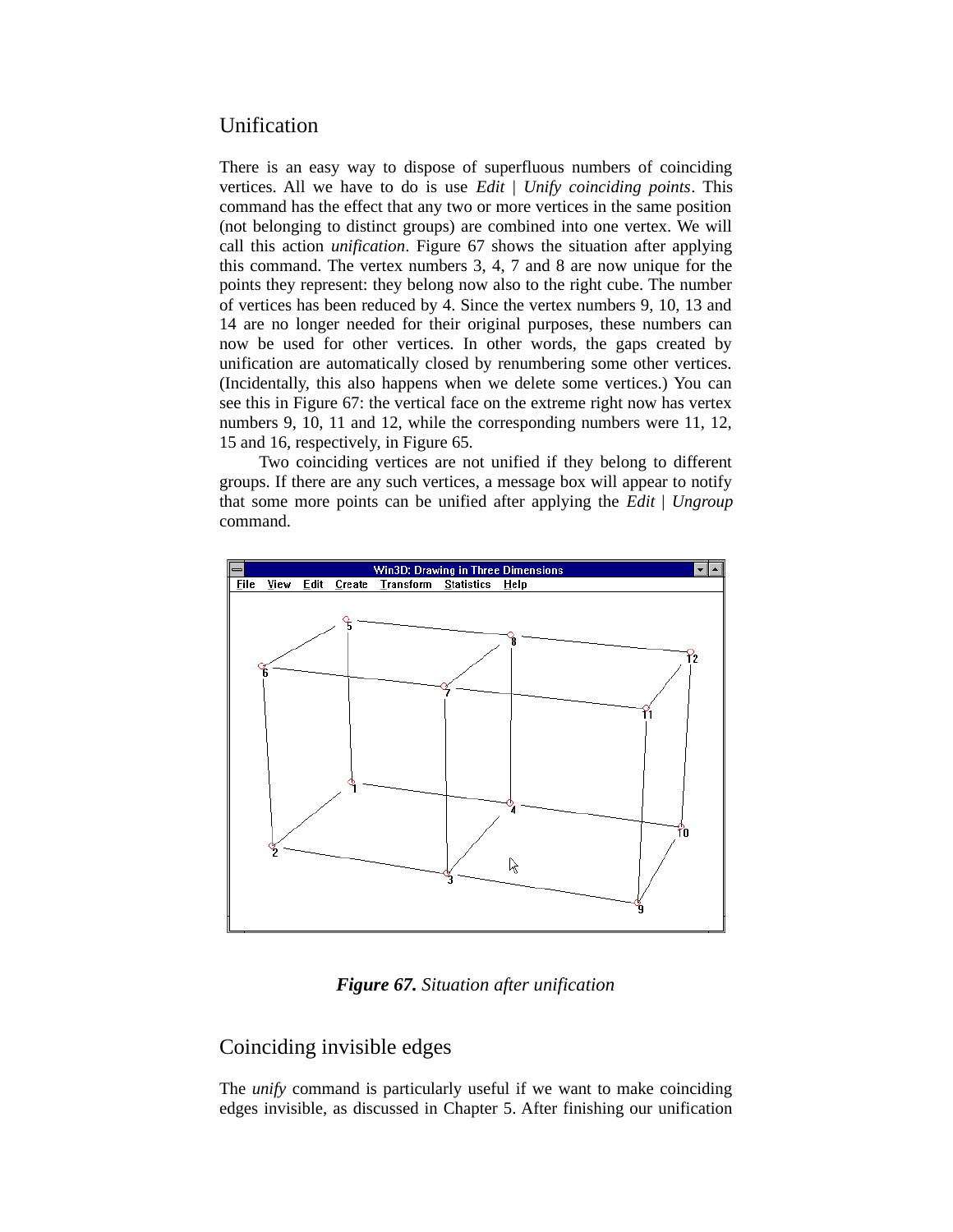process, we can easily make the coinciding edges in Figure 67 invisible. (This would be considerably more difficult without unification.) We now simply select vertices 3, 4, 7 and 8 and use command *Edit* | *Invisible*, to obtain the result of Figure 68. The red circles show that the vertices just mentioned still exist, but the edges that connect them are now invisible.



*Figure 68. Coinciding edges made invisible*

#### Reflection

If an object is symmetrical, with a (horizontal or vertical) plane of symmetry perpendicular to the *x-*, *y*- or *z*-axis, we can benefit from its symmetry by constructing only half of the object and then generate its reflection by means of the *mirror* transformation. The command to be used for this purpose is *Transform* | *Stretch/Mirror*. We will see how this command works by constructing the upper part, a cross, of the king as used in the game of chess. We have seen such a king in Figure 6, at the end of Chapter 1. Its lower part is a solid of revolution, and constructing this is not essentially different from what we did in Chapter 5; we will therefore restrict ourselves here to the cross at the top of this king. The subject of reflection is not unrelated to unification and invisible edges, as we will see.

#### The *Import* command

We can construct this upper part separately, and later add it to the lower part (that is, to the solid of revolution). Adding two parts together is done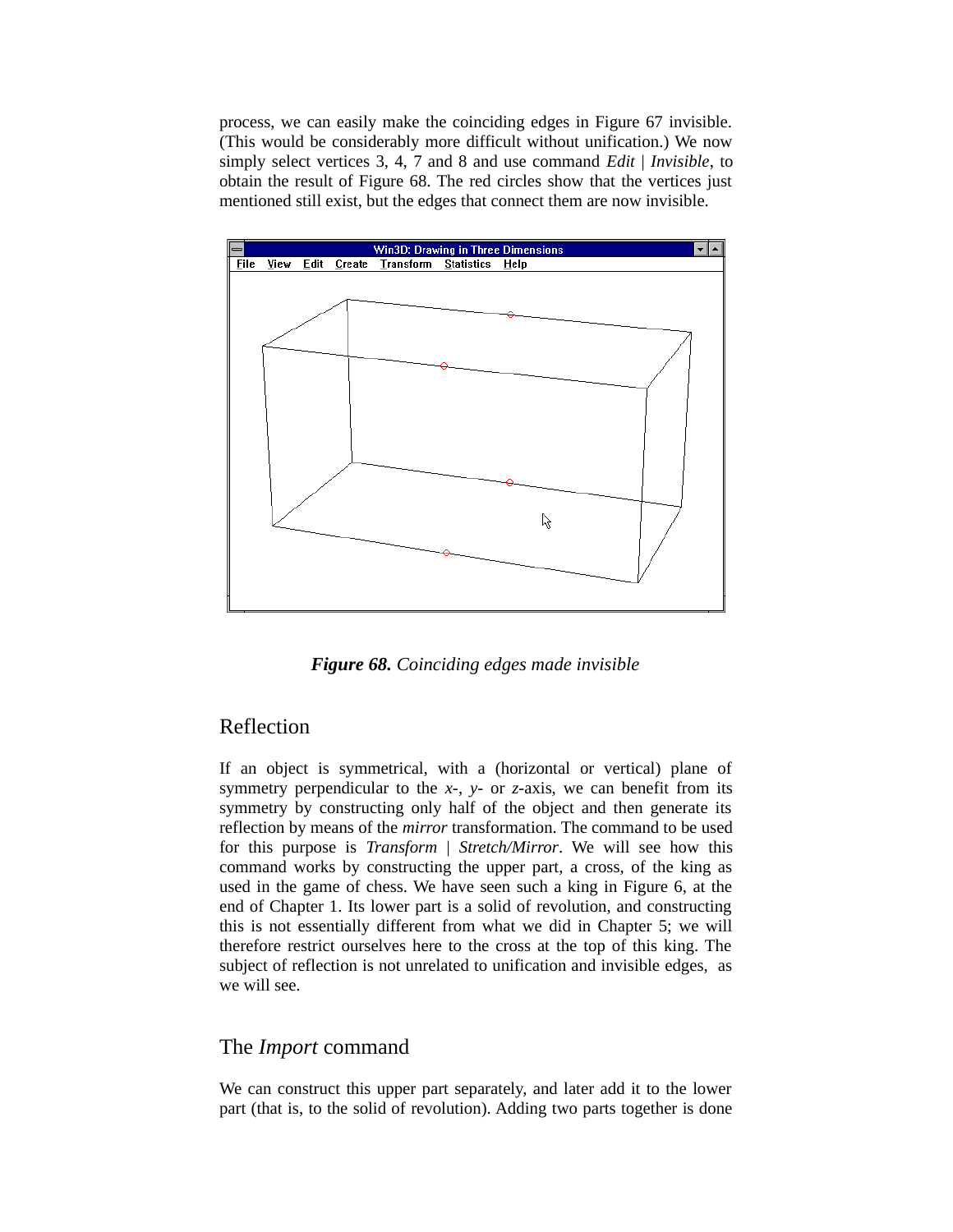by using command *File* | *Import*. Any clashes in vertex numbers are automatically resolved by proper renumbering. Importing objects is similar to combining several documents together with a text processor. Immediately after importing an object, its vertices are selected, so we can press F5 to make a group of it. This is very important, because it enables us to move it and to subject it to other transformations.

#### The Stretch/Mirror dialog box and reflection

We begin by constructing the front (or back) face of the right half of our cross object, as shown in Figure 69. The *x*-, *y*- and *z*-dimensions of the grid box used here are  $5 \times 10 \times 10$ . All vertices displayed here have zero *x*-coordinate; their *y*-coordinates are immediately clear from Figure 69, and their *z*-coordinates are integers, temporarily displayed in the title bar as we define each vertex. The vertical auxiliary lines displayed here make it perhaps a bit difficult to see that we have a polygon, but you can simply follow the vertex numbers 1, 2, ..., 9 to see that this is indeed the case.

We select all vertices by pressing F8, and we press F11 and place a square mark at vertex 9. This is necessary to indicate that a (horizontal or vertical) plane through this point will be the plane of reflection. We then use command *Transform* | *Move/Copy/Sweep*. We then click the *Mirror y* and the *Leave original* check boxes, as shown in Figure 70. The *Mirror y* check box together with the square mark at vertex 9 indicate that the plane through that vertex and perpendicular to the *y*-axis will be the plane of reflection for this mirror operation.

After clicking the OK button, we obtain the face shown in Figure 71. We have switched to the wire-frame viewing mode (using *Edit* | *Wire frame*); also, vertex numbers were displayed here (by pressing F8 and using *Edit* | *Show nr*) to make the explanation clearer.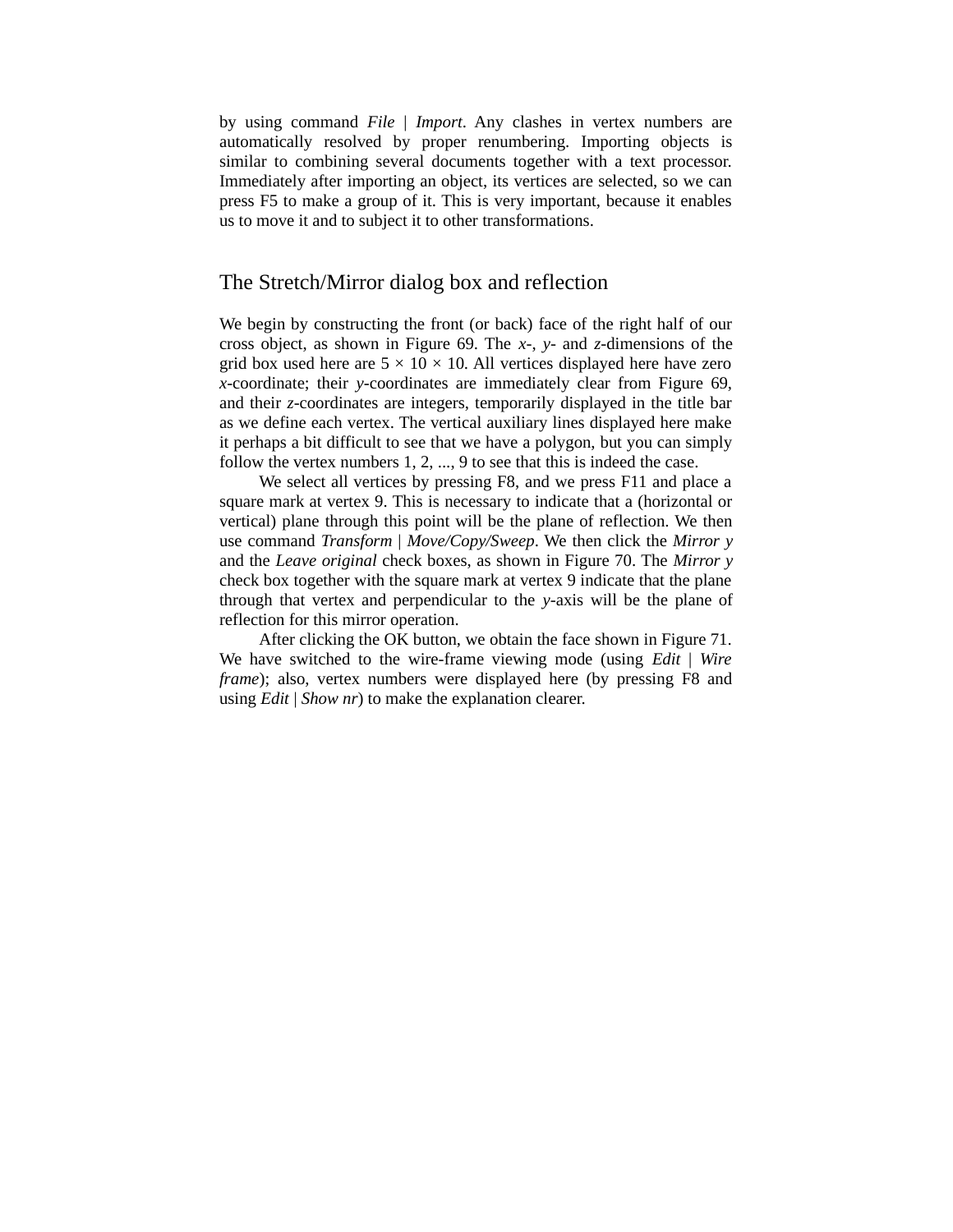

*Figure 69. Front face of right half*



*Figure 70. Dialog box for reflection*

Actually, the situation in Figure 71 is not as good as it looks: the vertices 17 and 18 of the left half coincide with vertices 8 and 9 of the right half, and the latter numbers are not displayed.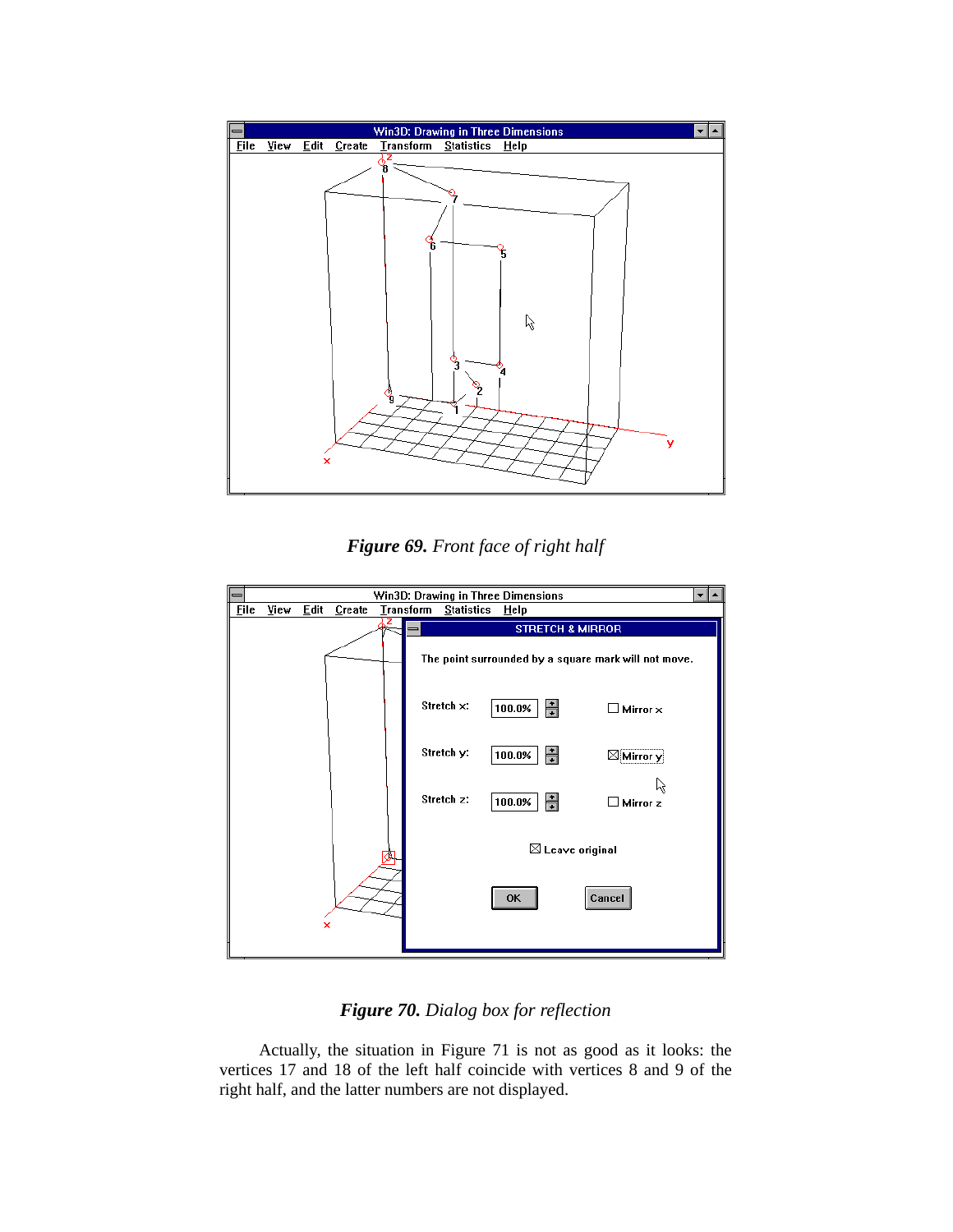

*Figure 71. Result of reflection*

This is relevant because we want to make the two coinciding edges 17-18 and 8-9 invisible. Thus, we first use *Edit* | *Unify coinciding points*. If, after doing this, we displayed the vertex numbers again, we would find that the numbers 17 and 18 in Figure 71 have been replaced with 8 and 9.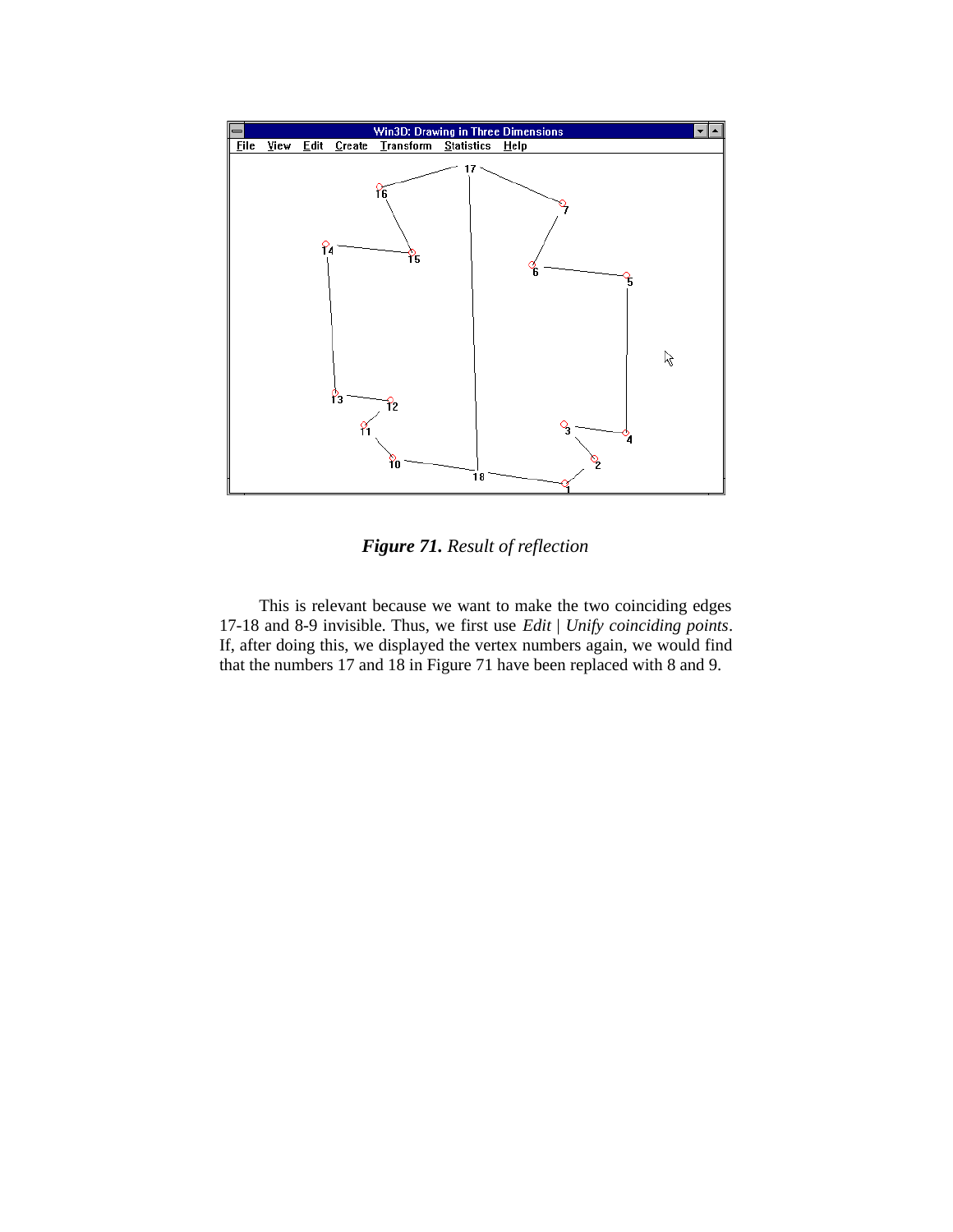

*Figure 72. Edge made invisible (after unification)*

The highest vertex number of our object is now 16 instead of 18. We now press F9 to deselect all vertices and select vertices 8 and 9. Using *Edit* | *Invisible* then makes the vertical line in the middle of Figure 71 invisible, as shown in Figure 72.We now want to give this object its required thickness by using *Sweep*, but, unfortunately, our attempt to do this in one step fails and displays the message *Selected points do not identify a face*. This is because Figure 72 actually contains two polygons, 1-2-3-4-5-6-7-8-9 and 9-10-11-12-13-14-15-16-8.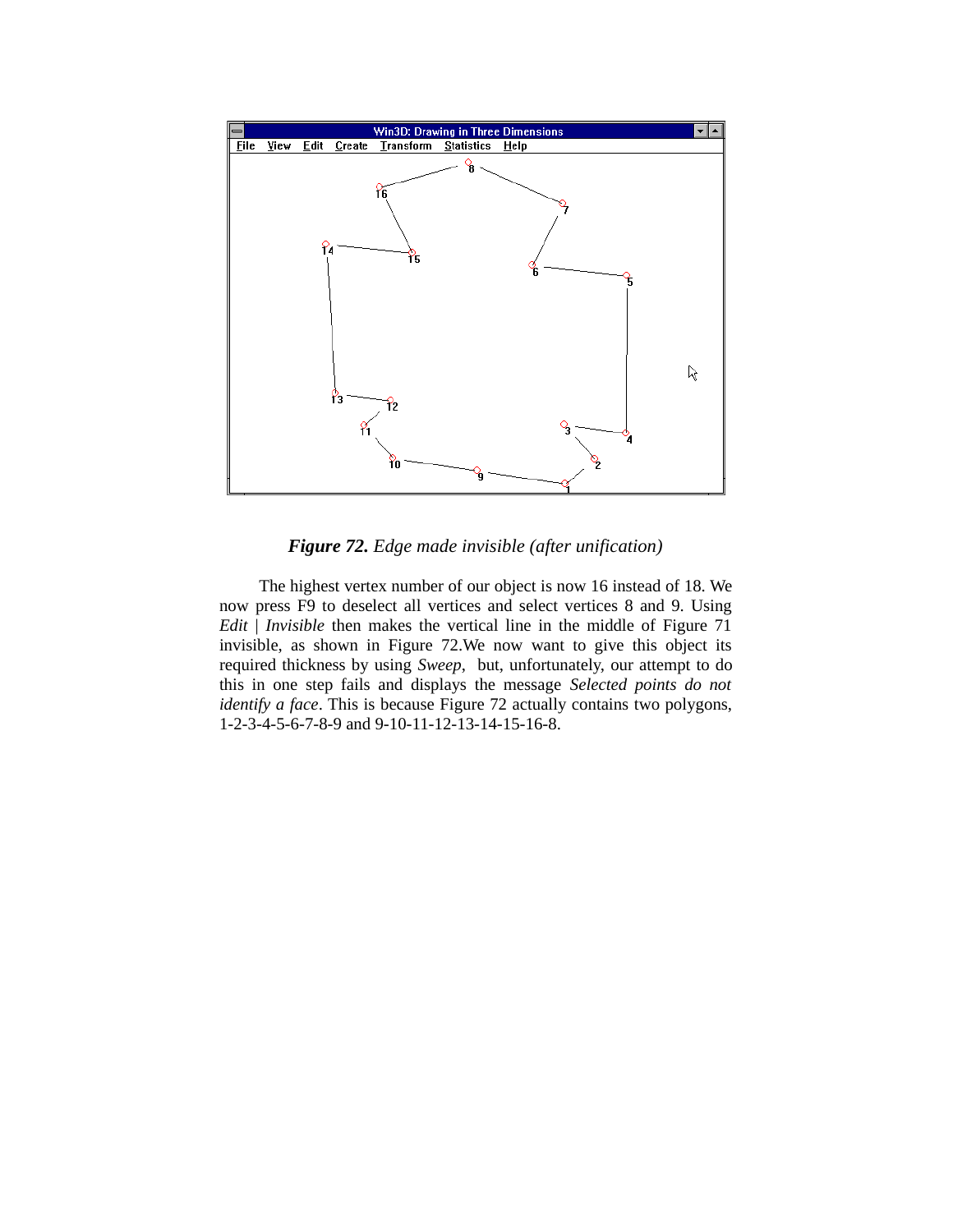

*Figure 73. Sweep applied to right half*

We therefore have to sweep these two faces one by one. We press F9 to deselect all vertices; then we select some vertices, say, 1, 2 and 3, of the right face, and we use *Edit* | *Select face*. All vertices of the right polygon are then selected. We then use *Transform* | *Move/Copy/Sweep*, click the *Sweep* radio button and enter 4 in the *x*-box (to give it a thickness of 4 mm). This produces the situation of Figure 73.

We then do the same for face 9-10-11-12-13-14-15-16-8 on the left, resulting in the complete object. We can dispose of the coinciding edges in the middle of the bottom face by using *Edit* | *Unify coinciding points*, selecting the vertices shown as 9 and 20 in Figure 73, and using *Edit* | *Invisible*. (This action is not really necessary because the bottom face of this object will coincide with the top face of the lower part of the king and will therefore be invisible anyway.) The result, in hidden-line representation with vertex numbers displayed, is shown in Figure 74.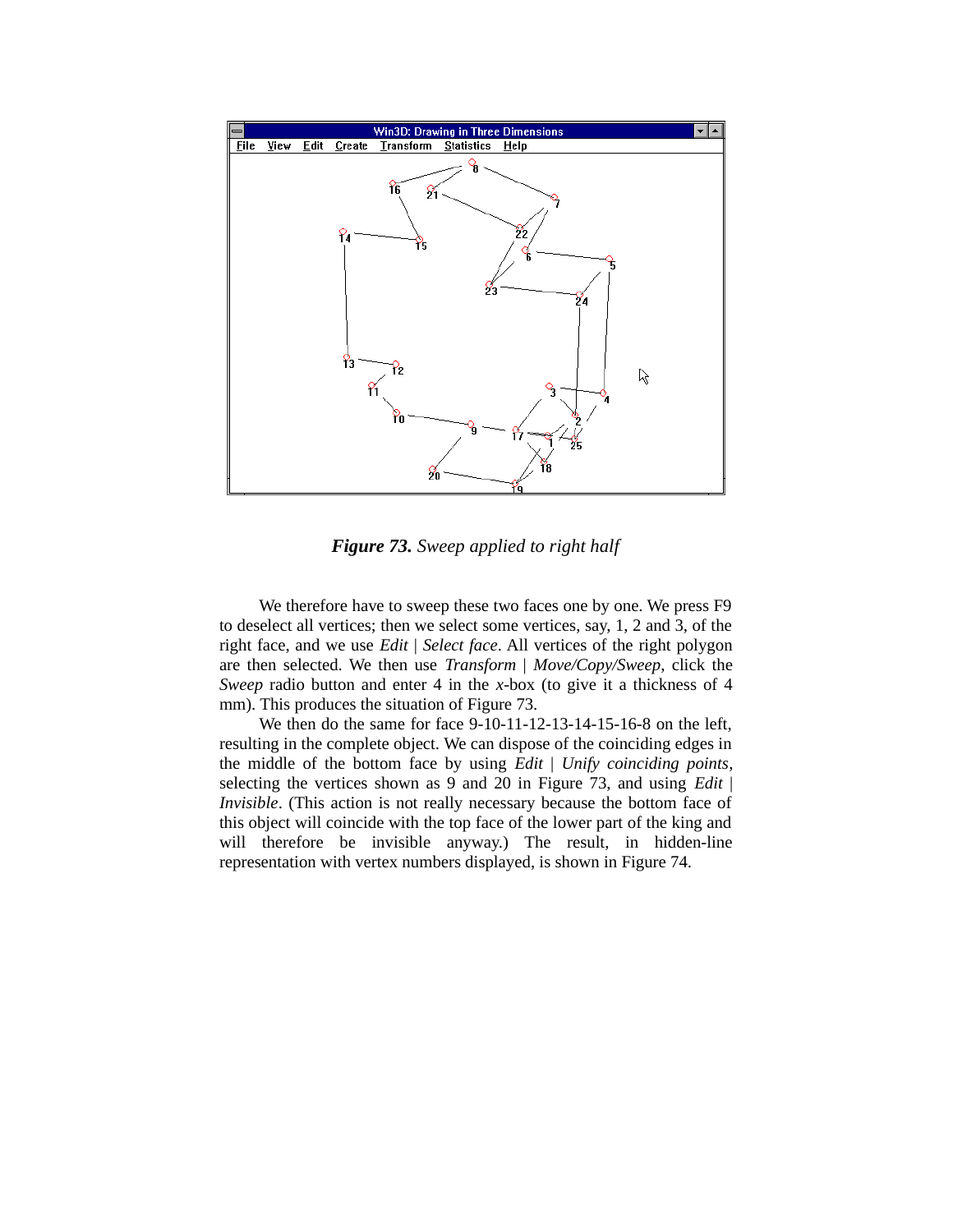

*Figure 74. Left half also swept and bottom edge made invisible*

Although the object now has the right dimensions, it still has to be moved. We can do this either before or after we save it in a file. To produce the king of Figure 6 (at the end of Chapter 1), we should move it by pressing F8, using *Transform* | *Move/Copy/Sweep*, leaving the default *Move* radio button selected and entering −2 in the *x*-box and 57 in the *z*box. (Recall that the thickness of this object is 4 and its back face lies in the *yz*-plane before this move.) The bottom part of the king should then have a height of 57, with its bottom face in the *xy*-plane and constructed by a rotation about the *z*-axis.

Before we combine the two parts, it is wise to save them in separate files. We can then *Open* one of these files and press F8 and F5 to make a group of the first part. We then *Import* the other file, and press F5 to make a group of the second part as well. Then if either part is not yet in its correct position, we can easily select it by pressing F6 and move it. Making a group of an imported object is good practice in general, even if we need not move it because we have already given it its final position, as suggested above.

#### Alternative approaches

When building the top part of a king, we have first used the *mirror* and then the *sweep* transformation. Instead we could very well have done it the other way round, first applying *sweep* only to the right half, giving this half its thickness and only then subjecting this three-dimensional object to the *mirror* transformation. Then, at the end, we would also have to use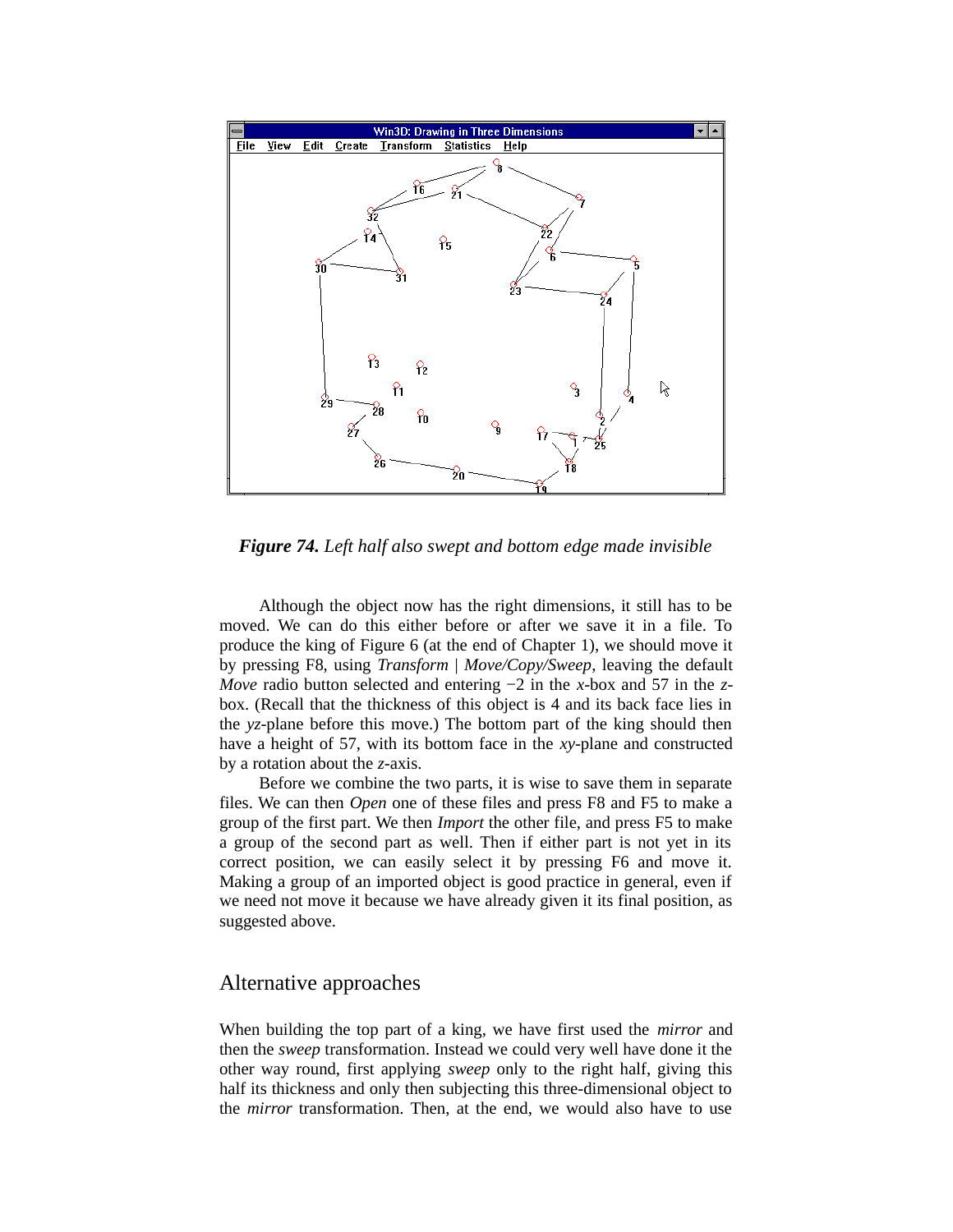unification to make some common edges invisible. When applying the mirror transformation to a three-dimensional object, we need not worry about the orientation of the faces. These obviously need to be reversed, but Win3D does this automatically.

Now that we have done so much with sweep and mirror transformations, we must not forget that we can also define all bounding faces one by one, by first defining and selecting all vertices of a face and then using *Edit* | *Insert face* (or pressing the Ins key). If we define faces in this way, we must be careful with the order in which we select the vertices: we must do this by following all edges of a face in counter-clockwise order, when viewing the face from outside. In our present example, this method, too, would have worked reasonably well.

Yet another alternative, more similar to what we actually did in this chapter, avoids the problem of coinciding vertices and edges. We can define all vertices of the right half of the front face, except for those vertices that have zero *y*-coordinates. Then, *before inserting a face*, we can use the mirror transformation to generate the corresponding vertices of the left half of this face. We then define the two vertices of this face that lie on the *z*-axis. Each vertex of this face now occurs only once. We can then select them one by one, traversing all these vertices in a systematic order, say counter-clockwise, each time clicking the right mouse button. Then pressing the Ins key generates the face, and a single sweep operation completes the object.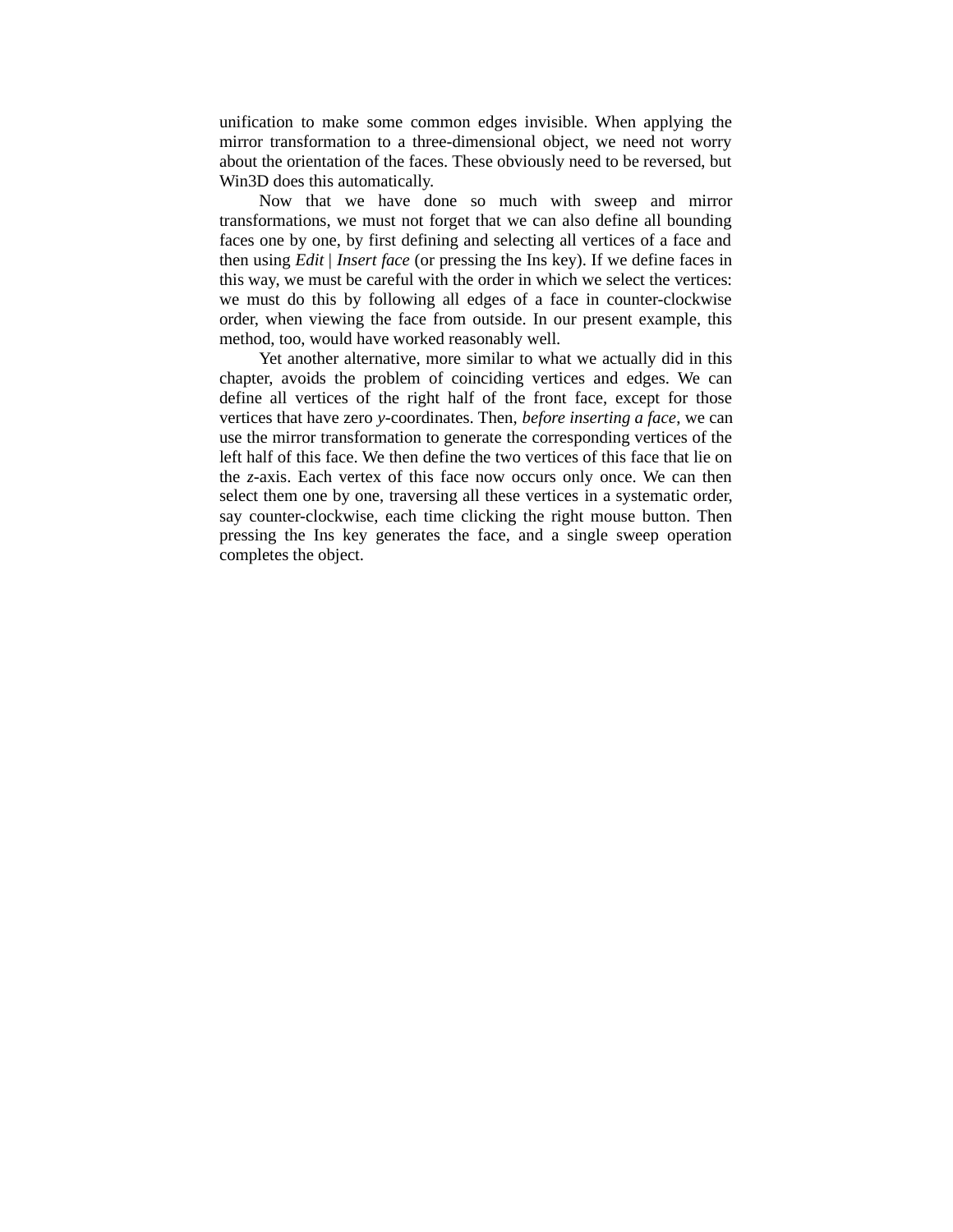# A

# Win3D Reference

# A1. Modes of Operation

There are three ways to start using Win3D:

- a. You can create *stock objects* using *Create*.
- b. You can open files produced by Win3D, using *File* | *Open*.
- c. You can build a new object using *File* | *New*.

# A2. Defining New Points

After selecting *File* | *New*, and entering grid box information, a grid box appears. To define a new point (probably to be used as a vertex), move the cursor to a point of the horizontal grid shown in the *xy*-plane. Then press the left mouse button and keep it down as you move the cursor either upward or downward. When you release the mouse button, a new point appears in the form of a small blue circle. Then define the next vertex, and so on.

After defining points, you can select them to prepare for defining a new face.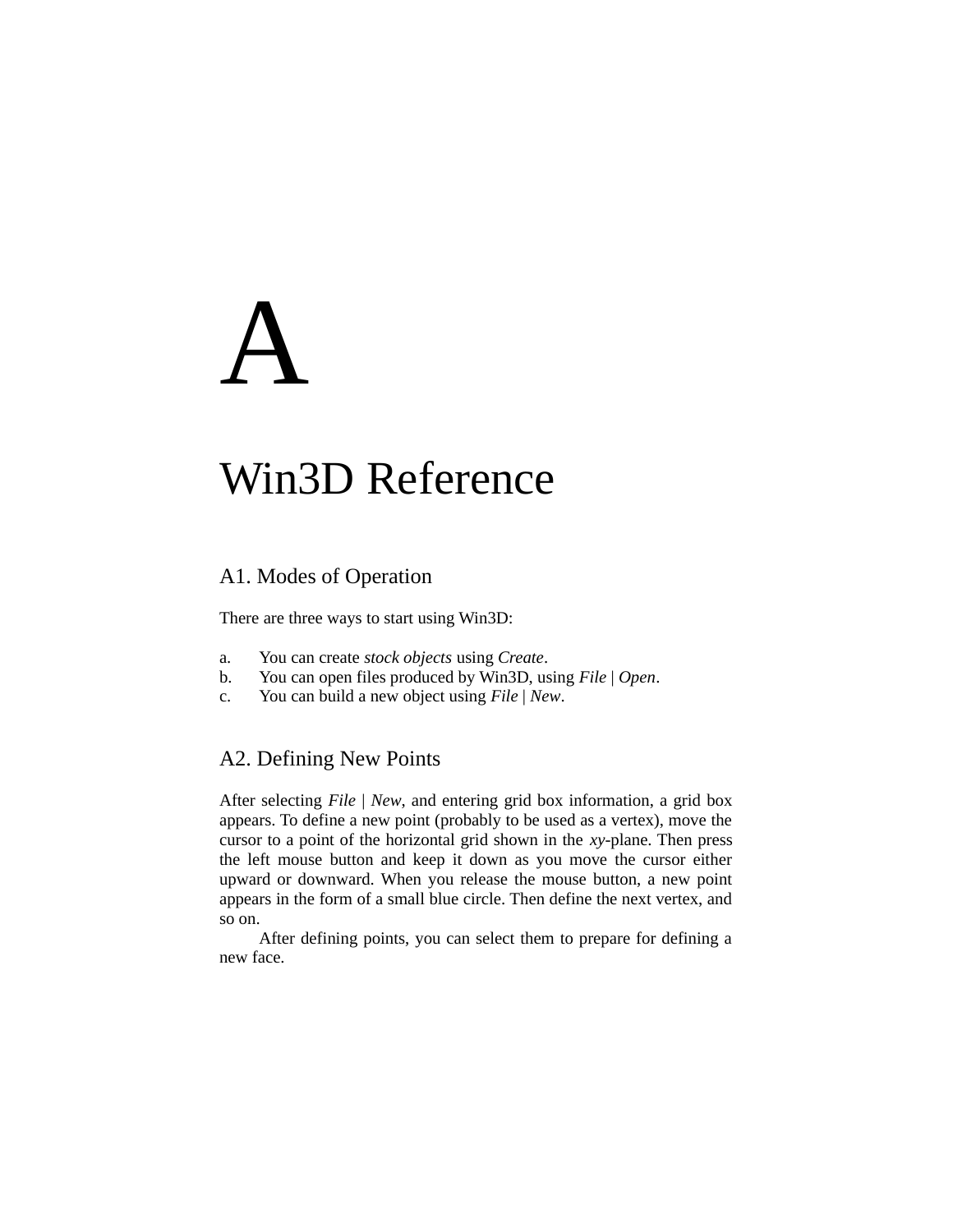### A3. Selecting Points

You can select and deselect a single point by moving the mouse cursor to it and pressing the *right* mouse button. Selected points show red circles around them. When points are deselected, these red circles disappear. Selecting points should be distinguished from marking points, the latter being required for some transformations.

You can specify and display a rectangular bounding box to change the select/deselect status of all vertices that lie inside it. If you are working with a grid box (see A2), use *Edit* | *Box select* or press F4; otherwise this step is not required. Then press the left mouse button to define one corner of the bounding box and release it to define the opposite corner. For any vertices lying inside this box, the select/deselect state changes: if such a vertex was not selected, it becomes selected and a red circle appears around it. Analogously, any existing red circles inside the box disappear, the corresponding points being no longer selected.

Yet another way of selecting points is by creating groups, each of which contains a subset of all vertices. Once you have several groups, you can select each of them in turn by using the *Select group* command. Selecting points is useful for

a. Deleting points (using the Del key) and the faces to which they belong

- b. Defining bounding faces (or line segments)
- c. Defining a subset of points to be subjected to a *Transform* command
- d. Selecting a face by means of *Edit* | *Select face* (see below)
- e. Showing coordinates or vertex numbers
- f. Creating groups

When you define a bounding face (see b.) the points in question will be the vertices of a polygon. These vertices should be selected in counterclockwise order, when the polygon is viewed from outside the object.

To select a face that has a great many vertices, just select some of its vertices (not all belonging also to another face) and use *Edit* | *Select face*.

# A4. Defining Faces

After selecting points, you can define bounding faces or (in case of only two points) a line segment, by pressing the Ins key. This causes a dialog box to appear showing the orientation of the specified vertices. You can change this orientation by selecting the appropriate radio button in this dialog box.

#### A5. Viewpoint

To choose a different viewpoint, click *View* | *Viewpoint* and change one or more of the spherical coordinates *rho* (= ρ), *theta* (= θ) and *phi* (= φ) by using scroll bars.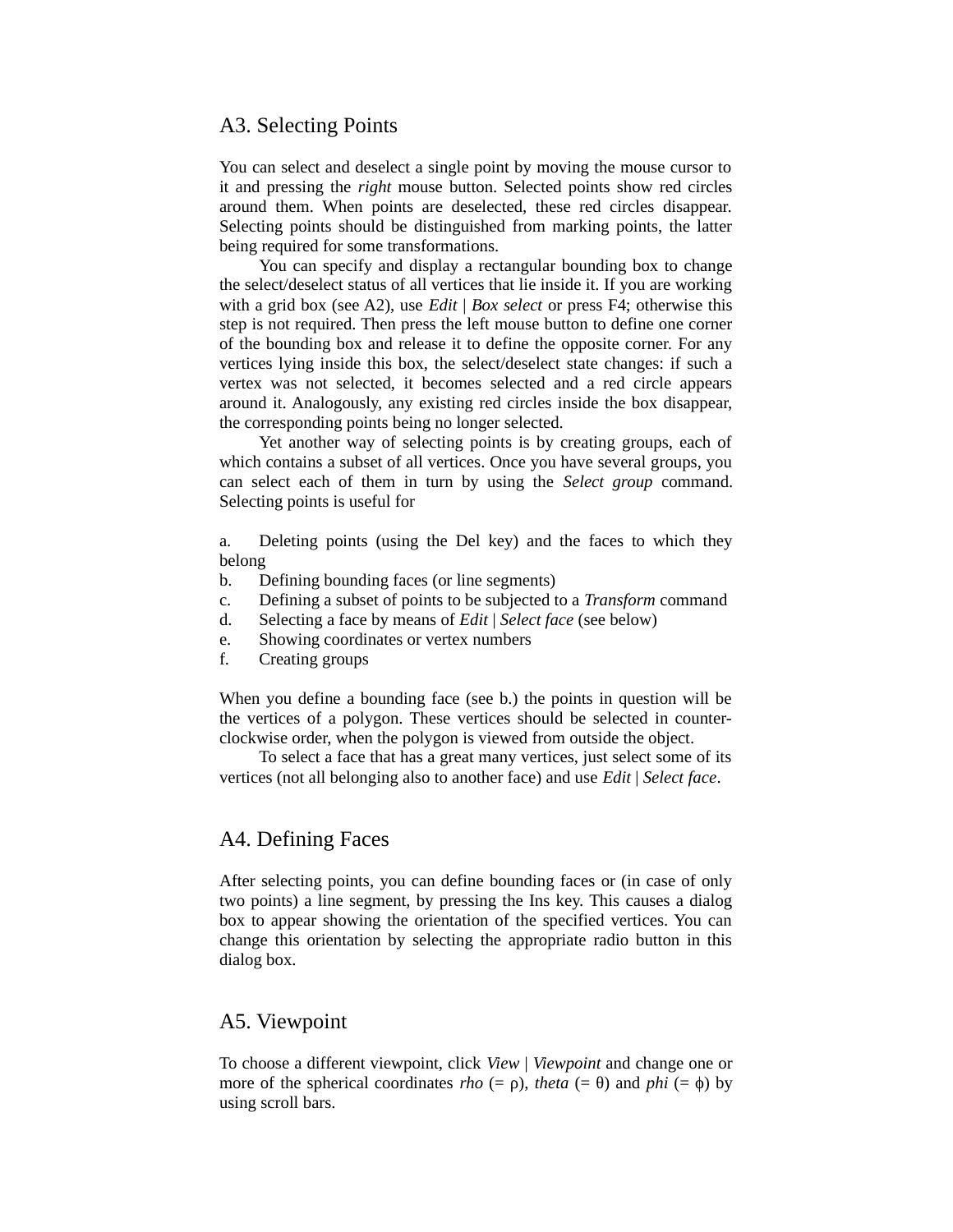The smaller *rho* (that is, the viewing distance EO), the stronger the perspective effect will be.

The angle *phi* should be chosen small if you want to view the object from above. As shown in the Viewpoint dialog box, *phi* is the angle between the (vertical) *z*-axis and the line of sight EO, where E is the viewpoint and O the center of the object. A value of 70° for *phi* is very usual.

With *theta* between −90° and +90°, you view the object from the front. Increasing such a value by 180 means viewing the object from the back.

#### A6. Saving Objects

(This option is not available in the demo version of Win3D. Please refer to the address given by *File* | *About Win3D...* for the way you can obtain the complete version, which may also be improved in other respects.)

You can save your object by selecting *File* | *Save as*. Group information is also stored in the files produced in this way. The file name extension is .DAT. These files are in ASCII format and have a very simple structure. Except for the new facility of using groups, the file format is discussed in the first two books listed in the References.

A saved object can be retrieved later by means of *File* | *Open*. Also, you can use the *File* | *Import* command to combine several objects. Any groups in the imported file are added to those already in use.

#### A7. Moving, Copying and Sweeping

You can move, copy or sweep an object or part of it by using *Transform* | *Move/Copy/Sweep*. Checking the *Leave original* box (by clicking it) causes copying, while moving takes place if that box is unchecked. A checkbox is checked if it shows a cross  $(X)$  in it. The operation is applied to the currently selected points. Sweeping should be applied only to one polygon at a time (see below).

If one or more points are currently selected, only those points (as well as the faces and lines they belong to) are moved or copied.

Sweeping is one of the most powerful Win3D commands. You can apply it to a previously selected face (that is, to a polygon) to build a prism. For example, if you want to build a cube, you can simply define, say, its bottom face and sweep this in the same way as you would move or copy it to its top face, using *Transform* | *Move/Copy/Sweep* and selecting the *Sweep* radio button. Then, besides the top face of the cube, its four vertical faces appear as well. You need not bother about the orientation of the vertices of a face used in sweeping operations: if required, this orientation will automatically be reversed to make it counter-clockwise when, after building a prism in this way, the face is viewed from outside this prism.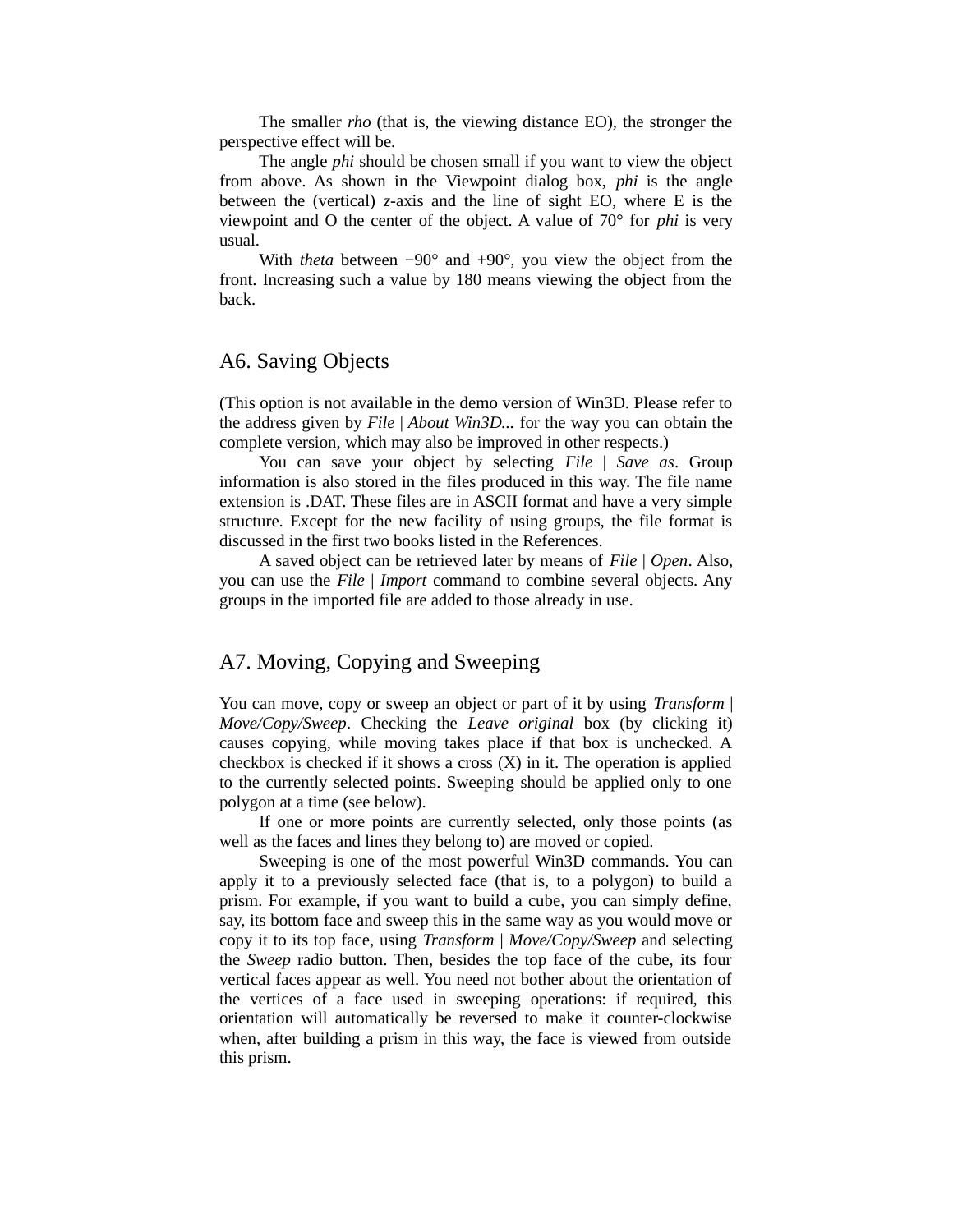#### A8. Stretching and Mirroring

You can stretch an object (changing its size) and you can produce its mirror image, using planes of reflection that are perpendicular to the *x*-, the *y*- or the *z*-axis. To keep the original, check the *Leave original* box. Only selected points can be stretched or reflected. If all points are to be stretched or reflected, use the *Select all* command of the Edit menu.

To prepare for stretching or mirroring, you must mark some point, which will be a *fixed point* of the transformation. Since that point will show a square around it, you should use *Transform* | *Sq Mark*. For example, if you stretch rectangle ABCD, using A as the fixed point and 200% as the three scale factors, then the new rectangle A′B′C′D′ will be such that  $A' = A$ ,  $A'B' = 2AB$ ,  $A'C' = 2AC$ ,  $A'D' = 2AD$ . Selecting and marking are independent actions: both selected and unselected points can be marked. It is not possible for two points to have a square mark at the same time.

In the case of a reflection (that is, a mirror transformation), the marked point indicates the plane of reflection. For example, if you choose *Mirror z* when P shows a square mark, the horizontal plane through P will be the plane of reflection. Stretch and mirror operations can be combined, and you can use any combination of the *x*-, *y*- and *z*- directions. For each direction you can change the default scale factor of 100%.

### A9. Rotations, Circles and Solids of Revolution

Win3D enables you to rotate objects or parts of them about any axis (which need not be horizontal or vertical), and through any angle. As with the normal *Move* and *Copy*, you can leave the original to perform a *Rotate Copy* instead of a *Move Copy*. If you want to approximate a *circle* by a regular polygon, select only one point, and use the same *Rotate Copy* radio button, but enter a not too small positive integer (for example, 30) in the *Number of steps* box. After generating the vertices of a regular polygon in this way, do not forget to insert a face by pressing the Ins key.

It is also possible to form a solid of revolution by selecting the *Rotate Sweep* radio button. In all three cases, there must be two marked points to determine the axis of rotation. These two points show a square and a triangle. Imagine an arrow, with the two points just mentioned as its tail and its head, respectively. This arrow denotes the direction in which a right-handed screw would advance when turned in the sense of the rotation.

To build a solid of revolution, the selected points must be the vertices of a face, and the two points denoting the axis must lie in the same plane as this face. You need not bother about the orientation of this face: if required, it will automatically be reversed, to make it counter-clockwise, when, after completion of the *Rotate Sweep* operation (with an angle less than 360°), the face is viewed from outside the solid of revolution.

#### A10. Importing Objects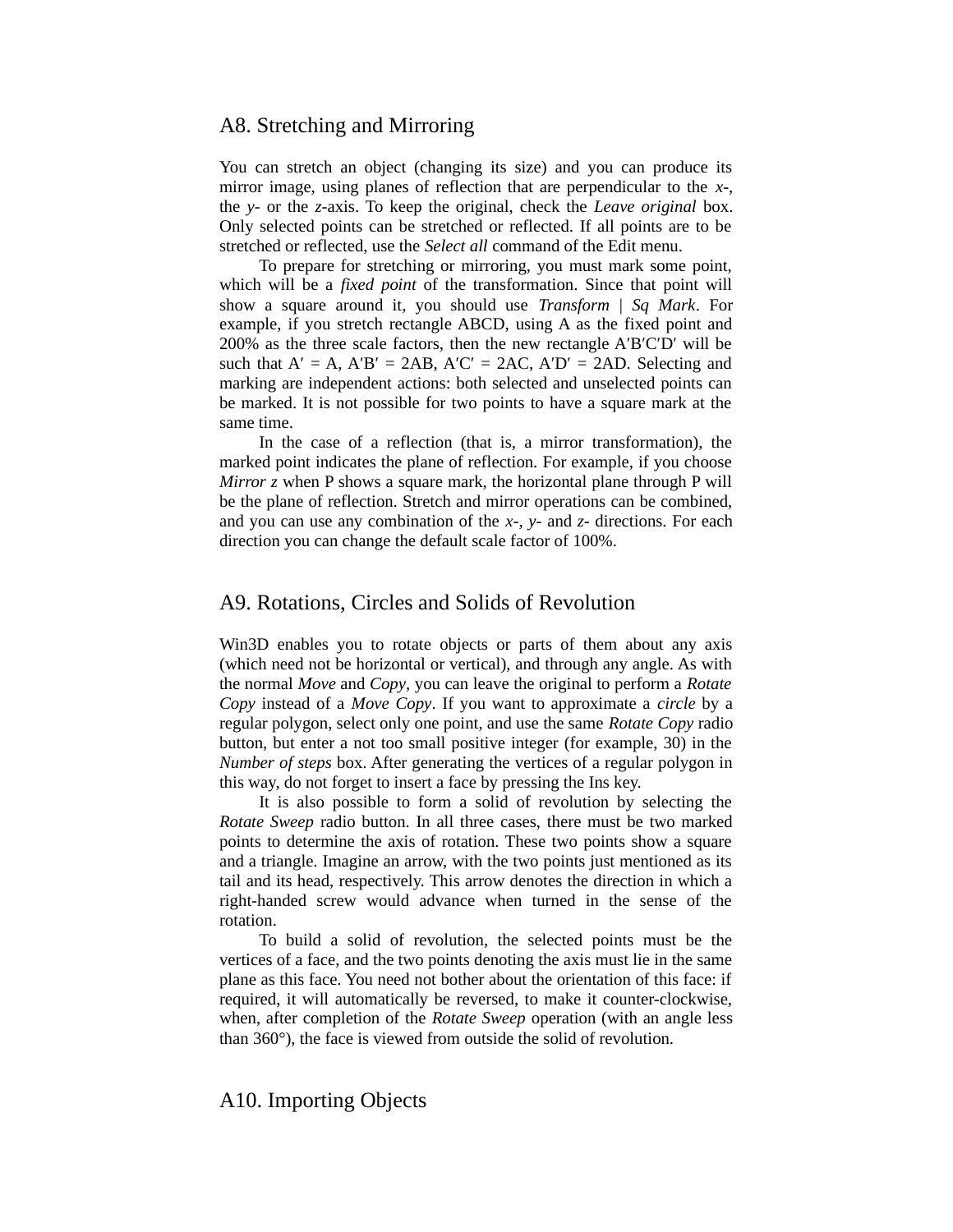Objects stored in distinct files can be combined by using *File* | *Open* for the first object and *File* | *Import object* for the second, the third etc.

Immediately after an object is imported, it is automatically selected. This enables you to transform it or to make a group of it so you can easily select it later. This is not required if there are already groups in the imported file; in that case these new groups are added to those that already exist. For example, if your object contains the groups 1, 2, 3, and you import another object containing the groups 1 and 2, the latter two groups will be renamed 4 and 5, so we obtain the groups 1, 2, 3, 4, 5 in the combined object.

Immediately after using the *Import* command, you can press the Del key to cancel the effect of this command. Do not use the *Undo* command in this case.

Frequently the scale of the imported object will be different from the one you were dealing with before using *Import*. You can then alter its size, using *Transform* | *Stretch*. Also, it may be desirable to move the imported object so you can place it beside the object you were originally dealing with.

### A11. HPGL and DXF Files

The *File* | *Export HPGL* command enables you to obtain an HPGL file of a hidden-line or wire-frame representation. The recommended file-name extension for HPGL files is .PLT (or .HPG). These files can be imported in most draw programs (such as Corel Draw) and text processors (such as WordPerfect or Word for Windows).

The HPGL file will result in a wire-frame model if a wire-frame model is visible on the screen when you give the *Export HPGL* command. Otherwise, a hidden-line image will be written to the HPGL file. If, instead of line drawings, you want a hard copy of a hidden-face representation, you could use a screen-capture program for Windows applications. An example of such a program is Collage Plus (published by Inner Media, Inc.), which produces bitmapped files that text processors can import into documents.

The *File* | *Export DXF* command produces a DXF file, which can be imported into AutoCAD. In contrast to HPGL files, these DXF files will contain 3D information of the object. In other words, a DXF file generated by Win3D contains the *x*-, *y*- and *z*-coordinates of the object in question, while an HPGL file describes only its (perspective) image. Since our DXF files describe 3D objects, they are *not* accepted by CorelDRAW and other 2D draw packages, even though these include DXF in their lists of acceptable import formats. The DXF files these packages accept are 2D image files, for which we use the widely accepted HPGL format.

DXF files are not as compact as the normal Win3D data files (.DAT files) used by the *Save* and *Open* commands.

#### A12. Orientation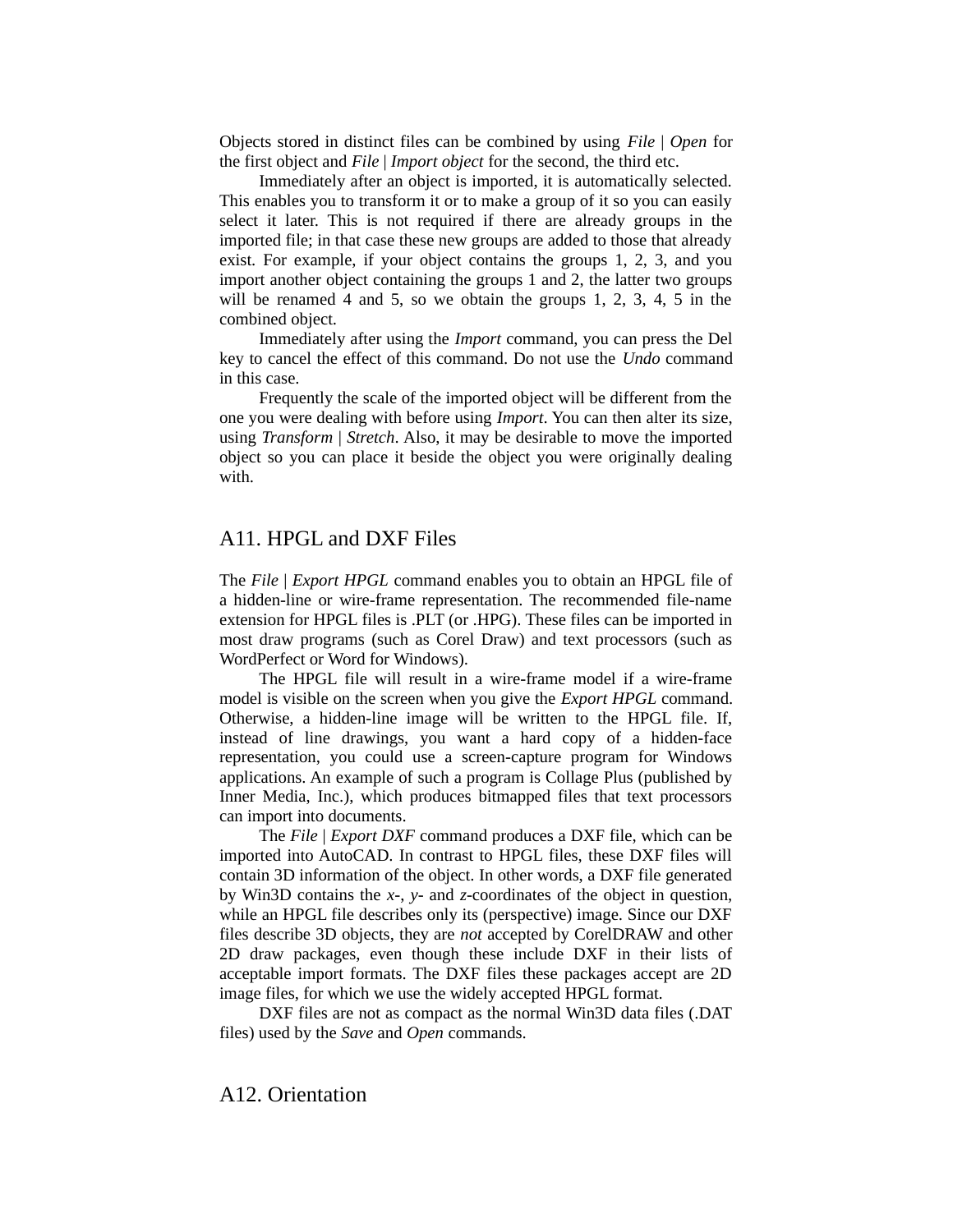With Win3D, objects are defined by the polygons (called *faces*) that form their boundaries. When you view a face from outside the object, the orientation of its vertices must be counter-clockwise. This is relevant when we are selecting the vertices of the face just before pressing the Ins key (or before using the *Edit* | *Select face* command). For example, consider this square, ABCD:

- A B
- D C

To make the orientation counter-clockwise, you may select these four points only in any of the following ways: DCBA, CBAD, BADC, ADCB. After pressing the Ins key, a dialog box appears so you can check if you have used the correct orientation. If not, you can immediately change the orientation by clicking a radio button. The same dialog box appears if you first select some points of a face and then use the command *View* | *Show orientation*.

### A13. Showing Coordinates and Vertex Numbers

It is sometimes desirable to know the coordinates or the numbers of one or more vertices. For example, when using the *Move* command you have to specify distances *x*, *y* and *z*. You may then want to know the coordinates of some of the vertices to be moved. You can obtain these by first selecting those vertices and then using the *Show x*, the *Show y* and the *Show z* commands of the View menu. Similarly, the *Show nr* command displays the numbers of the selected vertices. These numbers are referred to in error messages about points not lying in the same plane. You can also find them in the files obtained by using the *Save* and *Save as* commands.

To make the coordinates or numbers disappear, use *View* | *Hidden lines*, for example.

#### A14. Zooming

You can magnify part of your image by using *View* | *Zoom in*, or simply by pressing F2. This works by means of a rectangle, which, together with its contents, is scaled up to cover most of your window. You can define this rectangle by pressing the left mouse button at one of its corners and release it at the opposite corner. The normal view is then restored by using *View* | *Zoom restore*, or by pressing F3.

Note that zooming alters only the image, not the object itself, as the *Stretch* command does.

#### A15. Stock Objects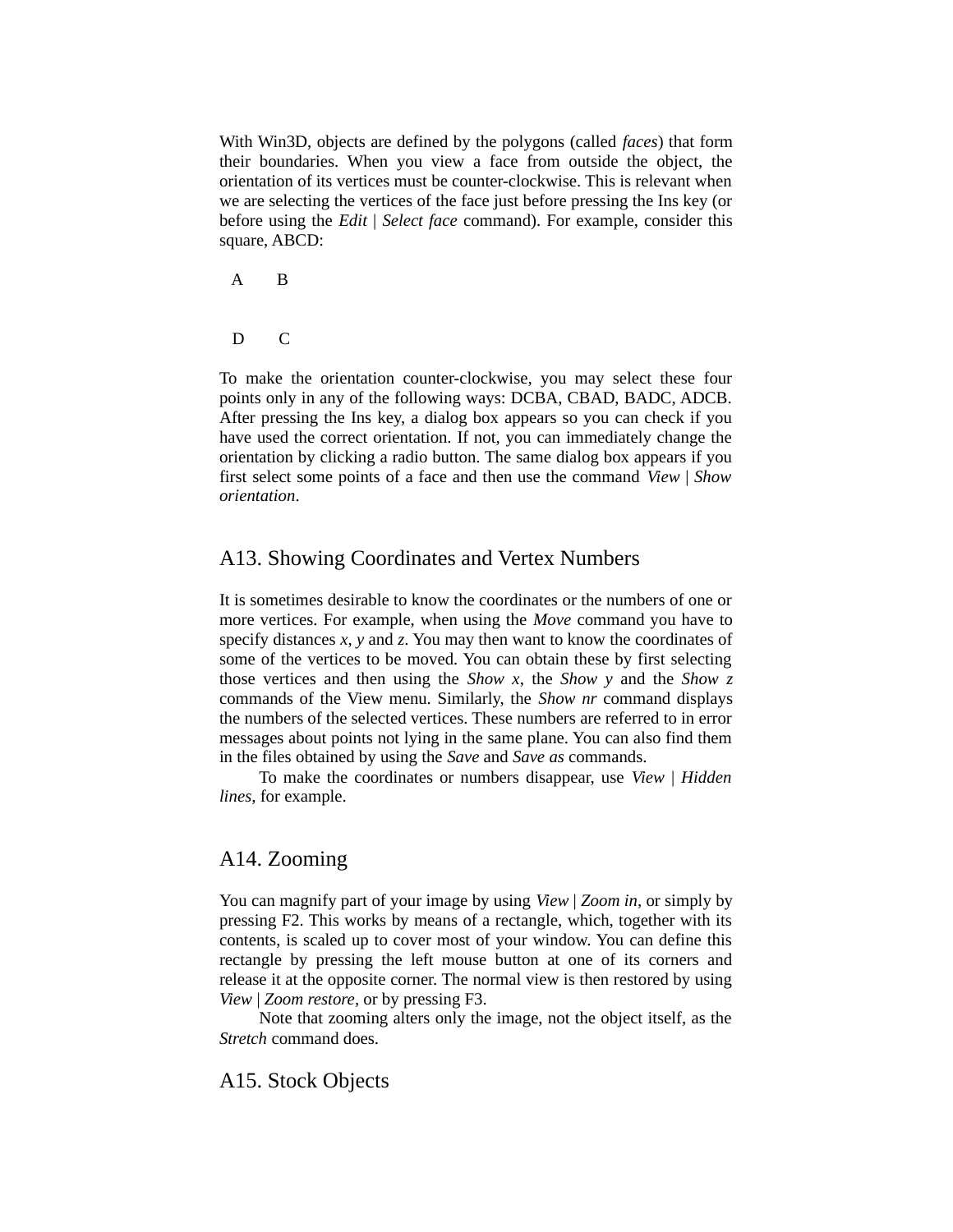The *Create* menu enables you to create a cube, a prism, a pyramid and a sphere very easily. Both the prism and the pyramid have regular polygons as their bases. Except for the cube, these stock objects require an integer *n*. When you create a prism or a pyramid, *n* will be the number of vertices of its base. For large *n*, say, *n* = 30, a prism and a pyramid will approximate a *cylinder* and a *cone*, respectively. For a sphere, there will be *n* horizontal slices, with *n* − 1 approximated horizontal circles between a north and a south pole. Each of these approximated circles will be a regular polygon with 2*n* vertices. Remember, curved surfaces can always be approximated by a set of flat faces. The larger the value of *n*, the better this approximation will be but the more computing time will be required.

You can enter *n* in a dialog box, which appears when you choose one of the commands *Prism*, *Pyramid* and *Sphere.*

These stock objects all fit in a sphere with radius 1 and with the origin as its center, except for the pyramid, which has the origin as the center of its base.

There is also the command *Create* | *Vertex*, which enables you to define a new vertex by entering its *x*-, *y*- and *z*-coordinates. If you want to use this method for many points, use function key F7. ʽLoose' points (not connected by lines) can be displayed as small blue dots by means of the command *View* | *Show vertices*, which actually shows all vertices this way.

#### A16. Printing

If your printer has graphics capabilities, you can use *File* | *Print* to print an image of the object you have created. If you do this when a wire-frame model is shown on the screen, the same wire-frame model is printed. In any other mode (hidden-line, hidden-face or grid box) a hidden-line model will be printed.

# A17. Marking Special Points

A point marked by a surrounding square is required for stretching and mirroring transformations, while rotating transformations also require a second marked point, surrounded by a triangle. You can mark points by using the commands *Sq Mark* and *Tr Mark* of the *Transform* menu, or by pressing their shortcut keys, F11 and F12, respectively. Clicking a vertex of your object, using the *right* mouse button, then causes that vertex to be marked. At most one point can be marked with a square and at most one with a triangle. In other words, at most two points can be marked at the same time. In a stretching operation, the point marked with a square will be a fixed point. In rotations, the two marked points will be interpreted as the end points of an arrow (or a vector), the triangle corresponding to the arrow head.

#### A18. Groups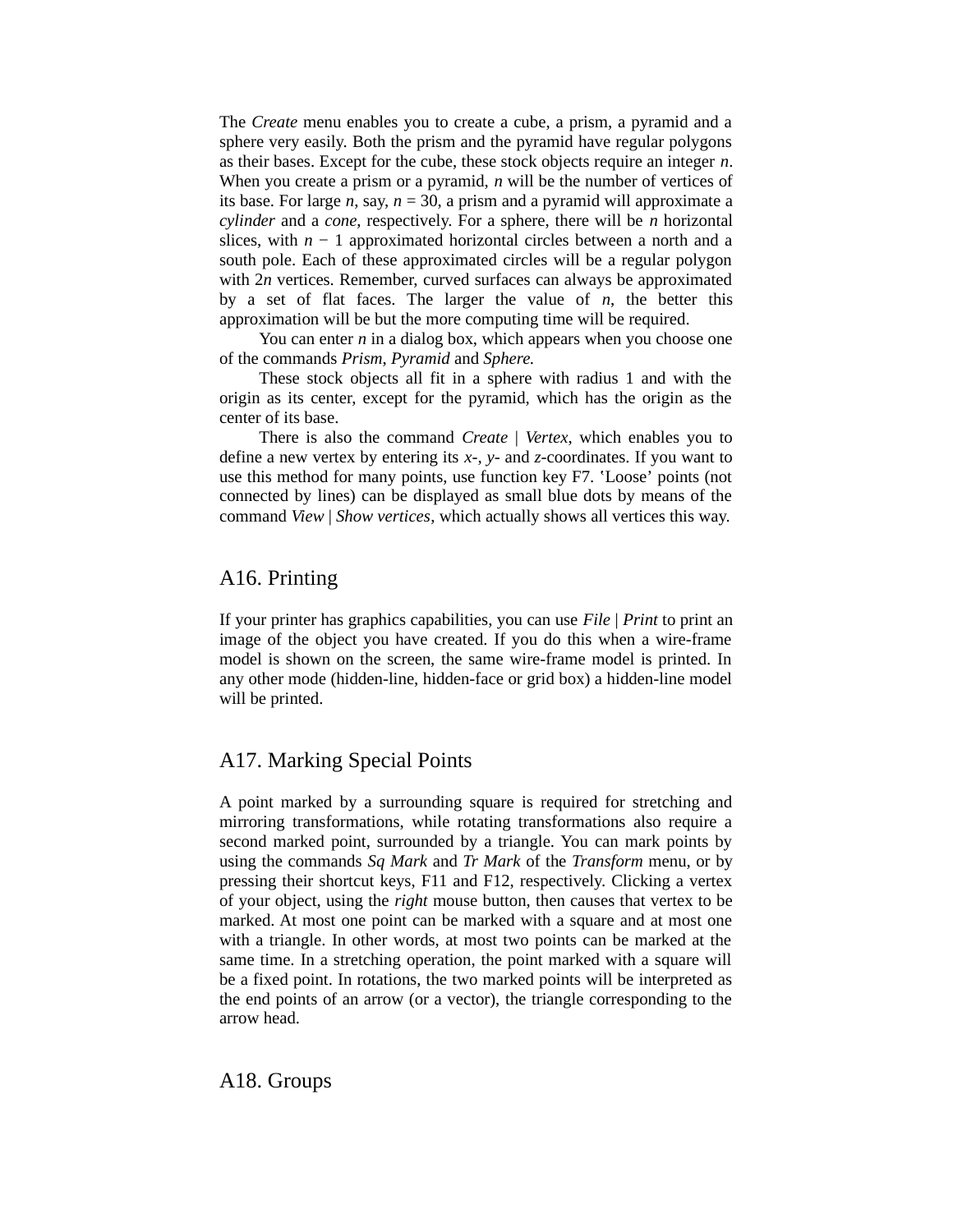Complex objects are normally composed of several parts. When all vertices of such a part are selected (showing red circles) the *Edit* | *New group* command (or F5) makes a *group* of it. By repeating this process for other subsets of vertices you can create several groups. A vertex can belong to only one group. Later you can select the vertices of a group very quickly by using *Edit* | *Select group* (or F6). Groups are automatically numbered 1, 2, ..., *n*, where *n* is the number of groups currently defined. When using the *Select group* command repeatedly, you select these groups 1, 2, ..., *n* one by one. Each time the group number and the total number of groups is shown in the title bar.

Groups are particularly useful when a vertex, say, P, of one part of an object coincides with a vertex P′ of another. It would then be rather difficult to select P. You could do this by selecting some other vertices of a polygon of which P is a vertex and then using the *Select face* command. However, it is much easier to let these two parts be different groups. Then you can always quickly select one part (by means of *Select group*) and (temporarily) move it so P and P′ no longer coincide.

It may be desirable to select all vertices of two or more groups. This can be done by means of the *Edit* | *Add group* command (or Ctrl+F6). Like *Select group*, command *Add group* selects the next group, but any points already selected remain selected. In other words, this command adds the next group to the set of selected points.

This principle would be useless if the groups to be selected have numbers that are not consecutive. However, group numbers can be made consecutive by using *Edit* | *Change group numbers*. Suppose, for example, you have groups 1, 2, ..., 10, and you want to select the groups 3 and 8. Then you can select group 3 (by pressing F6 several times) and use *Change group numbers*. This generates a dialog box asking you for a new group number, for which you can enter 7. Group 3 now becomes group 7, and at the same time the old groups 4, 5, 6 and 7 become groups 3, 4, 5 and 6, respectively. Consequently, the groups you wanted to select are now numbered 7 and 8. All vertices of these two groups can now be selected by pressing F6 until group 7 is selected followed by pressing Ctrl+F6.

#### A19. The Undo Command

If you make a mistake, for example, by deleting your object or part of it, use *Edit* | *Undo* or press the *Esc* key immediately after your wrong command. The *Undo* command may also be useful immediately after transformations. For example, if you have performed a rotation about some angle, and you do not remember this angle, use *Undo* if you want to go back to the situation before the rotation. (For a simple *rotate move* for which you remember the angle you have used, you could instead use the inverse rotation, making the new angle the negative of the old one. Simply pressing the *Esc* key is easier, however.)

Since the *Undo* command and the preparations for it may take some time, it does not apply to some actions that can easily be undone in another way. For example, after the *File* | *Import* command, you can simply press the Del key to cancel the effect of this command. If you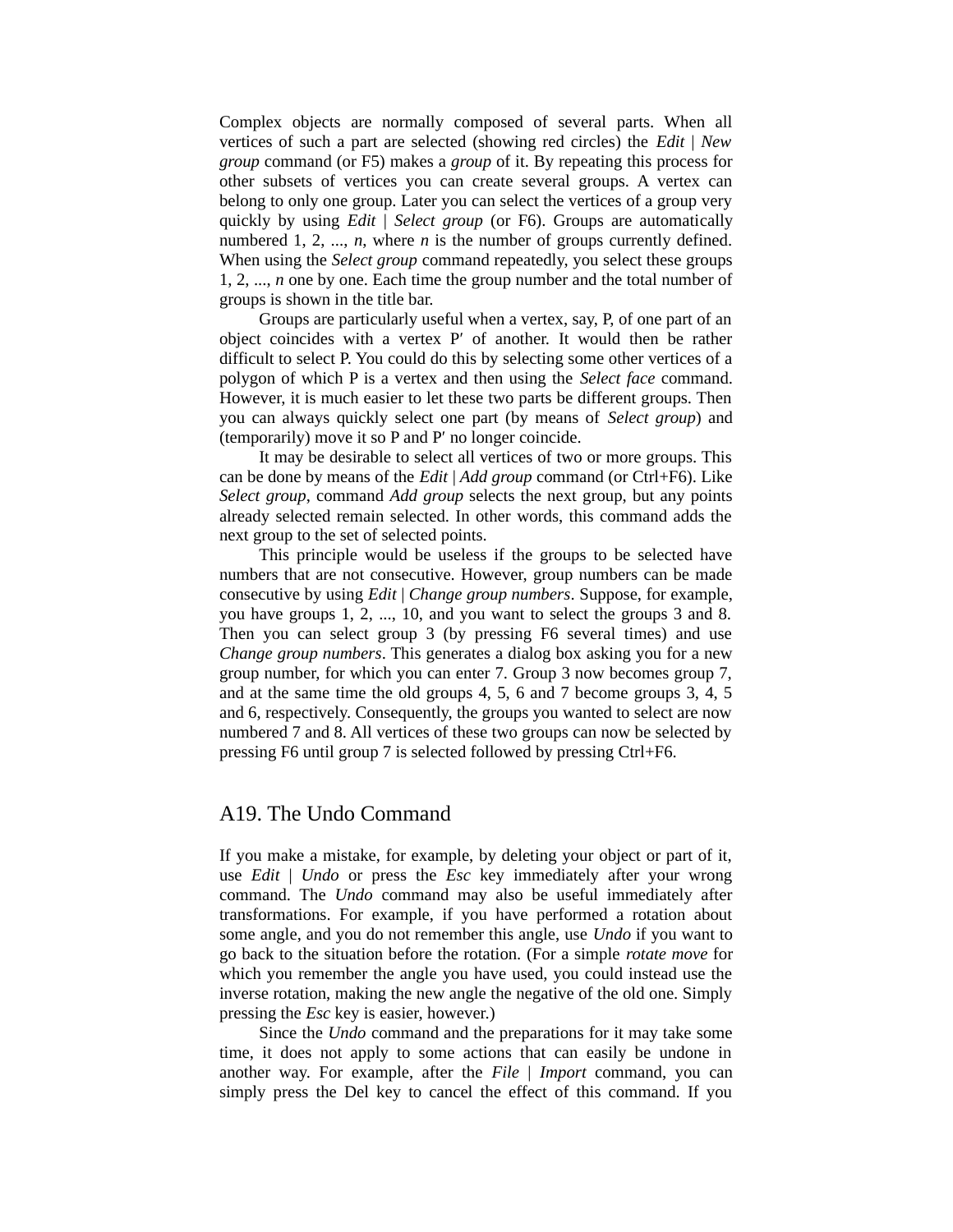regret having changed your viewpoint you should use the *View* | *Viewpoint* command once again, possibly clicking the *Default* button. The *Undo* command does not work for *Zoom in* either. Instead, simply press the F3 key.

# A20. Invisible Edges

If you use the *View* | *Hidden lines* command, all lines (or parts of them) obscured by the object are automatically removed, while all visible edges are drawn. However, it is sometimes desirable to make some of these visible edges invisible as well. This may be the case with curved surfaces, approximated by flat faces. A common edge of two such faces can explicitly be made invisible by selecting its two end points and using *View* | *Invisible*. Applying this command once again for the same edge turns it visible again.

If some edges of a face are made invisible, it may seem that the face is no longer there. However, it can still obscure other line segments. This shows that it is present although you do not see (all) its edges.

# A21. Creating Holes

Before subjecting a polygon, say, face F, to a sweep move (using *Transform* | *Move/Copy/Sweep*, you can create a hole in it. You first create this hole as a face, say, H. Polygon H must lie in the same plane as polygon F and inside it. Then you select some vertices both of face F and one of face H (all vertices not belonging to F being deselected). You must now define an invisible edge, which will connect two vertices: one of face F and of hole H. Use a square mark for the vertex of F and a triangular mark for that of H. Preferably, these two marks should lie closely together; the invisible edge that connects them must not intersect another edge. Then all that remains is using *Transform* | *Create hole*. If you want several holes, you can do so. Once a hole has been created, each of its vertices can later be given a square mark to create an invisible edge to a new hole (showing a triangular mark). This is because creating a hole H in face F results in a new face F′, containing all vertices of F and H.

#### A22. Unification

If several vertices coincide, we can make one vertex of them by using command *Edit* | *Unify coinciding points*. There will be coinciding vertices, for example, if we generate two cubes of equal size and place them exactly on top of each other. Two vertices in the same position give problems when we want to select them. Unification solves these problems; it also renumbers any vertices that have numbers higher than those that have been disposed of. After applying this *Unify* command, all vertex numbers are consecutive. Two vertices in the same position will not be unified if they belong to different groups.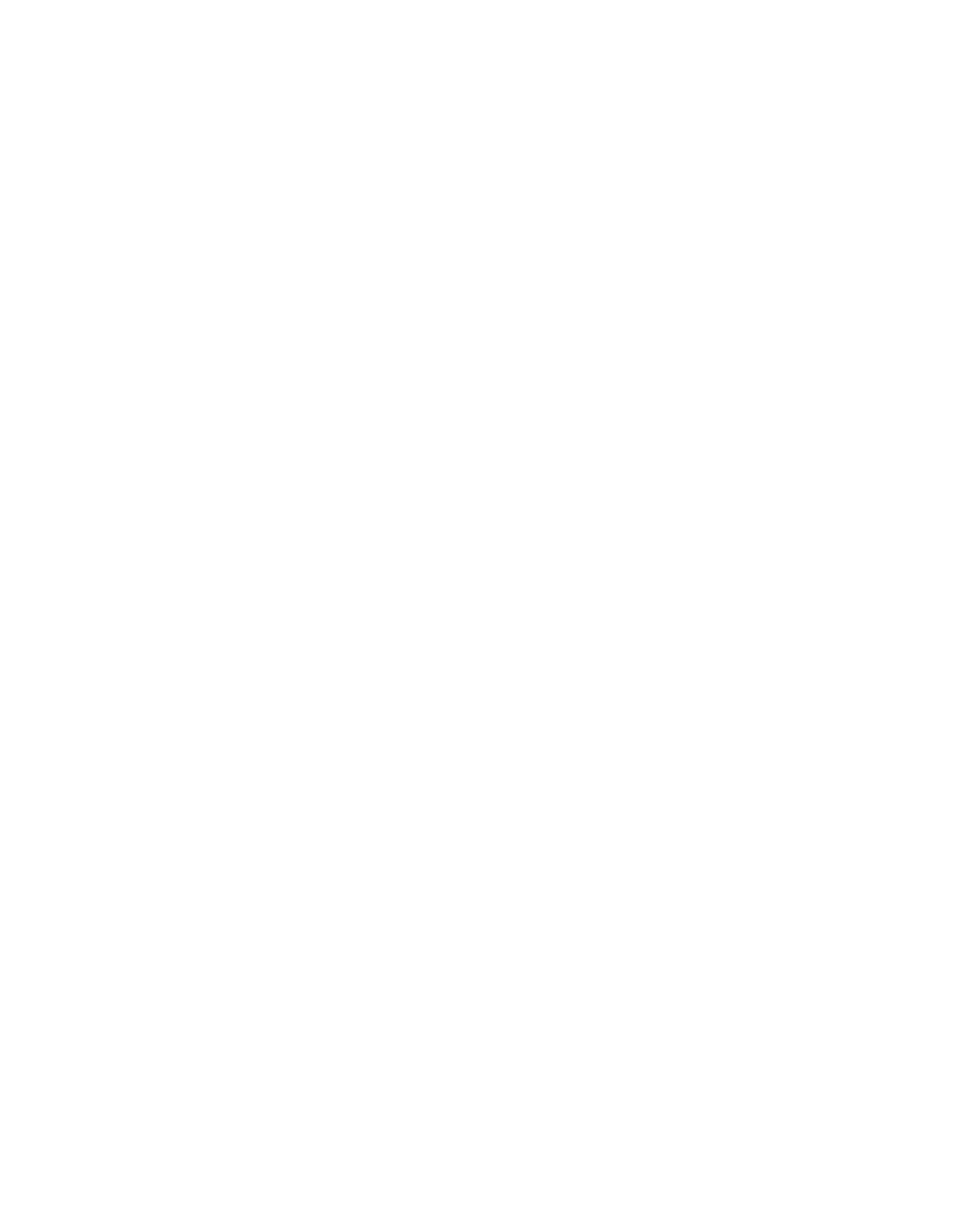# B

# Files From Other Programs

# **History**

Files similar to those used by Win3D first appeared in the first edition of my book *Programming Principles in Computer Graphics*. Published in 1986, it was one of the first books to use the C language for computer graphics. Today, you may find some newer related books more interesting:

- Ammeraal, L., Zhang, K. : Computer Graphics for Java Programmers,  $3<sup>rd</sup>$ Edition, Springer International Publishing (2017)
- Ammeraal, L. Computer Graphics Programming in C++/Qt, Amazon, published both as paperback and as e-book (2019)

Since these books were written for programmers, they list all source code. By contrast, Win3D is intended for users, not for programmers. Examples of results generated by programs of my books are shown in this appendix. With the data files produced by these programs, you can produce the images shown below using Win3D.

Let us begin Figure 65. The first of these three objects is a *dodecahedron*, which has 12 faces, all regular pentagons of the same size. It is one of the five regular polyhedra. The same applies to the *icosahedron*, which has 20 equilateral triangles as its faces. The approximated sphere shown here has 80 triangular faces, but these do *no*t all have the same shape; consequently, the object on the right in Figure 65 is not a regular polyhedron. The other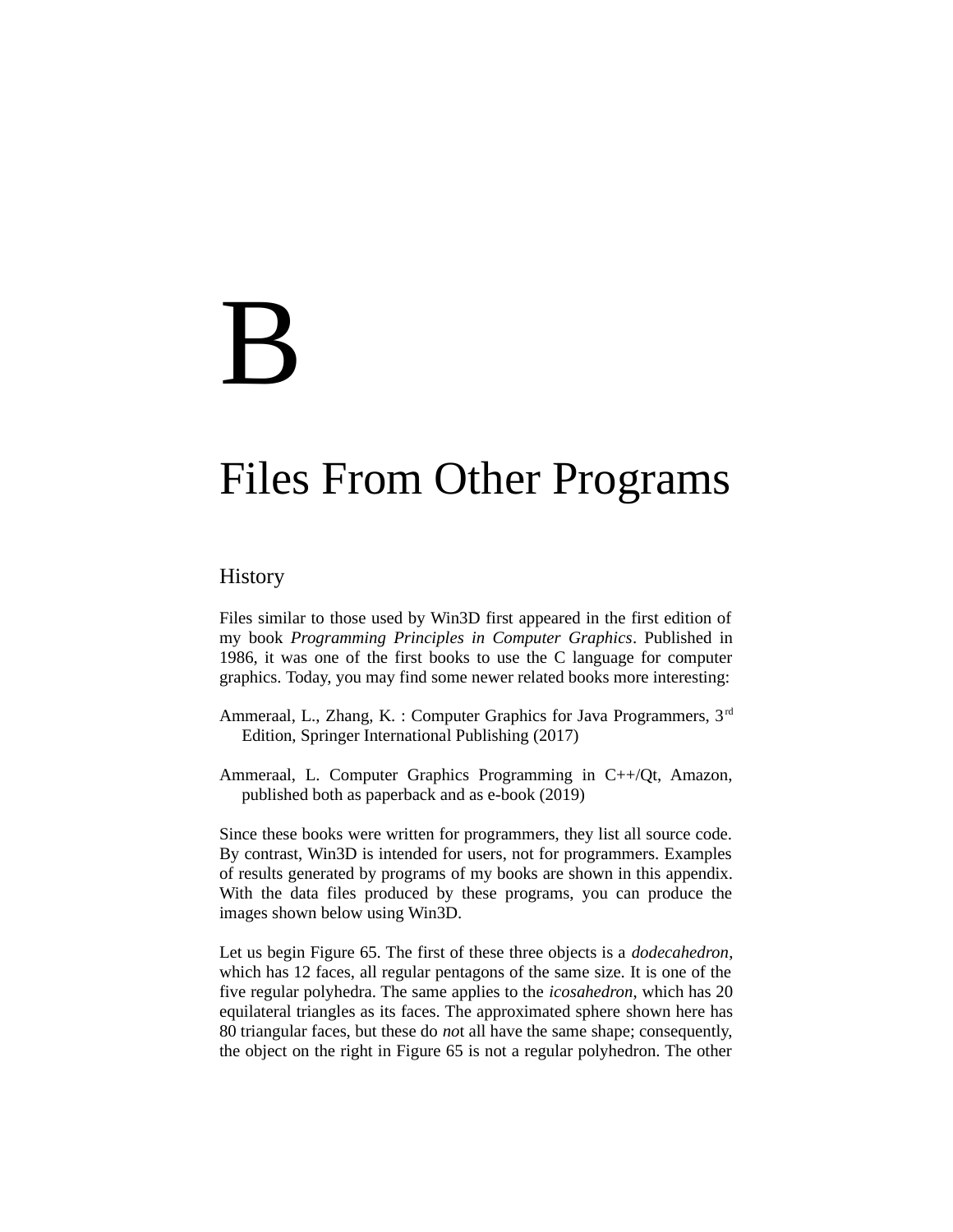three regular polyhedra (not shown here) are a *cube*, a *tetrahedron* (with four triangular faces) and a *octahedron* (with eight triangular faces).



*Figure 65. Dodecahedron, icosahedron, approximated sphere*



*Figure 66. Torus*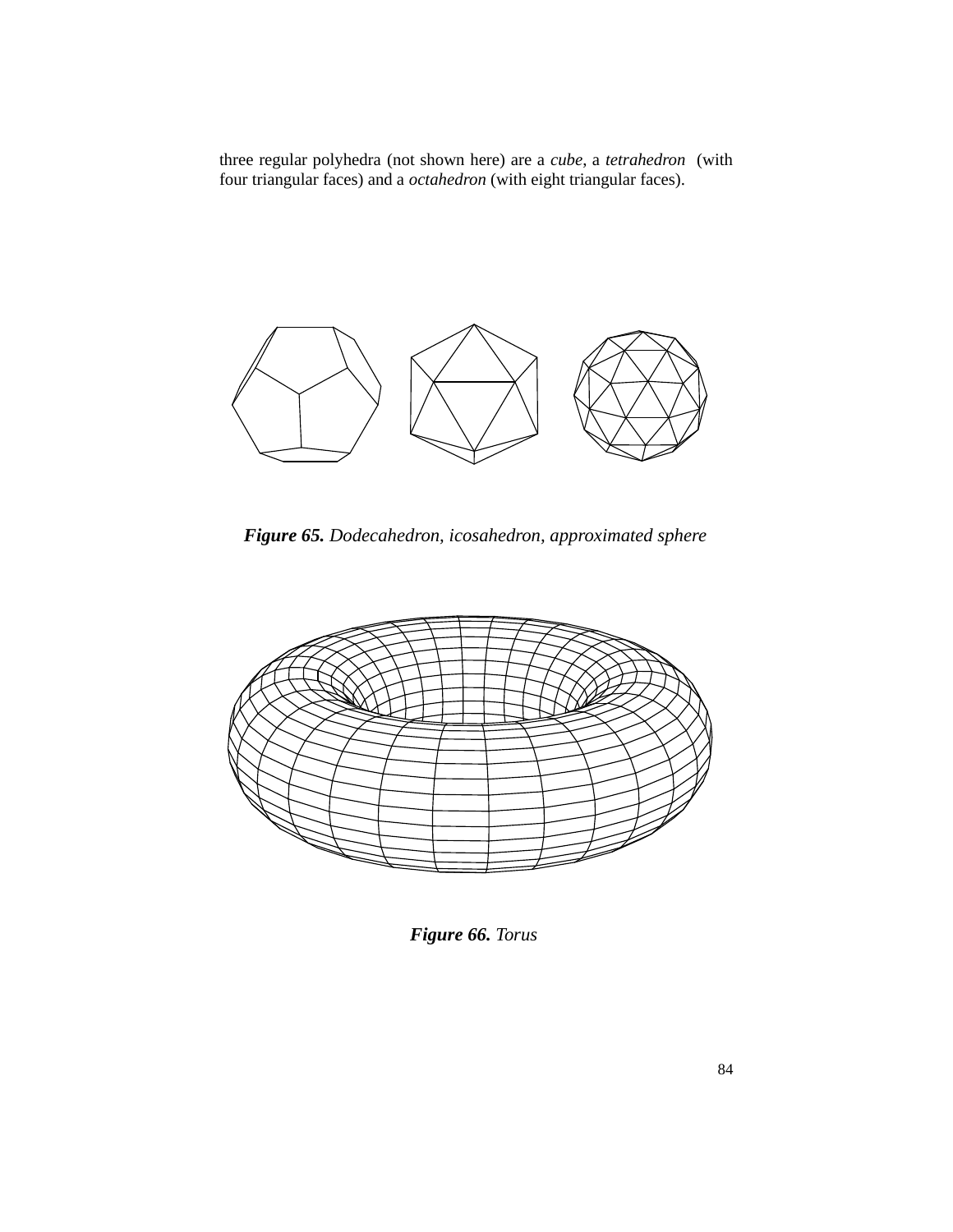

*Figure 67. Hollow cylinder*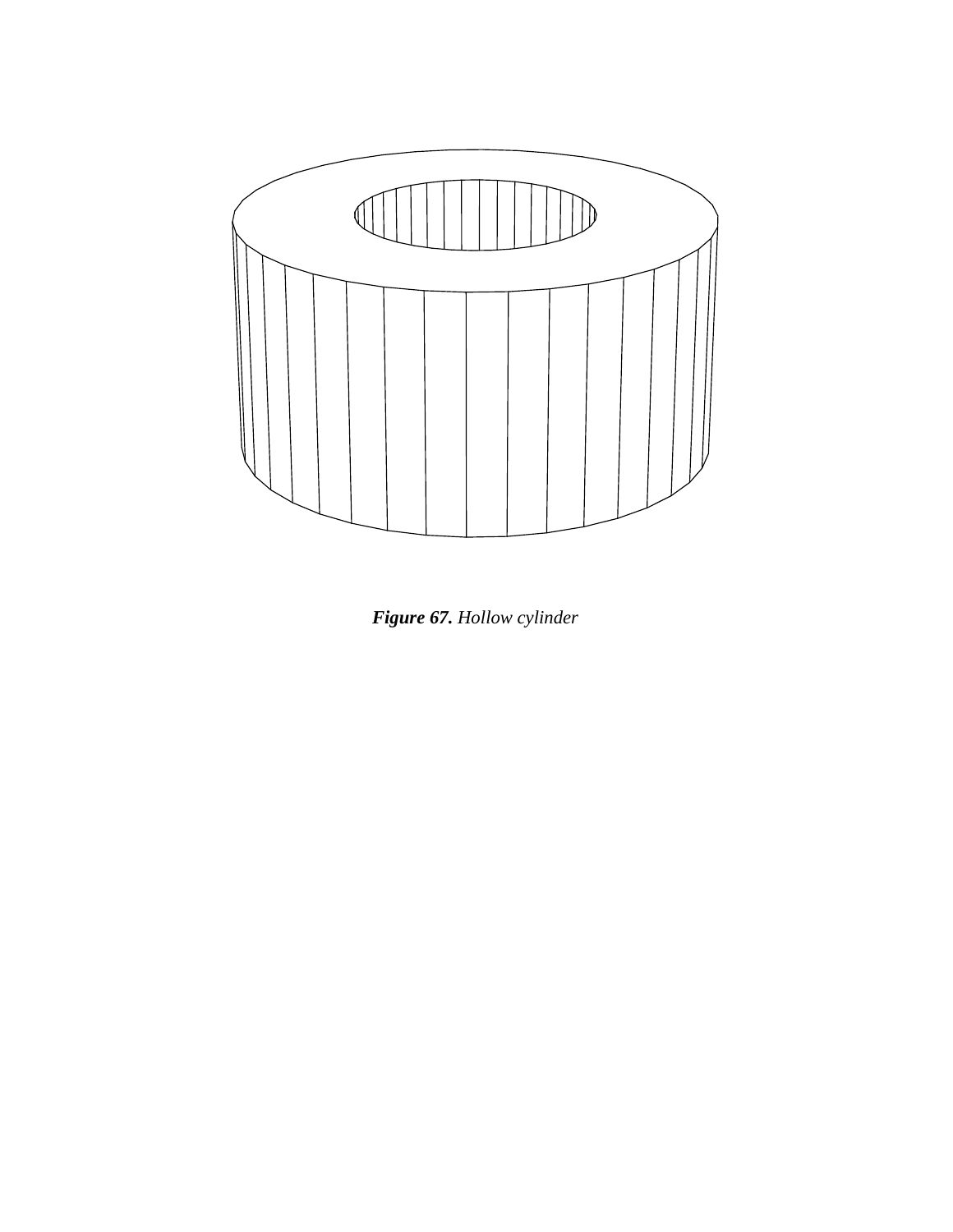

*Figure 68. Semi-sphere*